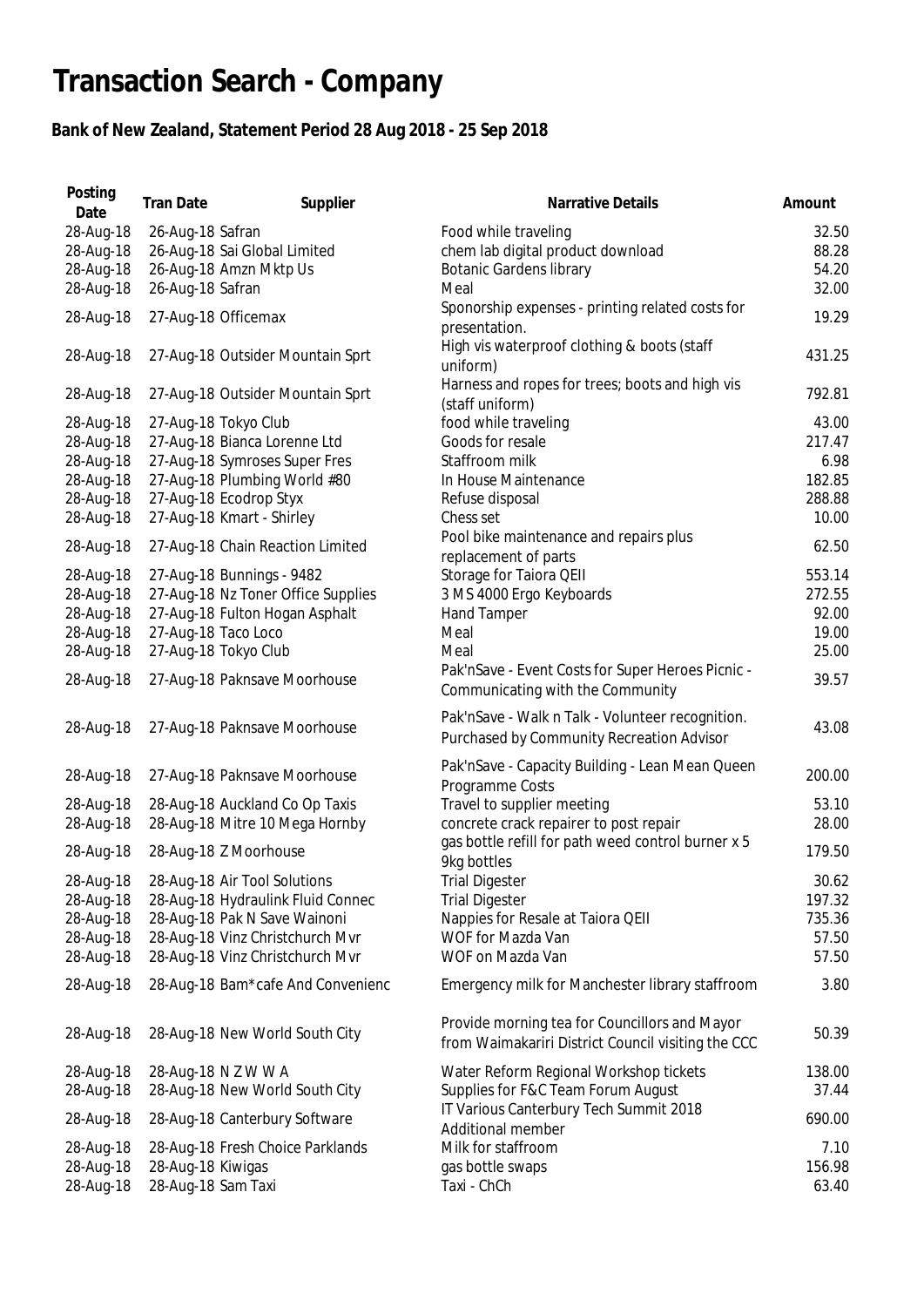| Posting<br>Date | <b>Tran Date</b>    | Supplier                            | Narrative Details                                                                                         | Amount |
|-----------------|---------------------|-------------------------------------|-----------------------------------------------------------------------------------------------------------|--------|
| 28-Aug-18       |                     | 28-Aug-18 Freshchoice Barrington    | Fresh Choice Barrington - Catering for Boardroom<br>supplies. Purchased by Governance Support<br>Officer. | 14.05  |
| 29-Aug-18       |                     | 26-Aug-18 Apple NZ Gcs              | Monthly software licence - Libraries                                                                      | 7.80   |
| 29-Aug-18       |                     | 27-Aug-18 Fulcrumapp.Com            | Fulcrum User Mthly August 2018                                                                            | 77.04  |
| 29-Aug-18       |                     | 27-Aug-18 Australasian Registrar    | ARC membership                                                                                            | 66.42  |
| 29-Aug-18       |                     | 27-Aug-18 Uber *trip Bz6j3          | Taxi - Auck                                                                                               | 10.51  |
|                 | 28-Aug-18 Safran    |                                     |                                                                                                           | 22.50  |
| 29-Aug-18       |                     |                                     | Food while traveling                                                                                      |        |
| 29-Aug-18       |                     | 28-Aug-18 Omc Power Equipment       | service generator Honda EU20i BG013                                                                       | 94.15  |
| 29-Aug-18       |                     | 28-Aug-18 Omc Power Equipment       | service generator Honda EU20i BG014                                                                       | 96.03  |
| 29-Aug-18       |                     | 28-Aug-18 Wilson Parking            | <b>Wilson Parking</b>                                                                                     | 10.60  |
| 29-Aug-18       |                     | 28-Aug-18 Hcd Christchurch          | <b>Trial Digester</b>                                                                                     | 137.10 |
| 29-Aug-18       |                     | 28-Aug-18 Deeco Services Limited    | <b>Dryer Repairs</b>                                                                                      | 417.40 |
| 29-Aug-18       |                     | 28-Aug-18 Parsley And Sage          | <b>Catering for Community Board Meeting</b><br>Import clearance fee for Rehabilitation steps              | 175.38 |
| 29-Aug-18       |                     | 28-Aug-18 Nz Post Internationa      | purchased from Australia for the Hydrotherapy<br>pool.                                                    | 63.25  |
| 29-Aug-18       |                     | 28-Aug-18 Createsend.Com Ema        | Art Gallery newsletter                                                                                    | 21.78  |
| 29-Aug-18       |                     | 28-Aug-18 Order Of St John          | Payment for refresher 1st aid                                                                             | 159.00 |
| 29-Aug-18       |                     | 28-Aug-18 George Henry & Co Ltd     | <b>Workshop Supplies</b>                                                                                  | 86.15  |
| 29-Aug-18       |                     | 28-Aug-18 Nz Institute Of Surveyors | <b>NZIS Fees</b>                                                                                          | 460.00 |
| 29-Aug-18       |                     | 28-Aug-18 Bunnings - 9476           | mirror for reception and racks used as switch<br>cages to stop damage in hall                             | 80.10  |
| 29-Aug-18       |                     | 28-Aug-18 Nz Safety Blackwoods      | Mirror for reception and cages for sports hall<br>switches                                                | 180.66 |
| 29-Aug-18       |                     | 28-Aug-18 Signtech The Signmasters  | Signage for Sauna and Steam rooms                                                                         | 713.00 |
| 29-Aug-18       |                     | 28-Aug-18 Hynds Pipe Systems Limite | caps for toughs                                                                                           | 41.33  |
| 29-Aug-18       |                     | 28-Aug-18 Blacks Fasteners Lt       | Self drive screws bolts driver for BLake signs                                                            | 42.80  |
|                 |                     |                                     | Meal                                                                                                      | 16.00  |
| 29-Aug-18       | 28-Aug-18 Safran    |                                     |                                                                                                           |        |
| 29-Aug-18       |                     | 29-Aug-18 Coming Up Roses           | replacement roses for Nurses Chapel garden                                                                | 56.50  |
| 29-Aug-18       |                     | 29-Aug-18 Ccc Lichfield Carpark     | Lichfield St Carpark                                                                                      | 10.00  |
| 29-Aug-18       |                     | 29-Aug-18 Ferrymead Mitre 10 Mega   | Cleaner & Padlock                                                                                         | 58.75  |
| 29-Aug-18       |                     | 29-Aug-18 Mrc Global (NZ) Ltd       | <b>Workshop Supplies</b>                                                                                  | 210.11 |
| 29-Aug-18       |                     | 29-Aug-18 Twl 181 Belfast           | QEII Swimsmart - various equipment                                                                        | 68.80  |
| 29-Aug-18       |                     | 29-Aug-18 Kaiapoi Itm               | Pegs for landscaping                                                                                      | 289.80 |
| 29-Aug-18       |                     | 29-Aug-18 Auckland District Law     | ADLS webinar - Essential Risk Management                                                                  | 333.50 |
| 29-Aug-18       |                     | 29-Aug-18 N Z W W A                 | Water Reform Regional Workshop                                                                            | 69.00  |
| 29-Aug-18       |                     | 29-Aug-18 Mitre 10 Rangiora         | 2 X Oven Liners for Tourist Flat                                                                          | 29.70  |
| 29-Aug-18       |                     | 29-Aug-18 Wsl Hornby                | <b>Blue ink for Printer</b>                                                                               | 151.00 |
| 29-Aug-18       |                     | 29-Aug-18 Mitre 10 Mega Hornby      | grease, grease gun, screwdriver set for workshop                                                          | 79.95  |
| 29-Aug-18       | 29-Aug-18 Hydraquip |                                     | New water blaster nozzle for summer pool clean<br>up                                                      | 144.90 |
| 29-Aug-18       |                     | 29-Aug-18 Caltex Redwood            | Milk for Redwood Library staff                                                                            | 8.19   |
| 29-Aug-18       |                     | 29-Aug-18 Noel Leeming 13           | Lifeproof case for work phone                                                                             | 124.99 |
| 29-Aug-18       |                     | 29-Aug-18 Fresh Choice Parklands    | Dishwasher powder and dishwash liquid                                                                     | 8.50   |
| 30-Aug-18       |                     | 28-Aug-18 Hoo*hootsuite Inc         | Monthly software licence - Libraries                                                                      | 116.24 |
| 30-Aug-18       |                     | 28-Aug-18 Abebooks.Co Fnp4hy        | <b>Books for Painted Stories Exhibition</b>                                                               | 68.23  |
| 30-Aug-18       |                     | 28-Aug-18 Stk*shutterstock, Inc.    | Music for Backyard Buzz soundtrack                                                                        | 75.05  |
| 30-Aug-18       |                     | 28-Aug-18 Paypal *devinefitne       | 5 x Swissballs                                                                                            | 251.85 |
| 30-Aug-18       |                     | 28-Aug-18 Uber *trip Hvfy4          | Uber - Auck                                                                                               | 11.18  |
| 30-Aug-18       |                     | 29-Aug-18 Wilson Parking            | Parking, meeting at civic                                                                                 | 8.60   |
| 30-Aug-18       |                     | 29-Aug-18 Mainland Fasteners Ltd    | H & S Consumables                                                                                         | 30.07  |
| 30-Aug-18       |                     | 29-Aug-18 Scott Machinery Limited   | <b>Workshop Supplies</b>                                                                                  | 370.88 |
| 30-Aug-18       |                     | 29-Aug-18 Workplace Safety Sup      | H&S Consumables                                                                                           | 630.09 |
|                 |                     |                                     | Parklands Members - Taiora VIP membreship                                                                 |        |
| 30-Aug-18       |                     | 29-Aug-18 Createsend.Com Ema        | ending                                                                                                    | 9.41   |
| 30-Aug-18       |                     | 29-Aug-18 Surveymonkey              | Surveymonkey monthly subscription                                                                         | 47.48  |
| 30-Aug-18       |                     | 29-Aug-18 Createsend.Com Ema        | Art Gallery newsletter                                                                                    | 144.57 |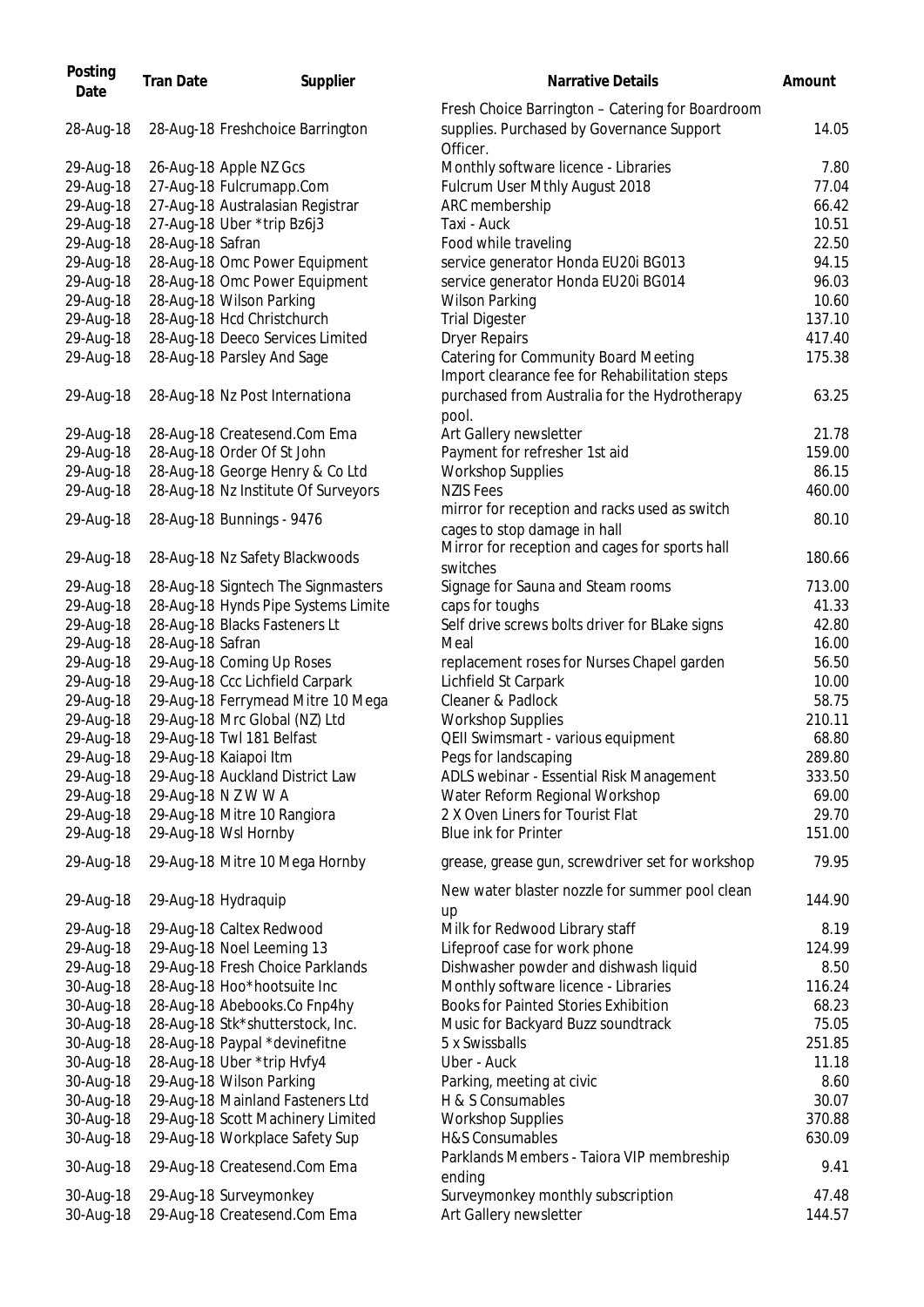| Posting<br>Date                                                            | <b>Tran Date</b> | Supplier                                                                                                                                                                                          | Narrative Details                                                                                                                                                                                             | Amount                                                 |
|----------------------------------------------------------------------------|------------------|---------------------------------------------------------------------------------------------------------------------------------------------------------------------------------------------------|---------------------------------------------------------------------------------------------------------------------------------------------------------------------------------------------------------------|--------------------------------------------------------|
| 30-Aug-18                                                                  |                  | 29-Aug-18 Whitcoulls Thepalms 47                                                                                                                                                                  | Burwood Avondale and Dallington Association<br>Meeting                                                                                                                                                        | 29.99                                                  |
| 30-Aug-18                                                                  |                  | 29-Aug-18 Humes Pipeline Systems                                                                                                                                                                  | 2 x Yellow spray paint for lines at Duvauchelle<br><b>Holiday Park</b>                                                                                                                                        | 37.17                                                  |
| 30-Aug-18<br>30-Aug-18                                                     |                  | 29-Aug-18 Paknsave Moorhouse<br>29-Aug-18 Nz Safety Blackwoods                                                                                                                                    | Milk for Central Manchester Staff room<br>Annual PPE Boots                                                                                                                                                    | 5.85<br>205.75                                         |
| 30-Aug-18                                                                  |                  | 29-Aug-18 Paknsave Moorhouse                                                                                                                                                                      | Provide light lunch for Audit & Risk Management<br>committee meeting                                                                                                                                          | 12.97                                                  |
| 30-Aug-18<br>30-Aug-18<br>30-Aug-18<br>30-Aug-18                           |                  | 29-Aug-18 New World St Martins<br>29-Aug-18 Stowers Containment Solut<br>29-Aug-18 Nz Safety Blackwoods<br>29-Aug-18 Bunnings - 9476                                                              | Board meeting expenses<br>micro equipment<br>PPE for the Heritage Programme<br>Vechile cleaning products for BG fleet<br>Misc garden tools and 10 x coat hooks for staff                                      | 11.06<br>87.55<br>43.06<br>47.31                       |
| 30-Aug-18<br>30-Aug-18<br>30-Aug-18<br>30-Aug-18<br>30-Aug-18<br>30-Aug-18 |                  | 29-Aug-18 Bunnings - 9476<br>29-Aug-18 Nz Safety Blackwoods<br>29-Aug-18 Corporate Cabs Limit<br>29-Aug-18 Metrolink Trading Ltd<br>29-Aug-18 Nz Safety Blackwoods<br>29-Aug-18 Ladybug Gardening | toilets<br>Replacement hard hat<br>taxi fare<br>Ergonomic Mouse<br>3pck of socks and 3 pr shorts 1x 82, 2x 97-AMO<br>summer uniform<br>Gardening services 2x people 21/8/18                                   | 142.05<br>18.28<br>77.00<br>173.65<br>234.18<br>385.58 |
| 30-Aug-18<br>30-Aug-18                                                     |                  | 29-Aug-18 Bunnings - 9482<br>29-Aug-18 Ogilvies 2004 Limited                                                                                                                                      | Paint for rangers house internal bedroom<br>giftware                                                                                                                                                          | 147.00<br>374.68                                       |
| 30-Aug-18                                                                  |                  | 30-Aug-18 New World Fendalton                                                                                                                                                                     | Fendalton Service Centre Meeting Rooms Supplies                                                                                                                                                               | 22.25                                                  |
| 30-Aug-18<br>30-Aug-18                                                     |                  | 30-Aug-18 Air Tool Solutions<br>30-Aug-18 Countdown                                                                                                                                               | <b>Trial Digester</b><br><b>Community Board Meeting Room Supplies</b>                                                                                                                                         | 29.06<br>13.99                                         |
| 30-Aug-18                                                                  |                  | 30-Aug-18 Mitre 10 Mega Papanui                                                                                                                                                                   | Groynes timber wire netting staples for bridge<br>repair                                                                                                                                                      | 111.56                                                 |
| 30-Aug-18<br>30-Aug-18<br>30-Aug-18<br>30-Aug-18<br>30-Aug-18              |                  | 30-Aug-18 Southern Woods Nursery<br>30-Aug-18 Christchurch City Cncl<br>30-Aug-18 Mitre 10 Beckenham<br>30-Aug-18 Goldpine Christchurch<br>30-Aug-18 Ccc Art Gallery Car Prk                      | Styx 5 x boxes liquid shotgun rabbit control<br>Transport chits<br>self tapping screws<br>Timber for John Britten signs install<br>Parking for recruitment<br>10 No. tubes aquaknead and 2 roll 50mm tape for | 360.55<br>124.00<br>49.08<br>433.92<br>16.00           |
| 30-Aug-18                                                                  |                  | 30-Aug-18 Mitre 10 Mega Hornby                                                                                                                                                                    | tile repairs at Graham Condon Pool                                                                                                                                                                            | 243.24                                                 |
| 30-Aug-18<br>30-Aug-18                                                     |                  | 30-Aug-18 Twl 175 South City<br>30-Aug-18 Mitre 10 Beckenham                                                                                                                                      | New cutlery for QEII<br>Turanga: Dual power adapters - surge protection -                                                                                                                                     | 54.50<br>19.96                                         |
| 30-Aug-18<br>30-Aug-18<br>30-Aug-18                                        | 30-Aug-18 Nzra   | 30-Aug-18 Permark Industries Ltd<br>30-Aug-18 Ccc Parking                                                                                                                                         | lift lobbies<br>Name badges<br>Carpark for assessment centre at civic<br>NZ Recreation Association - Annual registration                                                                                      | 41.46<br>6.50<br>230.00                                |
| 31-Aug-18<br>31-Aug-18<br>31-Aug-18<br>31-Aug-18                           |                  | 28-Aug-18 Officevibe<br>29-Aug-18 Delight Decor Pty Ltd<br>29-Aug-18 Paypal *bespokepres<br>29-Aug-18 Paypal *cathy Pope                                                                          | fee<br>ITDC OfficeVibe monthly sub 2018-08<br>Goods for resale<br>Goods for resale<br>Goods for resale                                                                                                        | 1107.61<br>885.19<br>981.76<br>2027.24                 |
| 31-Aug-18                                                                  |                  | 29-Aug-18 Skr*abebooks Fnp4h5                                                                                                                                                                     | Books for Summer Reading - Read in the Gardens<br>Promotion                                                                                                                                                   | 15.59                                                  |
| 31-Aug-18<br>31-Aug-18                                                     |                  | 29-Aug-18 Skr*abebooks Fnp4h6<br>29-Aug-18 Stk*shutterstock, Inc.                                                                                                                                 | Books for Summer Reading - Read in the Gardens<br>Promotion<br>Music download for water pumping station video<br>soundtrack                                                                                   | 21.83<br>74.96                                         |
| 31-Aug-18                                                                  |                  | 29-Aug-18 Justins Active Managem                                                                                                                                                                  | New Zealand Fitness Industry Leaders Roundtable                                                                                                                                                               | 686.20                                                 |
| 31-Aug-18                                                                  |                  | 29-Aug-18 Bookdepository.Com                                                                                                                                                                      | Wellbeing Economics: The Capabilities Approach<br>to Prosperity (Book)                                                                                                                                        | 44.64                                                  |
| 31-Aug-18<br>31-Aug-18<br>31-Aug-18                                        |                  | 29-Aug-18 Safari Bks Online-Flow<br>30-Aug-18 Parva Plants<br>30-Aug-18 Bunnings - 9482                                                                                                           | ITII Safari Online Books monthly sub 2018-08<br>parts for gator frame<br>Drill bits                                                                                                                           | 59.66<br>53.40<br>25.17                                |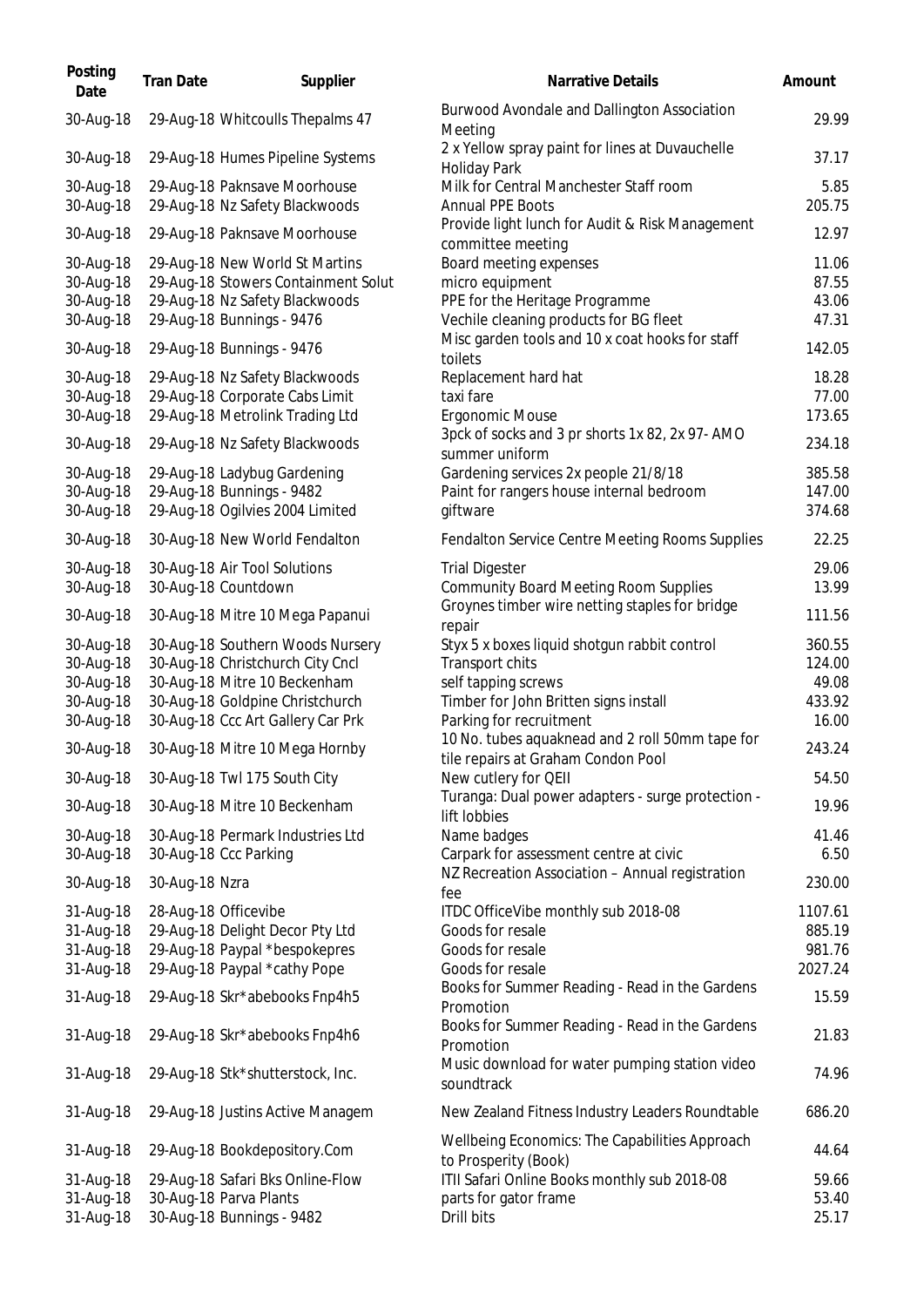| Posting                | <b>Tran Date</b>  | Supplier                                                 | <b>Narrative Details</b>                                                                | Amount           |
|------------------------|-------------------|----------------------------------------------------------|-----------------------------------------------------------------------------------------|------------------|
| Date<br>31-Aug-18      |                   | 30-Aug-18 Bunnings - 9482                                | Landscaping supplies                                                                    | 51.90            |
| 31-Aug-18              |                   | 30-Aug-18 Createsend.Com Ema                             | Recreation and Sport Customer CERM Survey<br>2018                                       | 129.52           |
| 31-Aug-18              |                   | 30-Aug-18 Shardlows Packaging                            | Tape for event                                                                          | 56.21            |
| 31-Aug-18              |                   | 30-Aug-18 Bunnings - 9482                                | cleaning supplies                                                                       | 101.36           |
| 31-Aug-18              |                   | 30-Aug-18 Wilson Parking                                 | Parking for meeting                                                                     | 12.60            |
| 31-Aug-18              |                   | 30-Aug-18 George Henry & Co Ltd                          | <b>Workshop Consumables</b>                                                             | 222.05           |
| 31-Aug-18              |                   | 30-Aug-18 George Henry & Co Ltd                          | Tools                                                                                   | 481.22           |
| 31-Aug-18              |                   | 30-Aug-18 Wilson Parking                                 | Parking while undertaking recruitment at Civic                                          | 12.60            |
| 31-Aug-18              |                   | 30-Aug-18 Relish Catering                                | Relish Catering for Board Meeting                                                       | 269.33           |
| 31-Aug-18              |                   | 30-Aug-18 Hands Ashford New Zealand                      | adhiesive backed felt for chess set                                                     | 12.00            |
| 31-Aug-18              |                   | 30-Aug-18 Bunnings - 9476                                | washers for sign construction                                                           | 6.60             |
| 31-Aug-18              |                   | 30-Aug-18 Wilson Parking                                 | parking expense for recruitment round held in<br>Civic in town                          | 12.60            |
| 31-Aug-18              |                   | 30-Aug-18 Watery Mouth Cafe                              | Breakfast x3 - conference                                                               | 72.00            |
| 31-Aug-18              |                   | 30-Aug-18 Caltex Hornby                                  | Milk for tearoom                                                                        | 8.20             |
| 31-Aug-18              |                   | 30-Aug-18 Divine Cakes                                   | Cake for Retirement morning tea                                                         | 48.00            |
| 31-Aug-18              |                   | 30-Aug-18 Cycle Sport New Zealand                        | 3 x helmets. 1 x cycle safe 2 x Cycle safety                                            | 134.68           |
| 31-Aug-18              |                   | 30-Aug-18 Plumbing World #81                             | items for troughs                                                                       | 15.35            |
| 31-Aug-18              |                   | 31-Aug-18 Noel Leeming 13                                | <b>SCADA</b>                                                                            | 169.99           |
| 31-Aug-18              |                   | 31-Aug-18 Bike Barn Hornby                               | Bells for Gators x5.                                                                    | 74.95            |
| 31-Aug-18              |                   | 31-Aug-18 Ccc Parking                                    | Parking for attendance to meeting                                                       | 5.15             |
| 31-Aug-18              |                   | 31-Aug-18 Countdown                                      | Snacks for monthly Magic the Gathering YA event                                         | 5.90             |
| 31-Aug-18              |                   | 31-Aug-18 New World South City                           | Recorded purchases on attachment                                                        | 17.80            |
| 31-Aug-18              |                   | 31-Aug-18 Noel Leeming 13                                | Credit Voucher Noel Leeming 13                                                          | $-25.00$         |
| 31-Aug-18              |                   | 31-Aug-18 Ccc Lichfield Carpark                          | Parking for recruitment at Civic                                                        | 10.00            |
| 31-Aug-18              |                   | 31-Aug-18 Countdown                                      | Milk for Carlyle St                                                                     | 7.50             |
| 31-Aug-18              |                   | 31-Aug-18 Ferrymead Mitre 10 Mega                        | Aqua Knead for pool tiles                                                               | 134.94           |
| 31-Aug-18              |                   | 31-Aug-18 Wsl Papanui                                    | White paint and small paint pallets for the<br>landscape painting class.                | 33.95            |
| 31-Aug-18              | 31-Aug-18         | Payment - Personal - Payment -<br>Thank You              | Payment - Personal - Payment - Thank You                                                | $-50.00$         |
| 31-Aug-18              |                   | 31-Aug-18 Ccc Lichfield Carpark                          | Carpark for assessment centre at civic                                                  | 10.00            |
| 3-Sep-18               |                   | 28-Aug-18 Mayors For Peace                               | Mayors for Peace Membership Fee for 2017 and<br>2018                                    | 55.97            |
| $3-Sep-18$             |                   | 29-Aug-18 Christchurch Airport                           | Parking Fee                                                                             | 27.00            |
| $3-Sep-18$             |                   | 30-Aug-18 Paypal *maekar                                 | Goods for resale                                                                        | 1472.92          |
| $3-Sep-18$             |                   | 30-Aug-18 Justins Active Managem                         | New Zealand Fitness Industry Leaders Roundtable                                         | 686.57           |
|                        |                   |                                                          |                                                                                         |                  |
| $3-Sep-18$             | 30-Aug-18 Goformz |                                                          | ITCC GoFormz monthly sub 2018-08                                                        | 117.08           |
| 3-Sep-18<br>$3-Sep-18$ |                   | 30-Aug-18 Runscope.Com<br>30-Aug-18 Copyright Agency Lim | ITII Runscope month sub 2018-08<br>Copyright fee to reproduce image of Jankel Adler,    | 122.34<br>112.10 |
| 3-Sep-18               |                   | 30-Aug-18 Expressvpn.Com                                 | 'Portrait of a Girl' in kids activity book<br>Credit Voucher (USD 12.95) Expressvpn.Com | $-18.99$         |
| 3-Sep-18               |                   | 30-Aug-18 Abebooks.Com                                   | Library book                                                                            | 19.27            |
| 3-Sep-18               |                   | 30-Aug-18 Abebooks.Com                                   | Library book                                                                            | 49.80            |
| 3-Sep-18               |                   | 30-Aug-18 Http //Www.Krollermul                          | Library book                                                                            | 76.92            |
| 3-Sep-18               |                   | 30-Aug-18 Paypal *solander                               | Library book                                                                            | 87.00            |
| 3-Sep-18               |                   | 30-Aug-18 Abebooks.Co Fnqmta                             | Library book                                                                            | 95.32            |
| 3-Sep-18               |                   | 31-Aug-18 Facebk *rn6x3hwhm2                             | Featured CAGTPOW product designed for Tony de<br>Lautour exhibition.                    | 68.88            |
| $3-Sep-18$             |                   | 31-Aug-18 Dhl Express                                    | Freight & customs clearance on goods for resale                                         | 527.00           |
| 3-Sep-18               |                   | 31-Aug-18 Bunnings - 9476                                | dowel for gator frame                                                                   | 47.16            |
| 3-Sep-18               |                   | 31-Aug-18 Mainland Fasteners Ltd                         | Midge Control                                                                           | 187.22           |
| 3-Sep-18               |                   | 31-Aug-18 Bridon New Zealand - Chch                      | Midge Control                                                                           | 234.70           |
| 3-Sep-18               |                   | 31-Aug-18 Blacks Fasteners Lt                            | Materials for Steve Carr installation                                                   | 46.00            |
| $3-Sep-18$             |                   | 31-Aug-18 New World St Martins                           | morning and afternoon tea for two day CPTED<br>training                                 | 130.49           |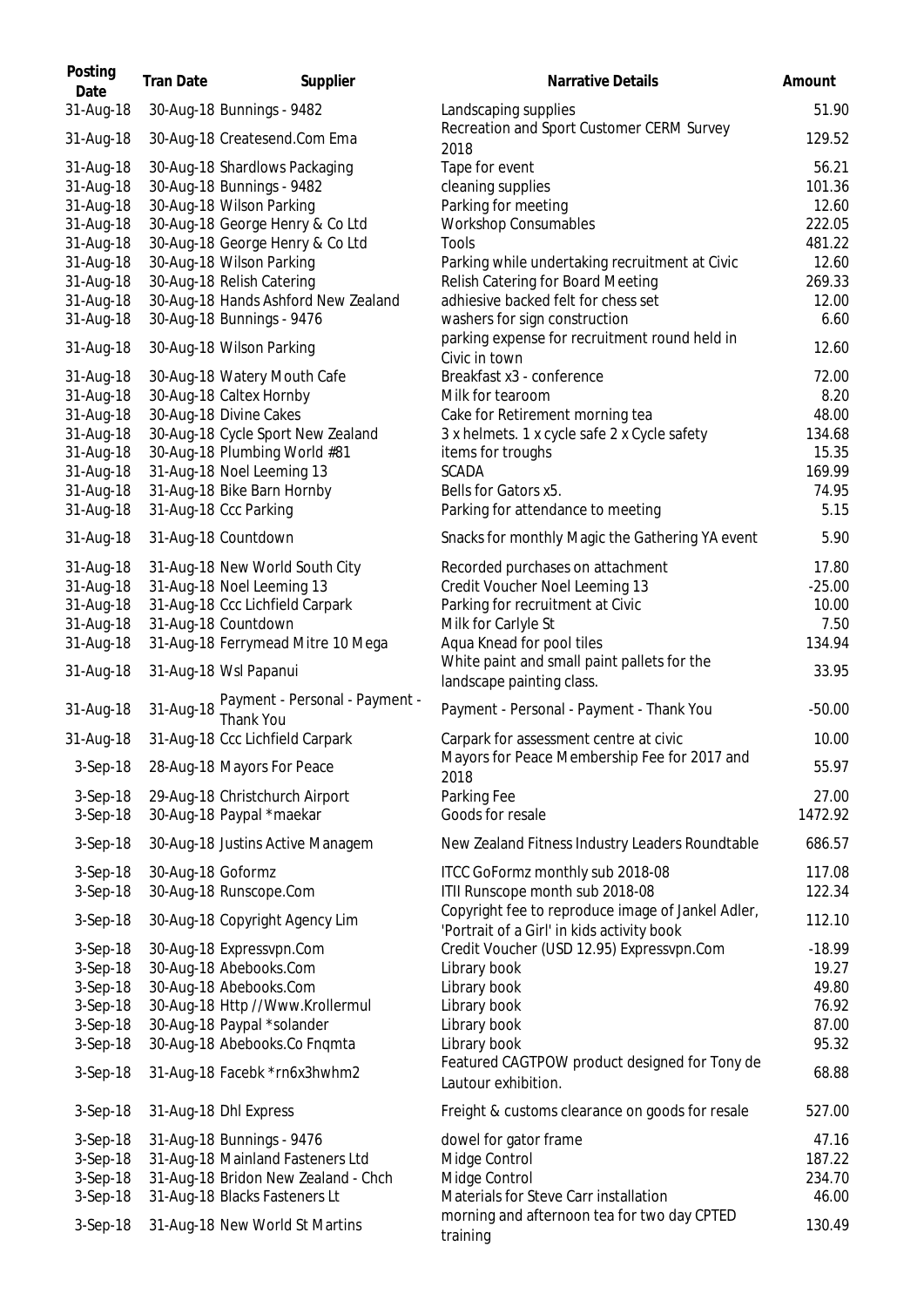| Posting<br>Date | <b>Tran Date</b> | Supplier                            | Narrative Details                                                          | Amount |
|-----------------|------------------|-------------------------------------|----------------------------------------------------------------------------|--------|
| 3-Sep-18        |                  | 31-Aug-18 Createsend.Com Ema        | Community Board Newsletters Spreydon-<br>Cashmere - September              | 7.35   |
| $3-Sep-18$      |                  | 31-Aug-18 Createsend.Com Ema        | Dudley Creek works come to a close                                         | 13.27  |
| 3-Sep-18        |                  | 31-Aug-18 Createsend.Com Ema        | A strategy for the arts - 3 September update                               | 14.79  |
| 3-Sep-18        |                  | 31-Aug-18 Createsend.Com Ema        | Richardson Terrace pump station update                                     | 16.21  |
| 3-Sep-18        |                  | 31-Aug-18 Createsend.Com Ema        | Newsline 31/08/2018                                                        | 48.19  |
| $3-Sep-18$      |                  | 31-Aug-18 Facebk *sv6twgadr2        | Facebook charges - Celebrate the BNZ Crusaders<br>victory                  | 49.75  |
|                 |                  |                                     | Facebook charges for August - Civic Awards,                                |        |
| $3-Sep-18$      |                  | 31-Aug-18 Facebk *mkg9kgst62        | Neighbourhood Week, Hereford St, ChCh Survey,<br><b>Botanic D'Lights</b>   | 839.55 |
| $3-Sep-18$      |                  | 31-Aug-18 Farmers - Shirley         | Supplies for the Coastal-Burwood Community<br>BoardRoom                    | 27.48  |
| $3-Sep-18$      |                  | 31-Aug-18 Stevens Homewares Li      | Supplies for the Coastal-Burwood Community<br>Boardroom                    | 48.90  |
| $3-Sep-18$      |                  | 31-Aug-18 Kmart - Shirley           | Supplies for the Coastal-Burwood Community<br>Board room                   | 109.50 |
| 3-Sep-18        |                  | 31-Aug-18 Wilson Parking            | Parking while at Civic for meetings                                        | 8.60   |
| 3-Sep-18        |                  | 31-Aug-18 Bunnings - 9476           | Pocket knife x2 for park                                                   | 19.96  |
| 3-Sep-18        |                  | 31-Aug-18 Nz Safety Blackwoods      | Nylon Gloves x12.                                                          | 53.82  |
| 3-Sep-18        |                  | 31-Aug-18 New Zealand Planning Inst | Training - NZPI                                                            | 450.00 |
| 3-Sep-18        |                  | 31-Aug-18 Mr Positive               | battery packs for robotics                                                 | 62.00  |
| 3-Sep-18        |                  | 31-Aug-18 Fiddlesticks              | Farewell - 11 years                                                        | 309.00 |
| 3-Sep-18        |                  | 31-Aug-18 Facebk *x6m8vfjs92        | Facebook boost for Curators garden workshop                                | 2.51   |
| 3-Sep-18        |                  | 31-Aug-18 Wilson Parking            | parking expense for recruiting from Civic                                  | 12.60  |
| 3-Sep-18        |                  | 31-Aug-18 Hoefler & Co.             | Typeface for exhibition                                                    | 308.17 |
| 3-Sep-18        |                  | 31-Aug-18 Sign Network Ltd          | Education programme posters<br>CTOC - Facebook expenses for TI team as per | 53.61  |
| $3-Sep-18$      |                  | 31-Aug-18 Facebk *94fgmjssp2        | requirements to inform public of substantial road<br>obstruction           | 49.93  |
| $3-Sep-18$      |                  | 31-Aug-18 Watery Mouth Cafe         | Breakfast x3 - conference                                                  | 73.70  |
| $3-Sep-18$      |                  | 31-Aug-18 Facebk *lxntbhjzs2        | Web team: Facebook Advertising: Word Festival                              | 79.85  |
| 3-Sep-18        |                  | 31-Aug-18 Steamgames.Com            | TU: Steam Purchase - VR / Gaming 1 of 3                                    | 189.27 |
| 3-Sep-18        |                  | 31-Aug-18 Bunnings - 9482           | Aqua Knead for pool tiles                                                  | 178.65 |
| 3-Sep-18        |                  | 31-Aug-18 Bunnings - 9476           | Aqua Knead for pool tiles                                                  | 238.20 |
| $3-Sep-18$      |                  | 1-Sep-18 Oderings Nurseries         | Seed raising mix and dust masks for seed swap at<br><b>Barrington Park</b> | 12.79  |
| 3-Sep-18        |                  | 1-Sep-18 Pp*mariettameh             | Marietta Mahenni Training                                                  | 301.87 |
| 3-Sep-18        |                  | 1-Sep-18 Pp*mariettameh             | training Marietta Mehanni                                                  | 514.30 |
| 3-Sep-18        |                  | 1-Sep-18 Fulcrumapp.Com             | Supply of data capture tool CWW assets                                     | 464.58 |
| $3-Sep-18$      |                  | 1-Sep-18 Fulcrumapp.Com             | Data collection Software monthly account for<br><b>District Planning</b>   | 38.71  |
| $3-Sep-18$      |                  | 1-Sep-18 Ross Galt Lock & Key       | key for workshop                                                           | 18.00  |
| 3-Sep-18        |                  | 1-Sep-18 Garden Box                 | compost for garden beds                                                    | 468.72 |
| $3-Sep-18$      |                  | 1-Sep-18 Steamgames.Com 4259522985  | TU: Steam game - Learning Centres TUF4 2 of 3                              | 189.27 |
| $3-Sep-18$      |                  | 1-Sep-18 Google*gsuite Antarcti     | Antarctic Office Google Suite account August-<br>September 2018            | 38.71  |
| 3-Sep-18        |                  | 1-Sep-18 Abebooks.Co Fnnlol         | Library book                                                               | 154.94 |
| $3-Sep-18$      |                  | 2-Sep-18 Noel Leeming 12            | ethernet switch for brightsign sync                                        | 89.99  |
| 3-Sep-18        |                  | 2-Sep-18 Ecodrop Metro              | Rubbish Dump fees                                                          | 10.14  |
| 3-Sep-18        |                  | 2-Sep-18 Central Innovation         | ITCC ArchiCAD monthly sub 2018-08                                          | 339.25 |
| 3-Sep-18        |                  | 2-Sep-18 Bp Connect Qe li           | Milk for BLFP                                                              | 8.38   |
| $3-Sep-18$      |                  | 2-Sep-18 Kmart - Riccarton          | 5 ipad bags for our loan ipads                                             | 50.00  |
| 3-Sep-18        |                  | 3-Sep-18 Resene - Northwood 032     | Paint supplies                                                             | 43.48  |
| 3-Sep-18        |                  | 3-Sep-18 Countdown                  | Coastal-Burwood Community Board Seminar -<br>Monday 3rd September          | 16.28  |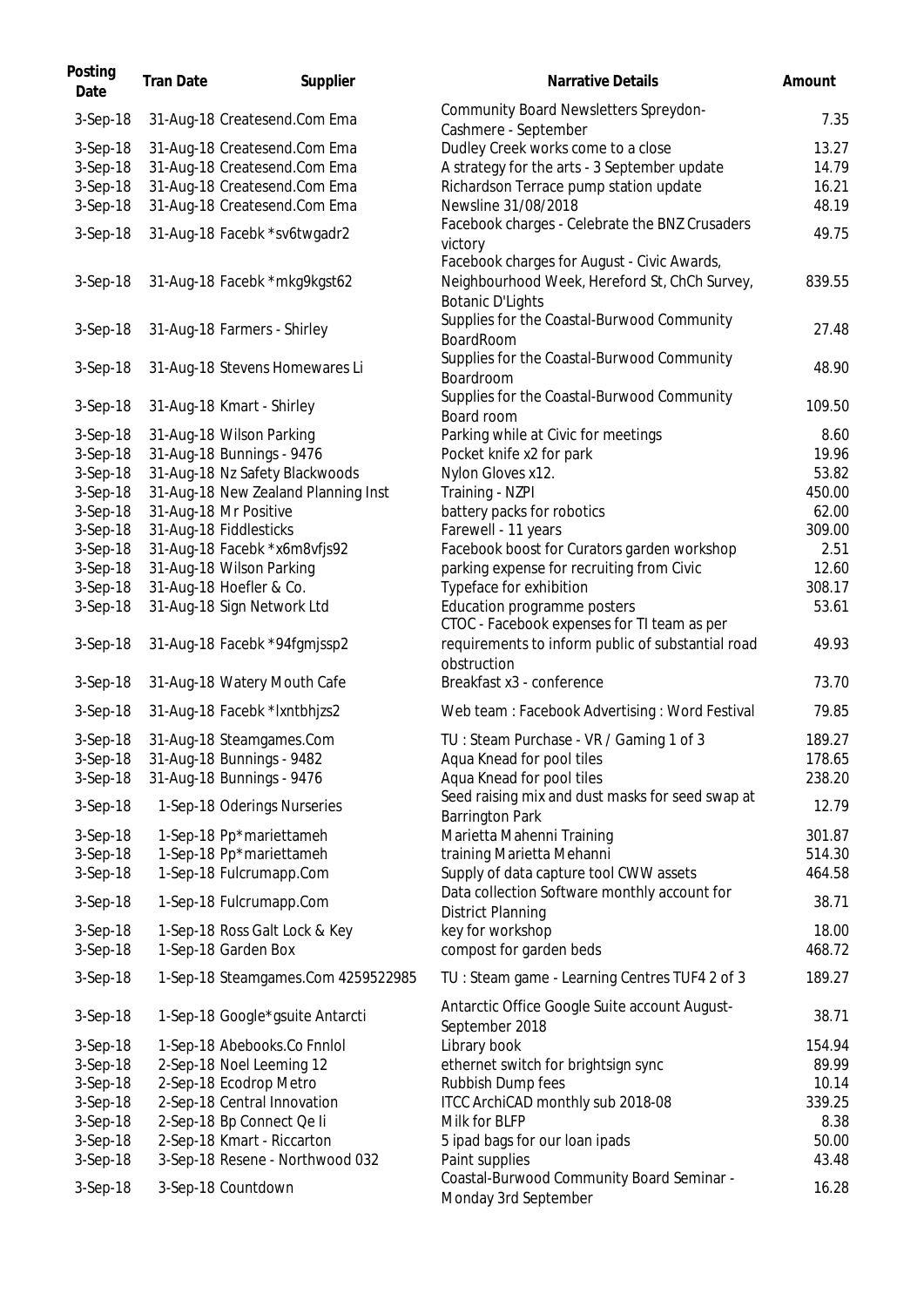| Posting<br>Date        | <b>Tran Date</b> | Supplier                                                  | Narrative Details                                                                             | Amount         |
|------------------------|------------------|-----------------------------------------------------------|-----------------------------------------------------------------------------------------------|----------------|
| 3-Sep-18               |                  | 3-Sep-18 Twl 178 Barrington                               | Folding chairs for volunteer use during exercises<br>and training                             | 70.00          |
| 3-Sep-18               |                  | 3-Sep-18 Twl 123 Eastgate                                 | Folding chairs for volunteer use at exercises and<br>training                                 | 130.00         |
| 3-Sep-18               |                  | 3-Sep-18 Little Big Tree Co                               | Prunce Yedoensis x4                                                                           | 675.00         |
| 3-Sep-18               |                  | 3-Sep-18 New World South City                             | Lunch for workshop                                                                            | 18.02          |
| 3-Sep-18               |                  | 3-Sep-18 Freshchoice City Mkt                             | Lunch for workshop                                                                            | 82.50          |
| 3-Sep-18               |                  | 3-Sep-18 Parsley And Sage                                 | Board Catering 3 September 2018                                                               | 144.33         |
| 3-Sep-18               |                  | 3-Sep-18 Shq Armstrong Chch91                             | Lock repairs and door plates for Physics Room<br>corridor glass doors.                        | 511.22         |
| 3-Sep-18               |                  | 3-Sep-18 New World Wigram                                 | kitchen supplies mona vale                                                                    | 21.56          |
| 3-Sep-18               |                  | 3-Sep-18 Pak N Save Riccarton                             | kitchen supplies central city team                                                            | 21.60          |
|                        |                  |                                                           | Timely monthly booking system subscription for                                                |                |
| 3-Sep-18               |                  | 3-Sep-18 Timely Limited                                   | phone set up bookings                                                                         | 23.00          |
| 3-Sep-18               |                  | 3-Sep-18 Waterforce Christchurch                          | taps fittings and plugs                                                                       | 19.93          |
| 3-Sep-18               |                  | 3-Sep-18 Ccc Parking                                      | Carpark for assessment centre at civic                                                        | 16.00          |
| 3-Sep-18               |                  | 3-Sep-18 Chch City Council Civic                          | Parking Tickets                                                                               | 93.00          |
|                        |                  |                                                           | Parsley & Sage - Catering for Spreydon-Cashmere                                               |                |
| 3-Sep-18               |                  | 3-Sep-18 Parsley And Sage                                 | Community Board Plan Monitoring meeting 31                                                    | 50.83          |
|                        |                  |                                                           | August 2018                                                                                   |                |
| 3-Sep-18               |                  | 3-Sep-18 Ccc Parking                                      | Parking for recruitment assessment centre                                                     | 16.00          |
| 4-Sep-18               |                  | 2-Sep-18 Yogaglo.Com                                      | Yogaglo subscription,                                                                         | 27.87          |
| 4-Sep-18               |                  | 2-Sep-18 Google*cloud 011d17-62                           | Hosting service for SmartView APIs                                                            | 93.16          |
| $4-Sep-18$             |                  | 3-Sep-18 Bunnings - 9476                                  | AA batteries for BG & MV gate counters & hooks<br>for office                                  | 66.90          |
| 4-Sep-18               |                  | 3-Sep-18 Bunnings - 9476                                  | boxing for chapel garden redevelopment                                                        | 183.52         |
| 4-Sep-18               |                  | 3-Sep-18 Ecodrop Metro                                    | General Cleaning - WO 801332430                                                               | 39.17          |
| 4-Sep-18               |                  | 3-Sep-18 Bunnings - 9482                                  | Bench top for office                                                                          | 114.00         |
| 4-Sep-18               |                  | 3-Sep-18 Tropicair Heating Lt                             | Log burner maintenance                                                                        | 700.35         |
| 4-Sep-18               |                  | 3-Sep-18 Createsend.Com Ema                               | Community Board Newsletters Banks Peninsula -<br>September                                    | 8.50           |
| 4-Sep-18               |                  | 3-Sep-18 Createsend.Com Ema                               | Community Board Newsletters Halswell-Hornby-<br>Riccarton - September                         | 10.15          |
| 4-Sep-18               |                  | 3-Sep-18 Createsend.Com Ema                               | <b>CBG Spring Newsletter</b>                                                                  | 13.59          |
|                        |                  |                                                           | Community Board Newsletters Linwood-Central-                                                  |                |
| 4-Sep-18<br>$4-Sep-18$ |                  | 3-Sep-18 Createsend.Com Ema<br>3-Sep-18 Wilson Parking    | Heathcote - September<br>Parking for meeting                                                  | 18.11<br>20.60 |
| 4-Sep-18               |                  | 3-Sep-18 Wilson Parking                                   | Parking while undertaking recruitment at Civic                                                | 12.10          |
| 4-Sep-18               |                  | 3-Sep-18 Sushi Time Southcity                             | Lunch for workshop                                                                            | 82.40          |
|                        |                  |                                                           |                                                                                               | 9.98           |
| 4-Sep-18               |                  | 3-Sep-18 Bunnings - 9476                                  | planter bags 70 L<br>linseed oil for tools                                                    | 19.50          |
| 4-Sep-18<br>$4-Sep-18$ |                  | 3-Sep-18 Bunnings - 9476                                  |                                                                                               | 79.97          |
| 4-Sep-18               |                  | 3-Sep-18 South Pacific Rose N<br>3-Sep-18 Bunnings - 9482 | replacement roses edmonds factory gadens<br>potting mix for library plants and 2 new pots for | 58.62          |
| $4-Sep-18$             |                  | 3-Sep-18 Fresh Choice Parklands                           | repotting<br>Milk for staffroom                                                               | 7.10           |
| $4-Sep-18$             |                  | 3-Sep-18 Jaycar Pty Ltd                                   | TU: Replacement LEDs / kit for Learning Centres<br>not delivered by AliExpress                | 58.40          |
| $4-Sep-18$             |                  | 3-Sep-18 Computer Dynamics                                | TU: Power boards and right-angle cables for<br>Pharos stations                                | 76.36          |
| 4-Sep-18               |                  | 3-Sep-18 Interwaste                                       | Recycling Box for Florescent tubes/ bulbs                                                     | 70.04          |
| 4-Sep-18               |                  | 3-Sep-18 Humes Pipeline Syste                             | plugs for troughs                                                                             | 66.93          |
| 4-Sep-18               |                  | 4-Sep-18 Mitre 10 Beckenham                               | staff hand cleaner                                                                            | 74.94          |
| 4-Sep-18               |                  | 4-Sep-18 Swanndri Christchurch                            | PPE Replacement                                                                               | 199.95         |
| $4-Sep-18$             |                  | 4-Sep-18 Resene Lichfield St 031                          | Paint for Steve Carr screens                                                                  | 181.90         |
| 4-Sep-18               |                  | 4-Sep-18 Briscoes Riccarton                               | Storage materials                                                                             | 119.96         |
| $4-Sep-18$             |                  | 4-Sep-18 Spotlight Stores NZ Ltd                          | Materials storage                                                                             | 122.98         |
| 4-Sep-18               |                  | 4-Sep-18 Armstrong Locksmiths                             | Parkview Hire Keys for Service Centre Stock                                                   | 36.00          |
| 4-Sep-18               |                  | 4-Sep-18 Armstrong Locksmiths                             | Woolston Hire Keys for Service Centre Stock                                                   | 72.00          |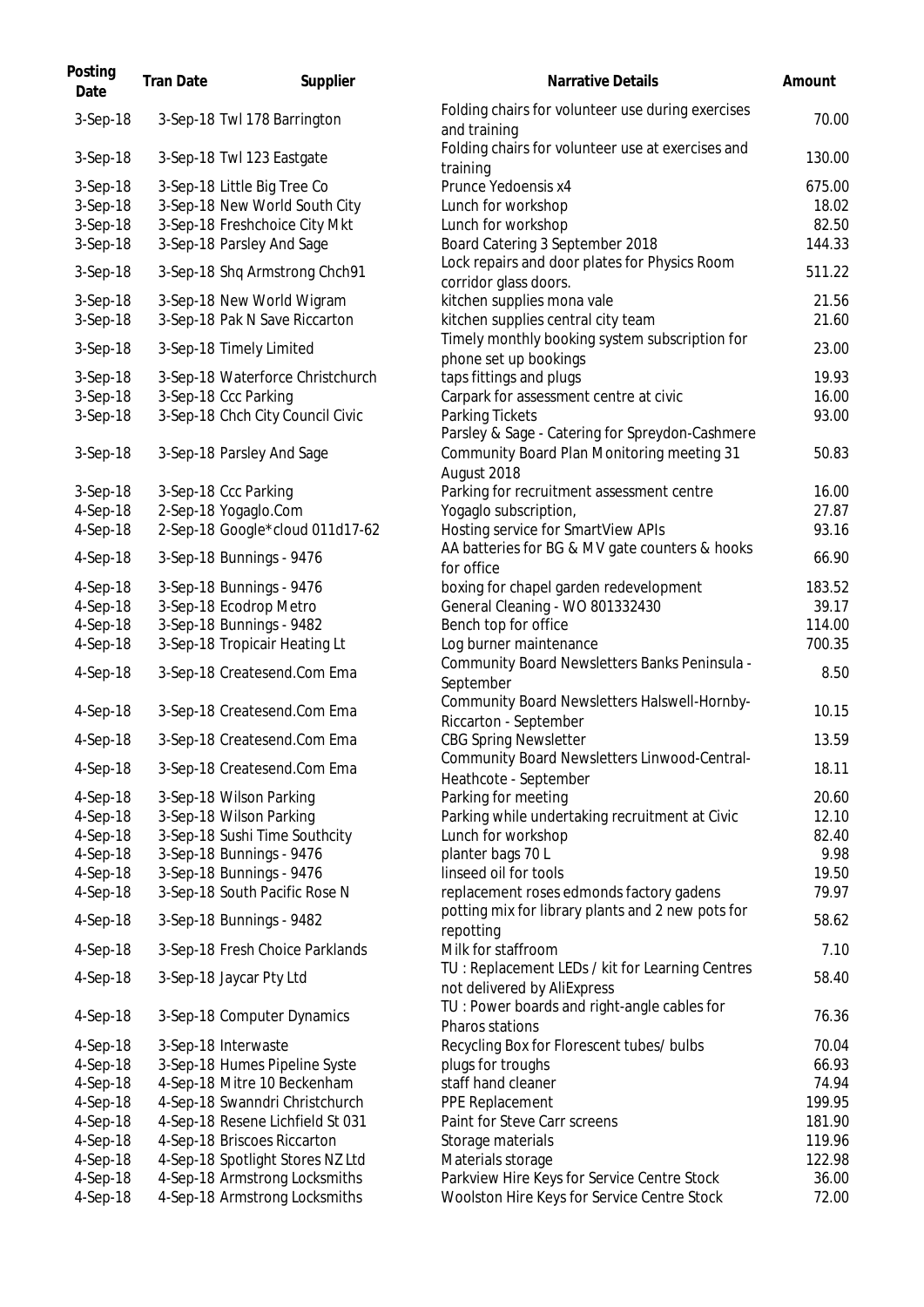| Posting<br>Date | <b>Tran Date</b> | Supplier                           | <b>Narrative Details</b>                                                                    | Amount |
|-----------------|------------------|------------------------------------|---------------------------------------------------------------------------------------------|--------|
| 4-Sep-18        |                  | 4-Sep-18 Armstrong Locksmiths      | Parklands Rec Centre Master for Service Centre<br>stock & Hire Keys for our Stock           | 102.90 |
| 4-Sep-18        |                  | 4-Sep-18 Armstrong Locksmiths      | Woolston Library Staff Key issues                                                           | 108.00 |
| $4-Sep-18$      |                  | 4-Sep-18 Mitre 10 Mega Papanui     | Tarpaulin for Commercial Waste Project                                                      | 77.45  |
| 4-Sep-18        |                  | 4-Sep-18 New World South City      | Leaving morning tea catering                                                                | 87.64  |
| 4-Sep-18        |                  | 4-Sep-18 New World South City      | Farewell function catering                                                                  | 125.00 |
| 4-Sep-18        |                  | 4-Sep-18 Parsley And Sage          | Parsley & Sage - Catering for Spreydon-Cashmere<br>Community Board meeting 4 September 2018 | 140.88 |
| 5-Sep-18        |                  | 31-Aug-18 Steamgames.Com           | TU: Steam games 3/3. Invoice also uploaded via<br>Fraedom email address                     | 189.27 |
| 5-Sep-18        |                  | 2-Sep-18 Paypal *mobilitycen       | Footstool for Health & Safety                                                               | 283.50 |
| 5-Sep-18        |                  | 3-Sep-18 Amazon Web Services       | Hosting services for CBD 3D models                                                          | 7.44   |
| 5-Sep-18        |                  | 3-Sep-18 Registry Of Bdm           | Death certificate for research                                                              | 27.39  |
| 5-Sep-18        |                  | 4-Sep-18 Nz Safety Blackwoods      | 2x boxes Safety Masks                                                                       | 50.37  |
| 5-Sep-18        |                  | 4-Sep-18 Nz Safety Blackwoods      | Sign holders for temp warning signs in parks                                                | 606.76 |
| 5-Sep-18        |                  | 4-Sep-18 Spotify P074e02164        | Christchurch Art Gallery spotify account                                                    | 14.99  |
| 5-Sep-18        |                  | 4-Sep-18 Hell Pizza Hereford St    | ReMix Committee Debrief party                                                               | 102.50 |
| 5-Sep-18        |                  | 4-Sep-18 Bunnings - 9476           | dowel for gator frame                                                                       | 23.58  |
| 5-Sep-18        |                  | 4-Sep-18 Wilson Parking            | <b>Wilson Parking</b>                                                                       | 12.60  |
| 5-Sep-18        |                  | 4-Sep-18 Ecodrop Metro             | <b>General Cleaning</b>                                                                     | 60.93  |
| 5-Sep-18        |                  | 4-Sep-18 Ecodrop Metro             | <b>General Cleaning</b>                                                                     | 69.63  |
| 5-Sep-18        |                  | 4-Sep-18 Gas & Gear                | PM Dryer nitrogen Check                                                                     | 88.70  |
| 5-Sep-18        |                  | 4-Sep-18 Trailcom                  | Midge Control Project                                                                       | 462.94 |
| 5-Sep-18        |                  | 4-Sep-18 New World St Martins      | tea and coffee for CPTED training at information<br>centre                                  | 32.91  |
| 5-Sep-18        |                  | 4-Sep-18 Createsend.Com Ema        | <b>Community Board Newsletters Papanui-Innes -</b><br>September                             | 7.57   |
| 5-Sep-18        |                  | 4-Sep-18 Createsend.Com Ema        | Community Board Newsletters Coastal-Burwood -<br>September                                  | 10.50  |
| 5-Sep-18        |                  | 4-Sep-18 Createsend.Com Ema        | esource Consents newsletter 4 September                                                     | 12.06  |
| 5-Sep-18        |                  | 4-Sep-18 Nz Red Cross              | First Aid Equipment                                                                         | 203.70 |
| 5-Sep-18        |                  | 4-Sep-18 Blacks Fasteners Lt       | Box of self drillers.                                                                       | 53.94  |
| 5-Sep-18        |                  | 4-Sep-18 Eb Think Christchurch     | Attendance at PD seminar                                                                    | 10.00  |
| 5-Sep-18        |                  | 4-Sep-18 Wilson Parking            | Parking for meeting in Civic                                                                | 10.60  |
| 5-Sep-18        |                  | 4-Sep-18 Paknsave Moorhouse        | Leaving morning tea catering                                                                | 53.30  |
| $5-Sep-18$      |                  | 4-Sep-18 Internal Affairs          | 20 Camellia brooches for Suffrage Day<br>commemoration events                               | 107.00 |
| 5-Sep-18        |                  | 4-Sep-18 Wilson Parking            | Parking                                                                                     | 8.60   |
| 5-Sep-18        |                  | 4-Sep-18 Corporate Cabs Limit      | Taxi fare Auckland Airport to City for SP10 Course                                          | 77.00  |
| 5-Sep-18        |                  | 4-Sep-18 Bunnings - 9482           | Bitupatch pothole repairs                                                                   | 81.58  |
| 5-Sep-18        |                  | 4-Sep-18 South Pacific Rose Nurser | Heritage roses for section C.                                                               | 139.96 |
| 5-Sep-18        |                  | 4-Sep-18 Cross Hill Gardens        | Azalea x 8 for Nurses chaple garden                                                         | 316.40 |
| 5-Sep-18        |                  | 4-Sep-18 Caltex Hornby             | Milk for tearoom                                                                            | 5.99   |
| 5-Sep-18        |                  | 4-Sep-18 Bunnings - 9476           | F <sub>2</sub> Glue                                                                         | 8.06   |
| 5-Sep-18        |                  | 4-Sep-18 Forman Building Systems   | Sound proofing for Upstairs Office                                                          | 571.47 |
| 5-Sep-18        |                  | 4-Sep-18 Wilson Parking            | parking to attend meeting council office                                                    | 4.60   |
| $5-Sep-18$      |                  | 4-Sep-18 Dept Of Intrnl Affairs    | Death certificate for research                                                              | 25.00  |
| $5-Sep-18$      |                  | 5-Sep-18 Mitre 10 Mega Papanui     | Misc items                                                                                  | 66.43  |
| 5-Sep-18        |                  | 5-Sep-18 Gold Band Taxis           | Travel to Brisbane                                                                          | 52.90  |
| 5-Sep-18        |                  | 5-Sep-18 Ccc Art Gallery Car Prk   | car parking to attend meetings in Council offices                                           | 4.00   |
| 5-Sep-18        |                  | 5-Sep-18 Wsl Eastgate              | Gear for Winter Holiday Activities - Network Wide                                           | 29.75  |
| 5-Sep-18        |                  | 5-Sep-18 New World South City      | tea and coffee for CPTED training at information<br>centre                                  | 26.35  |
| 5-Sep-18        |                  | 5-Sep-18 Jaycar Pty Ltd            | Arduino servos for afterschool, school and holiday<br>programmes                            | 47.60  |
| 5-Sep-18        |                  | 5-Sep-18 Four Square Akaroa        | tea, coffee, milk, cleaning materials etc                                                   | 92.59  |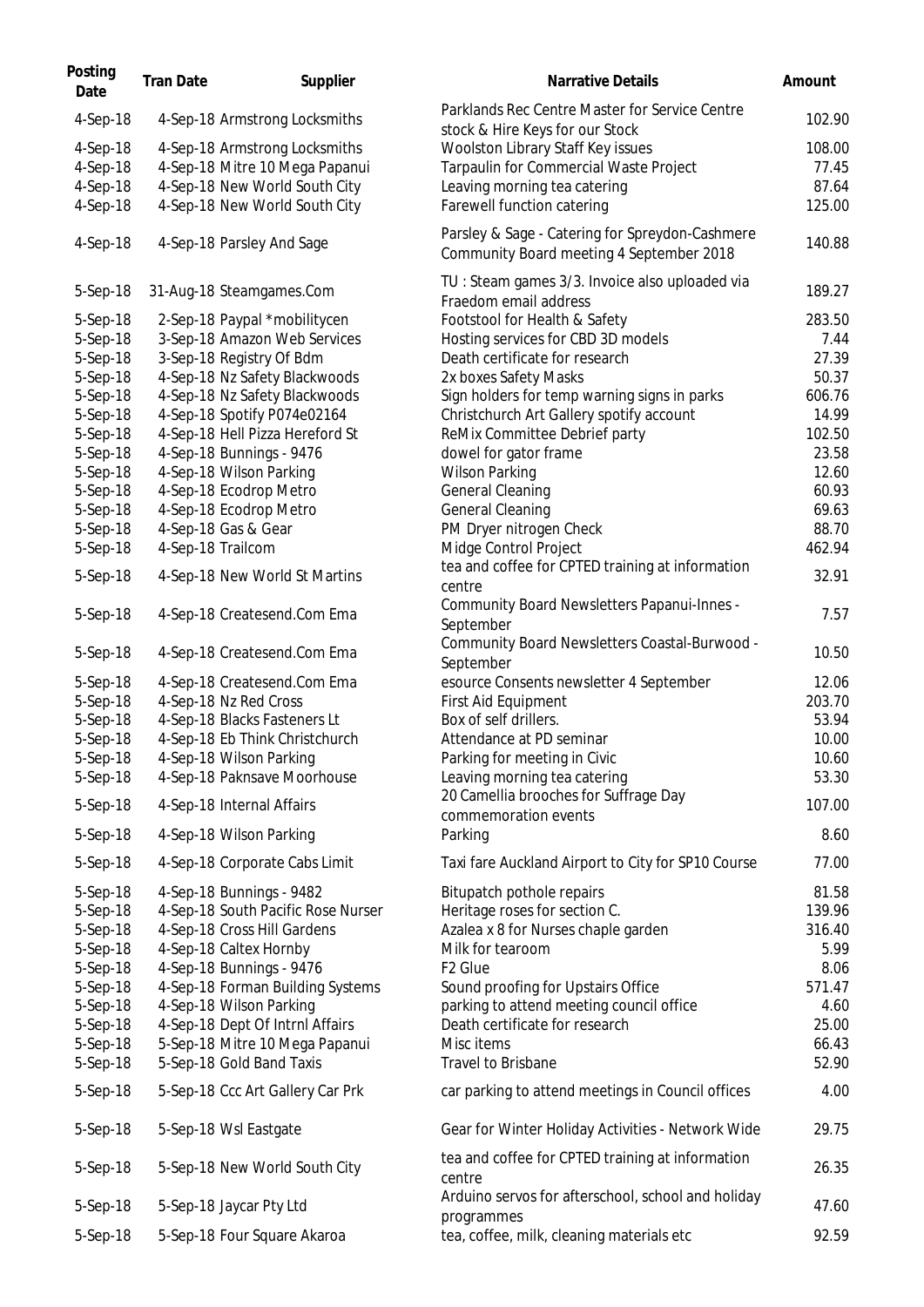| Posting<br>Date      | <b>Tran Date</b> | Supplier                                               | Narrative Details                                              | Amount |
|----------------------|------------------|--------------------------------------------------------|----------------------------------------------------------------|--------|
| 5-Sep-18             |                  | 5-Sep-18 New World South City                          | Catering for Project Management Transport<br>meeting           | 152.50 |
| 5-Sep-18             |                  | 5-Sep-18 Mitre 10 Beckenham                            | Timber screws for construction work                            | 16.39  |
| 5-Sep-18             |                  | 5-Sep-18 Pakn Save Rangiora                            | Milk for Redwood Staff                                         | 7.04   |
| 5-Sep-18             |                  | 5-Sep-18 Twl 181 Belfast                               | Roasting dishes for ovens                                      | 36.00  |
| $6-Sep-18$           |                  | 4-Sep-18 Justins Active Managem                        | New Zealand Fitness Industry Leaders Roundtable                | 207.65 |
| $6-Sep-18$           |                  | 4-Sep-18 Apnic Pty Ltd                                 | <b>ITTI APNIC Annual renewal</b>                               | 224.48 |
| $6-Sep-18$           |                  | 4-Sep-18 Formassembly.Com                              | ITDC FormAssembly monthly sub 2018-09                          | 408.14 |
|                      |                  |                                                        | Meal Auckland away from home base for SP10                     |        |
| $6-Sep-18$           |                  | 4-Sep-18 Monsoon Poon                                  | course                                                         | 63.00  |
| $6-Sep-18$           |                  | 5-Sep-18 Freshchoice Merivale                          | White vinegar for cleaning purposes                            | 3.50   |
| $6-Sep-18$           |                  | 5-Sep-18 Shardlows Packaging                           | 3M Tape for stadium floor - Fencing events                     | 154.58 |
| $6-Sep-18$           |                  | 5-Sep-18 Internal Affairs                              | Images from ATL for Lyttelton Library Heritage                 | 120.00 |
|                      |                  |                                                        | Week travelling exhibition                                     |        |
| $6-Sep-18$           |                  | 5-Sep-18 Hirepool Christchurch                         | hire plate compactor for path repares                          | 88.32  |
| $6-Sep-18$           |                  | 5-Sep-18 Bp 2go Linwood                                | Boat Fuel - Midge Control                                      | 104.89 |
| $6-Sep-18$           |                  | 5-Sep-18 Mr Boats                                      | Boat Rollers - WO                                              | 240.00 |
| $6-Sep-18$           |                  | 5-Sep-18 George Henry & Co Ltd                         | Masonry Drill Bit for installation of Steve Carr               | 14.00  |
|                      |                  |                                                        | screens                                                        |        |
| $6-Sep-18$           |                  | 5-Sep-18 Conference Innovators                         | registration fee and pre conference workshop for               | 650.00 |
|                      |                  |                                                        | National Digital Forum 2018.                                   |        |
| $6-Sep-18$           |                  | 5-Sep-18 Bunnings - 9482                               | general poolside cleaning equipment and                        | 149.94 |
|                      |                  |                                                        | products                                                       |        |
| $6-Sep-18$           |                  | 5-Sep-18 Wilson Parking                                | Parking - training                                             | 10.60  |
| 6-Sep-18             |                  | 5-Sep-18 Q Store - Palms                               | get well card<br>Catering for the Seminar's and Meeting of the | 4.00   |
| $6-Sep-18$           |                  | 5-Sep-18 Relish Catering                               | Coastal-Burwood Community Board on Monday 3                    | 211.37 |
|                      |                  |                                                        | September 2018                                                 |        |
| $6-Sep-18$           |                  | 5-Sep-18 Bunnings - 9482                               | Groynes broom and toilet brush                                 | 51.53  |
| $6-Sep-18$           |                  | 5-Sep-18 Pearsons 2018 Limited                         | potting mix                                                    | 107.20 |
| $6-Sep-18$           |                  | 5-Sep-18 New Zealand Planning Inst                     | Registration fee to attend an NZPI Seminar                     | 450.00 |
| $6-Sep-18$           |                  | 5-Sep-18 Paknsave Moorhouse                            | Milk for Central Manchester Staff room                         | 5.85   |
| $6-Sep-18$           |                  | 5-Sep-18 Whitcoulls Thepalms 47                        | Playing cards for library card club                            | 20.97  |
| $6-Sep-18$           |                  | 5-Sep-18 Nz Institute Of Surveyors                     | NZIS Fees                                                      | 690.00 |
| 6-Sep-18             |                  | 5-Sep-18 Relish Catering                               | Board Meeting catering 27 August                               | 221.38 |
|                      |                  |                                                        | 10mm offcut signex plastic for grills in the leisure           |        |
| $6-Sep-18$           |                  | 5-Sep-18 Mulford Plastics (Nz                          | pool at Pioneer                                                | 28.75  |
|                      |                  |                                                        | 4 No. tins spray paint for marking of Chlorine                 |        |
| $6-Sep-18$           |                  | 5-Sep-18 Mainland Fasteners Ltd                        | tanks on delivery vehicles, 20 No. 10 x 60mm                   | 114.31 |
|                      |                  |                                                        | anchors                                                        |        |
| $6-Sep-18$           |                  | 5-Sep-18 Bunnings - 9476                               | Rubbish pick up claw                                           | 8.97   |
| $6-Sep-18$           | 5-Sep-18 Farmers |                                                        | Replacement kettle for the Staff Tearoom                       | 79.99  |
| $6-Sep-18$           |                  | 5-Sep-18 Vertical Horizonz NZ Ltd                      | attend Growsafe basic cert for ranger staff                    | 431.25 |
|                      |                  |                                                        | spencer park<br>Motorbike Boots                                | 114.88 |
| $6-Sep-18$           |                  | 5-Sep-18 Nz Safety Blackwoods                          |                                                                | 238.05 |
| 6-Sep-18<br>6-Sep-18 |                  | 6-Sep-18 Hydraquip<br>6-Sep-18 Oceania Medical Limited | Karcher Steam Cleaner Repairs<br><b>AED Cabinet</b>            | 481.85 |
| $6-Sep-18$           |                  | 6-Sep-18 Pgg Wrightson Chch                            | Styx buster 5It                                                | 284.05 |
| 6-Sep-18             |                  | 6-Sep-18 Plumbers Gasfitters                           | Plumbing & Drainlaying Registration                            | 172.00 |
|                      |                  |                                                        | New engine oil and spark plug for Halswell pool                |        |
| $6-Sep-18$           |                  | 6-Sep-18 Repco 130                                     | petrol water blaster                                           | 52.41  |
| $6-Sep-18$           |                  | 6-Sep-18 Auckland Co Op Taxis                          | Taxi Auckland course to airport SP10 course                    | 84.40  |
| 6-Sep-18             |                  | 6-Sep-18 Wgtn Combined Taxis                           | Taxi fare                                                      | 43.70  |
| $6-Sep-18$           |                  | 6-Sep-18 Hutt & City Taxis                             | taxi Fare                                                      | 43.80  |
| $6-Sep-18$           |                  | 6-Sep-18 Burwood Produce                               | supply for animal area hay and sawdust                         | 25.50  |
| $6-Sep-18$           |                  | 6-Sep-18 Pak N Save Northlands                         | Grocery items for re sale in the shop                          | 62.35  |
| $6-Sep-18$           |                  | 6-Sep-18 Briscoes Northlands                           | Electric frypans, pot sets, frypans                            | 247.92 |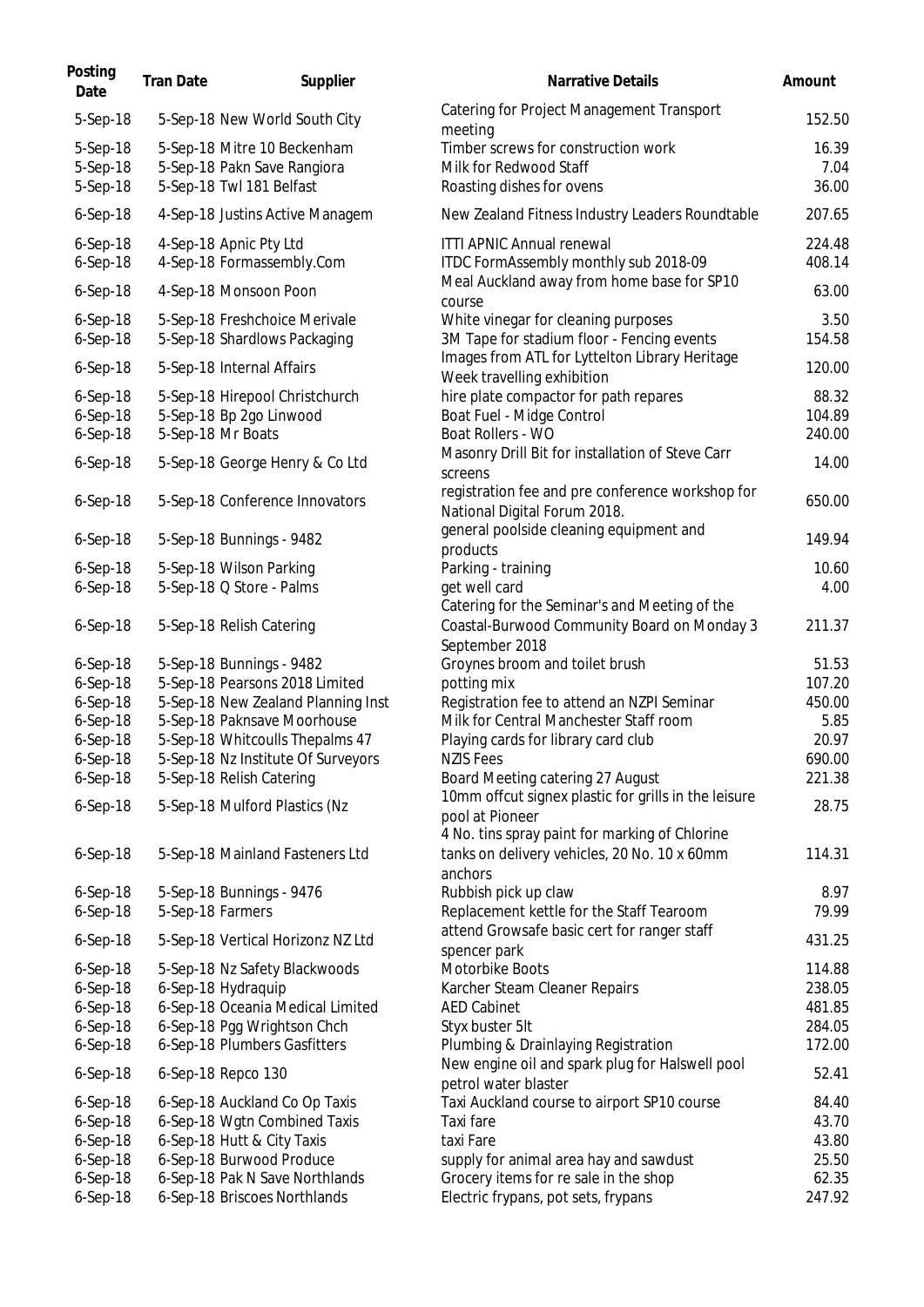| Posting<br>Date | <b>Tran Date</b> | Supplier                           | <b>Narrative Details</b>                                                                | Amount |
|-----------------|------------------|------------------------------------|-----------------------------------------------------------------------------------------|--------|
| $6-Sep-18$      |                  | 6-Sep-18 Countdown                 | P Card Reimbursement - Incorrect Spend -<br>supermarket                                 | 46.90  |
| 7-Sep-18        |                  | 4-Sep-18 Paypal *safetyvests       | Student hi-viz vests for Cycle Safe programme                                           | 162.09 |
| 7-Sep-18        |                  | 5-Sep-18 Gm Cabs Pty Ltd           | Travel Brisbane airport to CBD                                                          | 61.05  |
| 7-Sep-18        |                  | 5-Sep-18 Facebk *h6fkmhejm2        | Featuring Tony de Lautour product                                                       | 31.12  |
| 7-Sep-18        |                  | 5-Sep-18 Www.Eyemagazine.Co.Uk     | Eye Magazine subscription                                                               | 109.80 |
| 7-Sep-18        |                  | 5-Sep-18 Fulcrumapp.Com            | Monthly fulcrum fee for asset data collection                                           | 78.29  |
|                 |                  | 5-Sep-18 Rydges Hotel              | Coffee Auckland at SP10 course                                                          | 9.00   |
| 7-Sep-18        |                  |                                    |                                                                                         |        |
| 7-Sep-18        |                  | 5-Sep-18 Angus Steak House         | Meal Auckland away from home base for SP10<br>course                                    | 54.20  |
| 7-Sep-18        | 6-Sep-18 Alga    |                                    | purchase of Notebook from Officemax                                                     | 28.75  |
| 7-Sep-18        |                  | 6-Sep-18 Wilson Parking            | <b>Wilson Parking</b>                                                                   | 12.60  |
| 7-Sep-18        |                  | 6-Sep-18 Twl 175 South City        | Micro SD Cards for Steve Carr exhibition                                                | 171.00 |
| 7-Sep-18        |                  | 6-Sep-18 Go-Bus Transport          | Bus hire for Community Team Site Visits 31 August<br>2018                               | 513.00 |
| 7-Sep-18        |                  | 6-Sep-18 Key Media International   | NZ Lawyer In-House Legal Summit registration                                            | 815.23 |
| 7-Sep-18        |                  | 6-Sep-18 Wilson Parking            | Parking - training *receipt lost                                                        | 10.60  |
| 7-Sep-18        |                  | 6-Sep-18 Createsend.Com Ema        | Gymnastics Progression - Term 4                                                         | 7.74   |
| 7-Sep-18        |                  | 6-Sep-18 Createsend.Com Ema        | Gymnastics Rollover - Term 4                                                            | 8.90   |
|                 |                  |                                    | Community Board Newsletters Fendalton-                                                  |        |
| 7-Sep-18        |                  | 6-Sep-18 Createsend.Com Ema        | Waimairi-Harewood September                                                             | 9.51   |
| 7-Sep-18        |                  | 6-Sep-18 Smiths Hire               | Styx motor bike sprayer                                                                 | 80.00  |
| 7-Sep-18        |                  | 6-Sep-18 Hands Ashford New Zealand | Felt for front of house chess set                                                       | 20.00  |
| 7-Sep-18        |                  | 6-Sep-18 Ross Galt Lock & Key      |                                                                                         | 233.00 |
|                 |                  |                                    | New QEII padlock and Jellie Park centre keys                                            |        |
| 7-Sep-18        |                  | 6-Sep-18 Blacks Fasteners Lt       | Bolts and drill                                                                         | 17.74  |
| 7-Sep-18        | 6-Sep-18 Crisp   |                                    | greens and carrots                                                                      | 39.92  |
| 7-Sep-18        |                  | 6-Sep-18 Bunnings - 9482           | Rubbish bin and hoses for washing machines                                              | 25.94  |
| 7-Sep-18        |                  | 6-Sep-18 Supervalue Sumner         | Milk for the month of August                                                            | 29.94  |
| 7-Sep-18        |                  | 6-Sep-18 Bp Connect Qe li          | Incorrect Pcard transaction - Coffee                                                    | 5.00   |
| 7-Sep-18        |                  | 6-Sep-18 Bunnings - 9482           | Diesel container.                                                                       | 29.98  |
| 7-Sep-18        |                  | 7-Sep-18 Twl 122 Rolleston         | Camera memory card for wildlife Mgt & pest<br>animal work                               | 17.99  |
| 7-Sep-18        |                  | 7-Sep-18 Mrc Global (NZ) Ltd       | Fan No. 3<br>Parking at Christchurch Airport for Customer                               | 321.66 |
|                 |                  |                                    |                                                                                         |        |
| 7-Sep-18        |                  | 7-Sep-18 Cial Online Parking       | Services Team Leader attending CCINZ Conference<br>in Auckland                          | 50.80  |
| 7-Sep-18        |                  | 7-Sep-18 Rubber Stamps By Mont     | Stamps for Gruffalo Walking Festival Event                                              | 25.00  |
| 7-Sep-18        |                  | 7-Sep-18 Little Big Tree Co        | Prunce Yedoensis x4                                                                     | 675.00 |
|                 |                  |                                    | FIRST AID - Replacement of Pads for Powerheart                                          |        |
| 7-Sep-18        |                  | 7-Sep-18 Nz Red Cross Cwc          | G5 AED Auto CP (Linwood Library)                                                        | 623.88 |
| 7-Sep-18        |                  | 7-Sep-18 Twl 175 South City        | Batteries purchased for shop display<br>Taxi cost from and return to airport EV vehicle | 24.00  |
| 7-Sep-18        |                  | 7-Sep-18 Wgtn Combined Taxis       | launch.                                                                                 | 51.00  |
| 10-Sep-18       |                  | 6-Sep-18 Pmi - Member Auto Renew   | PMI Membership Renewal<br>Dinner for artist and assistants during Steve Carr            | 294.11 |
| 10-Sep-18       | 6-Sep-18 Caribe  |                                    | install                                                                                 | 78.50  |
| 10-Sep-18       |                  | 6-Sep-18 Jaycar Electronics        | ITTI Jaycars HDMI adaptor                                                               | 17.90  |
| 10-Sep-18       |                  | 6-Sep-18 Christchurch Airport      | Carparking Christchurch airport SP 10                                                   | 81.00  |
| 10-Sep-18       |                  | 7-Sep-18 Gm Cabs Pty Ltd           | Travel from Brisbane Airport to CDB                                                     | 73.10  |
| 10-Sep-18       |                  | 7-Sep-18 Officemax                 | Notebook purchase from Office max 07 09 2018                                            | 14.00  |
| 10-Sep-18       |                  | 7-Sep-18 Ross Galt Lock & Key      | H & S Consumables                                                                       | 39.00  |
| 10-Sep-18       |                  | 7-Sep-18 Ullrich Alumnm Co Ltd     | H & S Consumables                                                                       | 92.00  |
|                 |                  |                                    |                                                                                         |        |
| 10-Sep-18       |                  | 7-Sep-18 Bunnings - 9482           | Grinder and general supplies<br>Parking at Christchurch Airport for Customer            | 492.26 |
| 10-Sep-18       |                  | 7-Sep-18 Cial Online Parking       | Services Team Leader attending CCINZ Conference<br>in Auckland                          | 51.00  |
| 10-Sep-18       |                  | 7-Sep-18 Wilson Parking            | Parking - training                                                                      | 10.60  |
| 10-Sep-18       |                  | 7-Sep-18 Createsend.Com Ema        | A strategy for the arts - 7 September update                                            | 14.70  |
| 10-Sep-18       |                  | 7-Sep-18 Createsend.Com Ema        | Newsline 07/09/2018                                                                     | 48.24  |
|                 |                  |                                    |                                                                                         |        |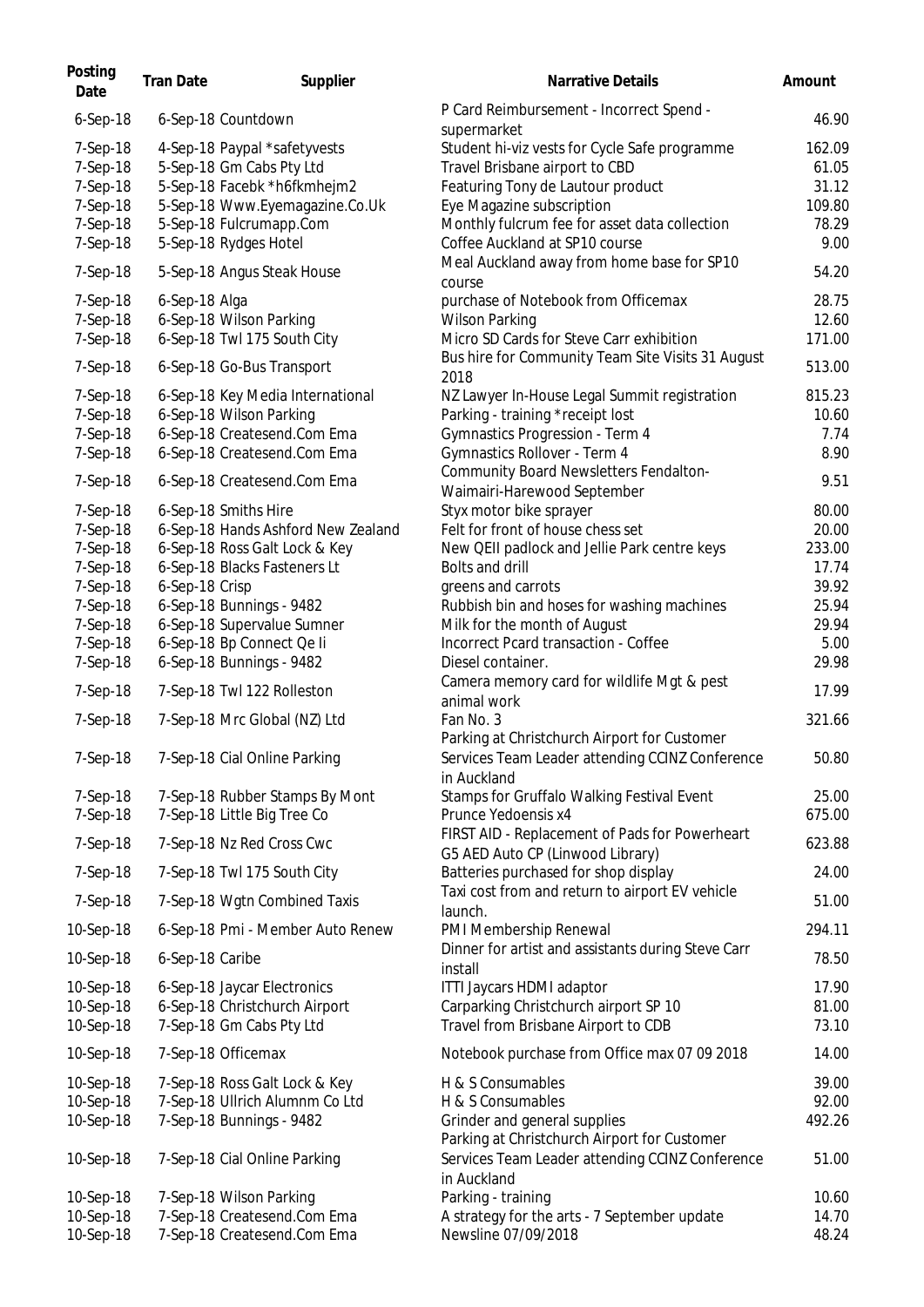| Posting<br>Date        | <b>Tran Date</b> | Supplier                                                    | <b>Narrative Details</b>                                                                                 | Amount           |
|------------------------|------------------|-------------------------------------------------------------|----------------------------------------------------------------------------------------------------------|------------------|
| 10-Sep-18              |                  | 7-Sep-18 Christchurch Native Plant                          | Plants for park.                                                                                         | 252.00           |
| 10-Sep-18              |                  | 7-Sep-18 Highcharts Cloud                                   | Electronic monthly subscription to Chart Building<br>Software for Greater Christchurch                   | 14.10            |
| 10-Sep-18              |                  | 7-Sep-18 Nova Energy                                        | River of Words interactive installation: Cashel<br><b>Street</b>                                         | 83.43            |
| 10-Sep-18              |                  | 7-Sep-18 Gus*spot Messenger                                 | GPS tracker and personal safety alarm.                                                                   | 342.28           |
| 10-Sep-18<br>10-Sep-18 |                  | 7-Sep-18 Bunnings - 9476<br>7-Sep-18 Ian Coombes Ltd        | turps, sandpaper, for workshop<br>Hydro Air Flange fitting for Pioneer Pool                              | 71.32<br>103.50  |
| 10-Sep-18              |                  | 7-Sep-18 Bunnings - 9476                                    | storage hooks/power board for new electric gear                                                          | 138.64           |
| 10-Sep-18              |                  | 7-Sep-18 Gus*spot Messenger                                 | SPOT Tracker for field staff.                                                                            | 38.69            |
| 10-Sep-18              |                  | 7-Sep-18 Copyright Agency Lim                               | Copyright fee to reproduce image of Marcel<br>Duchamp, 'Fountain' in kids activity book                  | 112.11           |
| 10-Sep-18              |                  | 7-Sep-18 Paypal *globalship                                 | Credit Voucher Paypal *globalship                                                                        | $-408.58$        |
| 10-Sep-18              |                  | 7-Sep-18 Paypal *tvprotector                                | Credit Voucher Paypal *tvprotector                                                                       | $-473.35$        |
| 10-Sep-18              |                  | 7-Sep-18 Spectrum Lighting & Sound                          | Cowles Sound System - Check Mic                                                                          | 46.00            |
| 10-Sep-18              |                  | 7-Sep-18 Advance Intl Cleaning                              | <b>Cleaning Supplies</b>                                                                                 | 393.01           |
| 10-Sep-18              |                  | 7-Sep-18 Garden City Chemdry                                | Hire of equipment to dry the homestead flooring<br>after flood                                           | 1006.25          |
| 10-Sep-18              |                  | 7-Sep-18 Supervalue Sumner                                  | Snacks for Kapa haka group from Sumner School<br>who performed in the library for Maori Language<br>week | 13.95            |
| 10-Sep-18              |                  | 8-Sep-18 Gold Band Taxis                                    | Travel from Chch Airport home                                                                            | 52.80            |
| 10-Sep-18              |                  | 8-Sep-18 Trumba Corporation                                 | Monthly software licence - Libraries                                                                     | 156.59           |
| 10-Sep-18              |                  | 8-Sep-18 Mitre 10 Beckenham                                 | Danger tape; Armoral for vehicles                                                                        | 54.35            |
| 10-Sep-18              |                  | 8-Sep-18 Burnsco Marine                                     | Poolside Hand pump for Hydroslide boats                                                                  | 89.99            |
| 10-Sep-18              |                  | 8-Sep-18 Couplands Bakeries                                 | BBQ supplies associated with the formal opening<br>of the Scarborough Park Playground                    | 42.00            |
| 10-Sep-18              |                  | 8-Sep-18 Countdown                                          | BBQ supplies associated with the formal opening<br>of the Scarborough Park Playground                    | 66.00            |
| 10-Sep-18              |                  | 8-Sep-18 New World Northwood                                | BBQ supplies associated with the formal opening<br>of the Scarborough Park Playground                    | 216.03           |
| 10-Sep-18              |                  | 8-Sep-18 Westfield Gift Voucher                             | Gift vouchers for five people who provided "Face<br>painting" services                                   | 250.00           |
| 10-Sep-18              |                  | 9-Sep-18 Freshchoice City Mkt                               | Provide lunch members of Audit & Risks meeting                                                           | 95.88            |
| 10-Sep-18              |                  | 9-Sep-18 Twl 123 Eastgate                                   | containers for lab analysis                                                                              | 11.50            |
| 10-Sep-18              |                  | 9-Sep-18 Ladybug Gardening                                  | Grounds maintenance/gardening incl dump<br>charges                                                       | 233.94           |
| 10-Sep-18              |                  | 10-Sep-18 Armstrong Locksmiths                              | hire key for community centre                                                                            | 16.20            |
| 10-Sep-18              |                  | 10-Sep-18 Armstrong Locksmiths                              | Hire key for community centre                                                                            | 16.20            |
| 10-Sep-18              |                  | 10-Sep-18 Armstrong Locksmiths                              | hire key for community centre                                                                            | 19.71            |
| 10-Sep-18              |                  | 10-Sep-18 Ferrymead Mitre 10 Mega                           | <b>General Cleaning</b>                                                                                  | 8.98             |
| 10-Sep-18              |                  | 10-Sep-18 Vendhq.Com                                        | Monthly software licence - Libraries                                                                     | 709.00           |
| 10-Sep-18              |                  | 10-Sep-18 New World South City                              | Volunteer training expenses                                                                              | 54.55            |
| 10-Sep-18              |                  | 10-Sep-18 Noble-Adams Machinery                             | 12 volt pump sprayer.                                                                                    | 688.85           |
| 10-Sep-18              |                  | 10-Sep-18 Parsley And Sage                                  | Catering for September's Chairs Forum                                                                    | 136.56           |
| 10-Sep-18              |                  | 10-Sep-18 Countdown                                         | Milk for Central Manchester Library staffroom                                                            | 7.00             |
| 10-Sep-18<br>10-Sep-18 |                  | 10-Sep-18 Award Plastics<br>10-Sep-18 Mitre 10 Mega Papanui | H & S Consumables<br>clear pine for Oneil crate                                                          | 327.21<br>53.88  |
| 10-Sep-18              |                  | 10-Sep-18 On The Spot Cashmere                              | Milk for Victoria Park Tea Room                                                                          | 4.99             |
| 10-Sep-18              | 10-Sep-18 1day   |                                                             | Animal Crate for sick/injured lambs.                                                                     | 56.98            |
|                        |                  |                                                             | Morning tea supplies for eastenders track                                                                |                  |
| 10-Sep-18              |                  | 10-Sep-18 On The Spot Cashmere                              | volunteers                                                                                               | 25.10            |
| 10-Sep-18<br>10-Sep-18 |                  | 10-Sep-18 Jaycar Pty Ltd<br>10-Sep-18 Ascent Technology Ltd | TU: Extension cords and powerbricks<br>DisplayPort to HDMI Type A Male                                   | 177.00<br>363.80 |
| 10-Sep-18              |                  | 10-Sep-18 Total Pos Solutions                               | Eftpos rolls                                                                                             | 69.00            |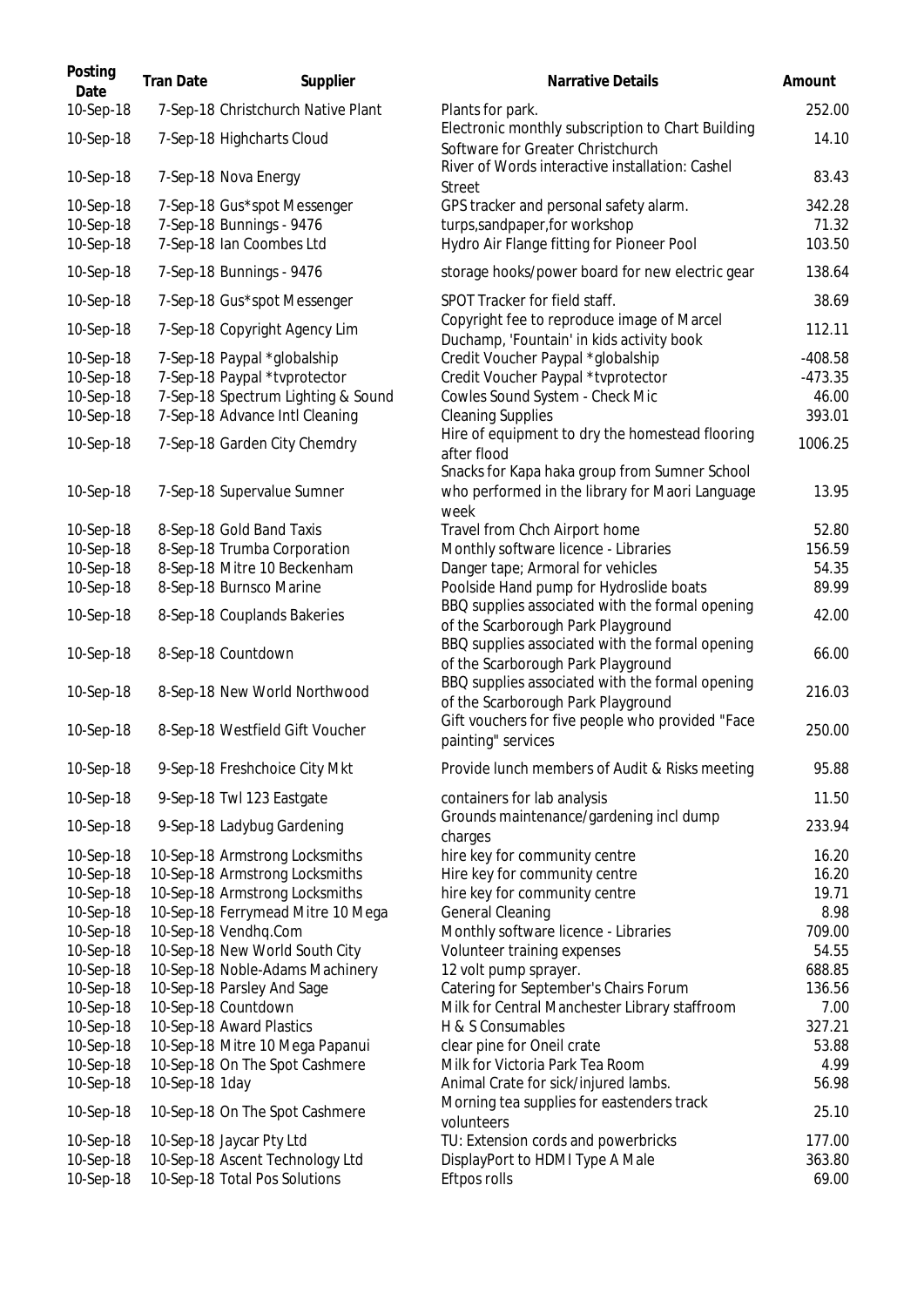| Posting<br>Date        | <b>Tran Date</b> | Supplier                                            | <b>Narrative Details</b>                                                                          | Amount         |
|------------------------|------------------|-----------------------------------------------------|---------------------------------------------------------------------------------------------------|----------------|
| 10-Sep-18              |                  | 10-Sep-18 Beckenham Service Ctr                     | Beckenham Service Centre - Parking Coupons for<br>Spreydon-Cashmere Community Governance<br>Team. | 31.00          |
| 11-Sep-18              |                  | 31-Aug-18 Ecodrop Parkhouse                         | Rubbish Dump                                                                                      | 116.56         |
| 11-Sep-18              |                  | 9-Sep-18 Uber *trip Dhr3u                           | Uber to private accommodation in Sydney -<br>receipt in Aus \$                                    | 11.47          |
| 11-Sep-18              |                  | 9-Sep-18 Ecodrop Metro                              | Rubbish Dump fees                                                                                 | 20.27          |
| 11-Sep-18              |                  | 10-Sep-18 Wilson Parking                            | <b>Wilson Parking</b>                                                                             | 12.60          |
| 11-Sep-18              |                  | 10-Sep-18 Blacks Fasteners Lt                       | <b>G2 Repairs</b>                                                                                 | 22.31          |
| 11-Sep-18              |                  | 10-Sep-18 Bp 2go Linwood                            | Fuel Plant 521                                                                                    | 126.44         |
| 11-Sep-18              |                  | 10-Sep-18 Wilson Parking                            | Parking fees for meeting in Civic                                                                 | 7.60           |
| 11-Sep-18              |                  | 10-Sep-18 Wilson Parking                            | Parking to attend seminar                                                                         | 7.60           |
| 11-Sep-18              |                  | 10-Sep-18 Storage Box - Papanui                     | Plastic boxes to seperate non-fiction DVDs on<br>shelves                                          | 27.93          |
| 11-Sep-18              |                  | 10-Sep-18 The Kitchen Cafe                          | External stakeholder engagement                                                                   | 8.20           |
| 11-Sep-18              |                  | 10-Sep-18 Pearsons 2018 Limited                     | potting mix                                                                                       | 38.00          |
| 11-Sep-18              |                  | 10-Sep-18 Wilson Parking                            | Parking                                                                                           | 7.60           |
| 11-Sep-18              |                  | 10-Sep-18 Aromaunga Baxter Flowers                  | A wreath for the Mayor to lay at the 9-11                                                         | 115.00         |
|                        |                  |                                                     | Firefighters Memorial Service on 11 September                                                     |                |
| 11-Sep-18              |                  | 10-Sep-18 Sprout Social, Inc.                       | ITDC Sprout Social monthly sub 2018-09                                                            | 504.46         |
| 11-Sep-18              |                  | 10-Sep-18 Bunnings - 9482                           | Tap and connector fittings for summer pools                                                       | 76.12          |
| 11-Sep-18              |                  | 10-Sep-18 Hcd Christchurch                          | New valve and fittings for chlorine generation ute<br>and trailer                                 | 190.28         |
| 11-Sep-18              |                  | 10-Sep-18 Id Solutions                              | Security ID accessories                                                                           | 646.30         |
| 11-Sep-18              |                  | 10-Sep-18 New World Bishopdale                      | For Papanui-Innes Community Board<br>meetings/seminars/workshops.                                 | 46.31          |
| 11-Sep-18              |                  | 10-Sep-18 Super Cheap Auto                          | Bus lane strobe light and extension cord                                                          | 95.98          |
| 11-Sep-18              |                  | 10-Sep-18 Dept Of Intrnl Affairs                    | Death certificate for research                                                                    | 25.00          |
| 11-Sep-18              |                  | 11-Sep-18 Mitre 10 Beckenham                        | planting and painting equipment for Linwood<br>College at Charlesworth                            | 71.28          |
| 11-Sep-18              |                  | 11-Sep-18 Mitre 10 Mega Papanui                     | Clear pine for Oneil crate                                                                        | 71.92          |
| 11-Sep-18              |                  | 11-Sep-18 Ccc Art Gallery Car Prk                   | Parking for recruitment                                                                           | 4.00           |
| 11-Sep-18              |                  | 11-Sep-18 Ccc Art Gallery Car Prk                   | Parking for meetings at Civic                                                                     | 6.00           |
| 11-Sep-18              |                  | 11-Sep-18 Placemakers Riccarton                     | Galvanised staples for turf matting in central rose<br>garden.                                    | 47.24          |
| 11-Sep-18              |                  | 11-Sep-18 Garden Box                                | Weedmat pins for central rose garden.                                                             | 53.91          |
| 11-Sep-18              |                  | 11-Sep-18 Belfast Vet Clinic                        | greens and carrots                                                                                | 189.00         |
| 11-Sep-18              |                  | 11-Sep-18 James Bull & Co                           | locks for beach gates                                                                             | 201.34         |
| 11-Sep-18              |                  | 11-Sep-18 Photo & Video Interntnl                   | Botanic Gardens archives/library                                                                  | 173.95         |
| 11-Sep-18              |                  | 11-Sep-18 Ccc Parking                               | Parking for recruitment                                                                           | 16.00          |
| 12-Sep-18              |                  | 10-Sep-18 Smk*wufoo.Com Charge                      | Botanic D'Lights 2018 - Vendors Registration                                                      | 53.39          |
| 12-Sep-18              |                  | 10-Sep-18 Autism Swim                               | Autism Swim flash cards                                                                           | 161.76         |
| 12-Sep-18              |                  | 10-Sep-18 Amzn Mktp Uk                              | Library book                                                                                      | 65.03          |
| 12-Sep-18              |                  | 11-Sep-18 Dyers Rd Landscape                        | mulch for Linwood College planting at<br><b>Charlesworth Reserve</b>                              | 36.45          |
| 12-Sep-18              |                  | 11-Sep-18 Dyers Rd Landscape                        | Top soil for Linwood College planting at<br>Charlesworth Reserve                                  | 41.40          |
| 12-Sep-18              |                  | 11-Sep-18 Couplands Bakeries                        | Biscuits for PRA Workshop for CCOs                                                                | 5.98           |
| 12-Sep-18              |                  | 11-Sep-18 Super Cheap Auto                          | reflector tap for trailer 1445 WOF                                                                | 21.38          |
| 12-Sep-18              |                  | 11-Sep-18 New World St Martins                      | Kettle for St Martins Community Centre                                                            | 25.99          |
| 12-Sep-18              |                  | 11-Sep-18 Dyers Road Itm                            | <b>TWRF Site</b>                                                                                  | 136.62         |
| 12-Sep-18              |                  | 11-Sep-18 Saecowilson - Christch                    | <b>Pump Bearings</b>                                                                              | 293.03         |
| 12-Sep-18              |                  | 11-Sep-18 Saecowilson - Christch                    | Workshop Consumables - WO                                                                         | 293.03         |
| 12-Sep-18              |                  | 11-Sep-18 Createsend.Com Ema                        | Colombo Street wastewater                                                                         | 7.74           |
| 12-Sep-18              |                  | 11-Sep-18 Createsend.Com Ema                        | Art Gallery email                                                                                 | 16.35          |
| 12-Sep-18              |                  | 11-Sep-18 French Bakery Limited                     | Get Set Go Workshop Catering<br>Cost of parking while attending recruitment                       | 74.90<br>12.60 |
| 12-Sep-18              |                  | 11-Sep-18 Wilson Parking                            | meeting in Civic Offices                                                                          |                |
| 12-Sep-18<br>12-Sep-18 |                  | 11-Sep-18 Wilson Parking<br>11-Sep-18 Caltex Hornby | Parking for meeting<br>Milk for tearoom                                                           | 12.60<br>10.09 |
|                        |                  |                                                     |                                                                                                   |                |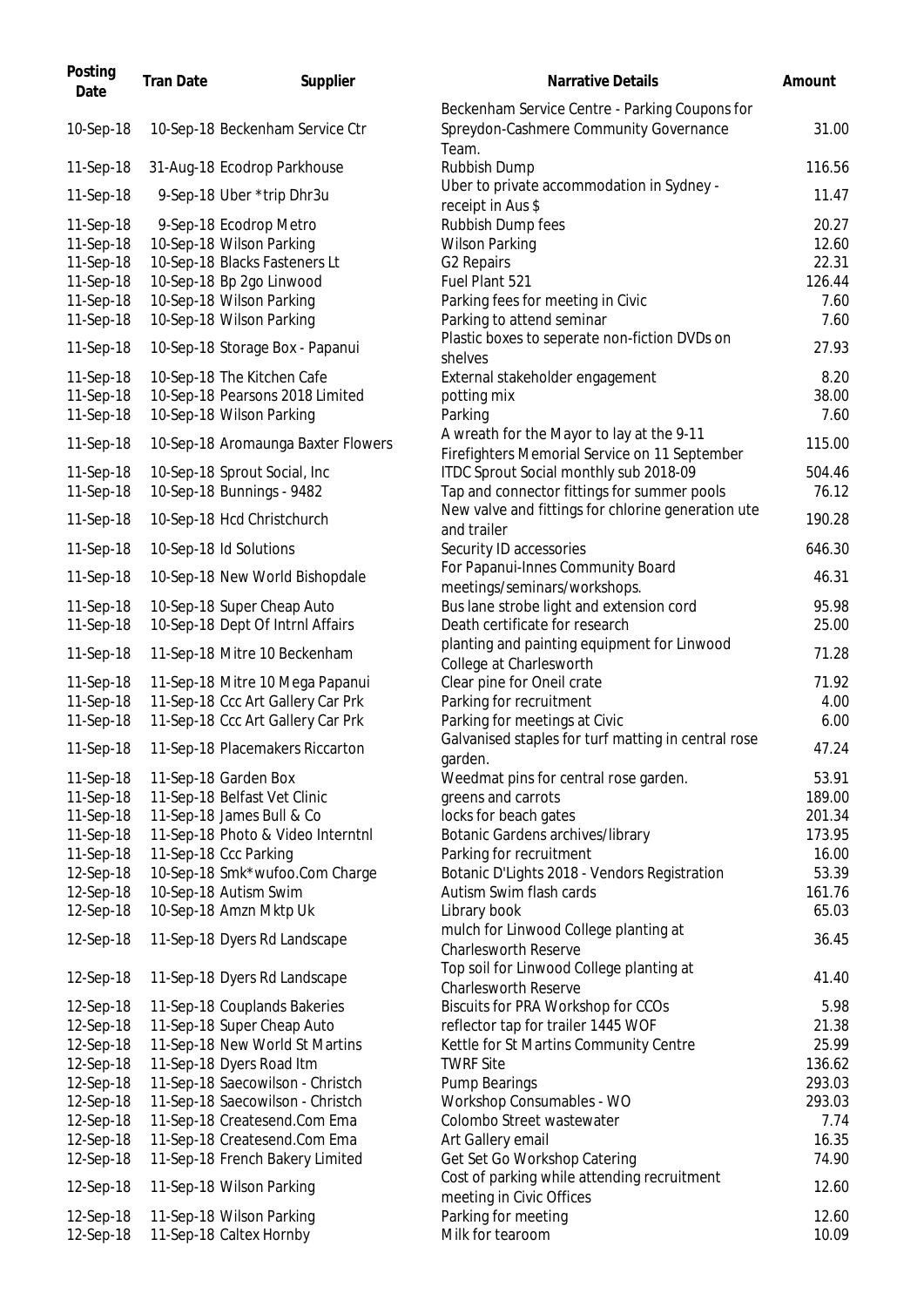| Posting<br>Date        | <b>Tran Date</b>    | Supplier                                                      | <b>Narrative Details</b>                                                               | Amount         |
|------------------------|---------------------|---------------------------------------------------------------|----------------------------------------------------------------------------------------|----------------|
| 12-Sep-18              |                     | 11-Sep-18 Whitcoulls Hornby 049                               | Koha for South Hornby Kapa Haka performance<br>for Maori Language Week                 | 50.00          |
| 12-Sep-18              |                     | 11-Sep-18 Storage Box-Tower Junctio                           | Set up items Turanga                                                                   | 618.07         |
| 12-Sep-18              |                     | 11-Sep-18 Blacks Fasteners Lt                                 | TU: Screws to mount Omegas to FX MFDs                                                  | 6.47           |
| 12-Sep-18              | 11-Sep-18 Arlis Anz |                                                               | <b>ARLIS</b> registration                                                              | 345.82         |
| 12-Sep-18              |                     | 11-Sep-18 Wilson Parking                                      | Parking to attend allocation meeting at civic.                                         | 10.60          |
| 12-Sep-18              |                     | 11-Sep-18 Storage Box-Tower Junctio                           | A step to reach top shelf of magazine cupboards<br>for customers to use.               | 19.99          |
| 12-Sep-18              |                     | 12-Sep-18 Mitre 10 Mega Papanui                               | Misc materials for repairs.                                                            | 254.37         |
| 12-Sep-18              |                     | 12-Sep-18 Wsl South City                                      | stickers for registering motorcycle demonstrations                                     | 89.28          |
| 12-Sep-18              |                     | 12-Sep-18 Nzrc Online Shop                                    | NZ Red Cross - First Aid Training                                                      | 225.00         |
| 12-Sep-18              |                     | 12-Sep-18 Trents Wholesale Ltd                                | Materials for Wall 2 Wall exhibition                                                   | 57.13          |
| 12-Sep-18              |                     | 12-Sep-18 Twl 123 Eastgate                                    | Materials for Wall 2 Wall exhibition                                                   | 60.00          |
| 12-Sep-18              |                     | 12-Sep-18 Mitre 10 Beckenham                                  | Painting equipment for Wall 2 Wall                                                     | 129.11         |
| 12-Sep-18              |                     | 12-Sep-18 Twl 220 Riccarton                                   | Materials for Wall 2 Wall exhibition                                                   | 148.00         |
| 12-Sep-18              |                     | 12-Sep-18 Trowel Trades Chch                                  | Materials for Wall 2 Wall exhibition                                                   | 878.37         |
| 12-Sep-18              |                     | 12-Sep-18 Countdown                                           | <b>Tissues</b>                                                                         | 24.00          |
| 12-Sep-18              |                     | 12-Sep-18 Twl 178 Barrington                                  | Jumbo smell pens                                                                       | 15.10          |
| 12-Sep-18              |                     | 12-Sep-18 Just Incredible                                     | Material for operation nature props                                                    | 13.98          |
| 12-Sep-18              |                     | 12-Sep-18 Wsl South City                                      | material for props for operation nature event at<br><b>BG</b>                          | 30.96          |
| 12-Sep-18              |                     | 12-Sep-18 Ferrymead Mitre 10 Mega                             | Gumboots and rope - Laboratory                                                         | 42.16          |
| 12-Sep-18              |                     | 12-Sep-18 Countdown                                           | Milk for Carlyle                                                                       | 7.00           |
| 12-Sep-18              |                     | 12-Sep-18 James Bull & Co                                     | repairs and new lock beach gate                                                        | 90.81          |
| 12-Sep-18              |                     | 12-Sep-18 Gordon Harris Chch                                  | Painting supplies for Wall to Wall exhibition.                                         | 174.04         |
| 12-Sep-18              |                     | 12-Sep-18 Placemakers Riccarton                               | H&S Equipment for Spraying Sports Fields at QEII.                                      | 62.98          |
| 12-Sep-18              |                     | 12-Sep-18 Pgg Wrightson Chch                                  | 20 x Pig Tails for fencing off Sports fields.                                          | 87.80          |
| 13-Sep-18              |                     | 11-Sep-18 Amzn Mktp Us                                        | <b>Botanic Gardens library</b>                                                         | 158.95         |
| 13-Sep-18              |                     | 12-Sep-18 Winsborough Limited                                 | Winsborough Future Trends leadership<br>conference                                     | 345.00         |
| 13-Sep-18              |                     | 12-Sep-18 Winsborough Limited                                 | Future Trends workshop registration                                                    | 172.50         |
| 13-Sep-18              |                     | 12-Sep-18 Winsborough Limited                                 | Future Trends workshop registration                                                    | 172.50         |
| 13-Sep-18              |                     | 12-Sep-18 Winsborough Limited                                 | Registration for Future Trends Conference                                              | 172.50         |
| 13-Sep-18              |                     | 12-Sep-18 Mainland Fasterners                                 | <b>Workshop Supplies</b>                                                               | 328.72         |
| 13-Sep-18              |                     | 12-Sep-18 Uber *trip 5p372                                    | Uber from private accommodation to Sydney<br>Airport \$38.69 Aus \$                    | 43.20          |
| 13-Sep-18              |                     | 12-Sep-18 Oderings Nurseries                                  | Bedding plants for upcoming Blossom Festival                                           | 47.52          |
| 13-Sep-18              |                     | 12-Sep-18 Oderings Nurseries                                  | Plants for Paterson House. Heritage Funds                                              | 276.87         |
| 13-Sep-18              |                     | 12-Sep-18 Createsend.Com Ema                                  | Art Gallery September newsletter email                                                 | 143.83         |
| 13-Sep-18              |                     | 12-Sep-18 Pb Technologies Christchu                           | Multi charging device for new I Pads                                                   | 147.35         |
| 13-Sep-18              |                     | 12-Sep-18 Wilson Parking                                      | Parking at Civic car park for meetings                                                 | 12.60          |
| 13-Sep-18              |                     | 12-Sep-18 Fosters Outdoor Power                               | Edger Blade                                                                            | 96.60          |
| 13-Sep-18              |                     | 12-Sep-18 Kevin Daly Mowers Ltd                               | x2 Alloy Heads for Weedeater.                                                          | 150.00         |
| 13-Sep-18              |                     | 12-Sep-18 Kiwi Cabs                                           | Wlg airport to City - Regulatory Reference Group<br>meeting                            | 37.50          |
| 13-Sep-18              |                     | 12-Sep-18 Amalga Taxis 3-888-000                              | Wlg airport to City - Regulatory Reference Group<br>meeting                            | 39.00          |
| 13-Sep-18              |                     | 12-Sep-18 Pulp Kitchen Catering                               | Catering - Canterbury Waste Management Zone<br>Committee                               | 272.30         |
| 13-Sep-18              |                     | 12-Sep-18 The Naked Baker Ltd                                 | Coffee for BLFP                                                                        | 30.00          |
| 13-Sep-18              |                     | 12-Sep-18 Bunnings - 9476                                     | landscaper pins for turf matting in Central Rose                                       | 34.43          |
| 13-Sep-18              |                     | 12-Sep-18 Oderings Nurseries                                  | garden.<br>Plants for Nurses Memorial Chapel Garden.                                   | 84.97          |
| 13-Sep-18              |                     | 12-Sep-18 Ross Galt Lock & Key                                | New padlocks for QEII street barriers                                                  | 264.00         |
|                        |                     |                                                               | Repair cracked screen on exhibitions ipad and                                          |                |
| 13-Sep-18              |                     | 12-Sep-18 Technofix Limited                                   | replace battery.                                                                       | 688.85         |
| 13-Sep-18<br>13-Sep-18 |                     | 13-Sep-18 Paper Plus Eastgate<br>13-Sep-18 Mitre 10 Beckenham | Prizes for Te Reo language week event.<br>Gloves and rubbish bags for volunteer events | 57.97<br>35.48 |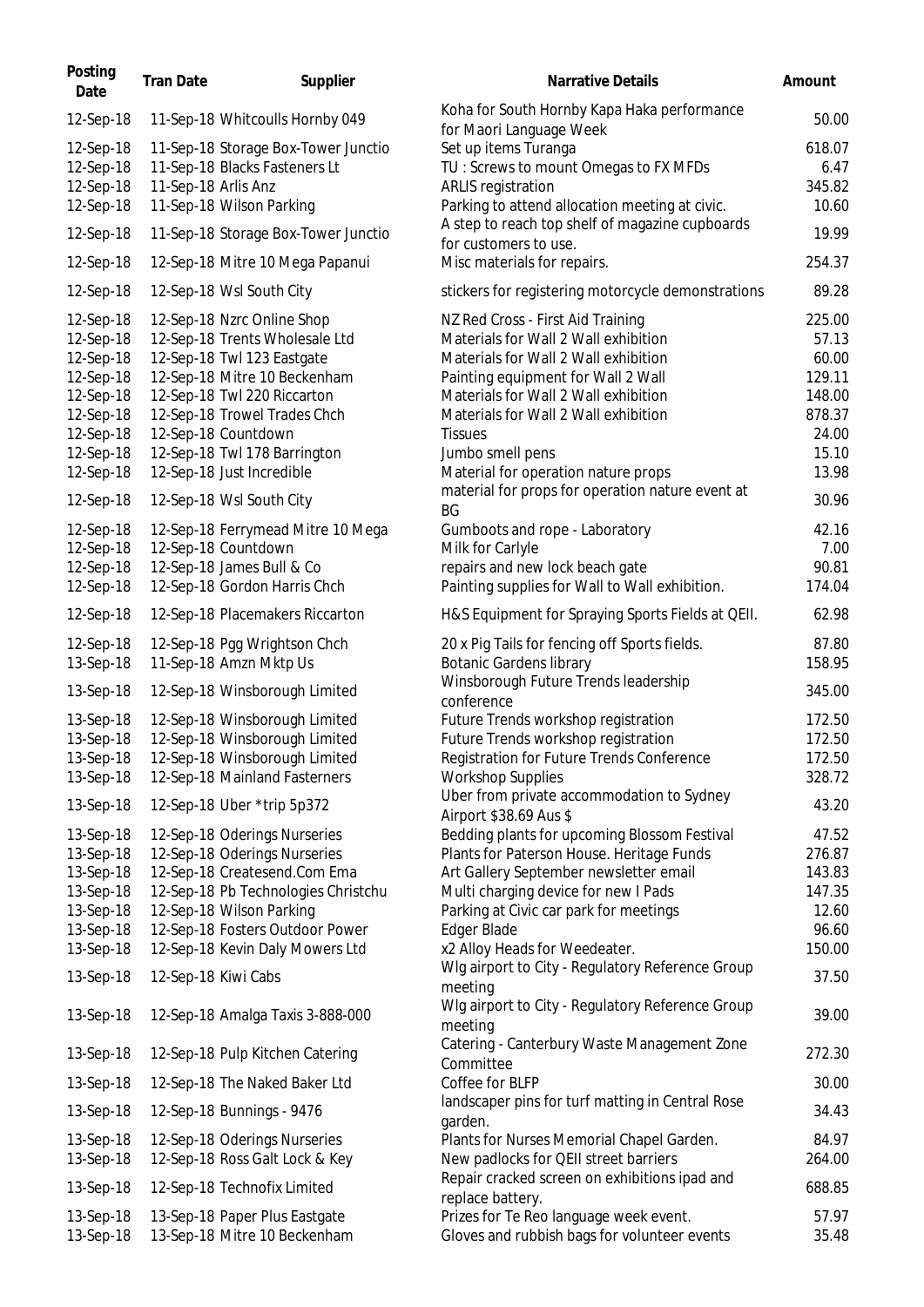| Posting<br>Date        | <b>Tran Date</b>    | Supplier                                                        | Narrative Details                                                                        | Amount             |
|------------------------|---------------------|-----------------------------------------------------------------|------------------------------------------------------------------------------------------|--------------------|
| 13-Sep-18              |                     | 13-Sep-18 Pest Control Research                                 | Mustelid Lures (bait) for predator trapping                                              | 880.90             |
| 13-Sep-18              |                     | 13-Sep-18 Countdown                                             | Biscuits for PRA Workshop for CCOs                                                       | 13.49              |
| 13-Sep-18              |                     | 13-Sep-18 Ccc Lichfield Carpark                                 | Lichfield St Car Park                                                                    | 10.00              |
| 13-Sep-18              |                     | 13-Sep-18 Mrc Global (NZ) Ltd                                   | <b>Workshop Supplies</b>                                                                 | 109.69             |
| 13-Sep-18              |                     | 13-Sep-18 Ccc Parking                                           | Parking for Rem Training                                                                 | 6.7C               |
| 13-Sep-18              |                     | 13-Sep-18 Relish Catering                                       | Catering Board Chairs Forum - 7 September 2018                                           | 247.02             |
|                        |                     |                                                                 |                                                                                          |                    |
| 13-Sep-18<br>13-Sep-18 |                     | 13-Sep-18 Fresh Choice Parklands<br>13-Sep-18 Peter Timbs Meats | food for volunteer planting event<br>Volunter support BBQ food for                       | 166.18<br>368.00   |
| 13-Sep-18              |                     | 13-Sep-18 Pak N Save Wainoni                                    | Retirement function expenses for Aranui team<br>and network farewell                     | 137.98             |
| 13-Sep-18              |                     | 13-Sep-18 New World South City                                  | <b>Transport Catering</b>                                                                | 110.00             |
| 13-Sep-18              | 13-Sep-18 Z Skyway  |                                                                 | Food and drink expenses during loaned artwork<br>collection trip                         | 7.69               |
| 13-Sep-18              |                     | 13-Sep-18 Mitre 10 Beckenham                                    | Secateurs spring x 1, snips x 1, kneelers x 8.                                           | 54.59              |
| 13-Sep-18              |                     | 13-Sep-18 Freshchoice Barrington                                | Milk + koha (chocolates) for volunteer                                                   | 10.59              |
| 13-Sep-18              |                     | 13-Sep-18 Freshchoice Barrington                                | Milk voucher for SP team                                                                 | 20.00              |
| 13-Sep-18              |                     | 13-Sep-18 Fresh Choice Parklands                                | Milk                                                                                     | 7.10               |
|                        |                     |                                                                 | CCINZ Conference attendance and Auckland site                                            |                    |
| 13-Sep-18              |                     | 13-Sep-18 Civic Car Park                                        | visits                                                                                   | 12.00              |
|                        |                     |                                                                 | For Papanui-Innes Community Board                                                        |                    |
| 13-Sep-18              |                     | 13-Sep-18 New World Kaiapoi                                     | meetings/seminars.                                                                       | 77.65              |
| 13-Sep-18              |                     | 13-Sep-18 Countdown                                             | Water-jug filters                                                                        | 27.55              |
| 13-Sep-18              |                     | 13-Sep-18 Stuff Media (Ps)                                      | Staff paper                                                                              | 318.71             |
| 14-Sep-18              |                     | 12-Sep-18 Sp * Bread And Butter                                 | Gifts for speakers at Annual Leaders Workshop<br>2018                                    | 135.00             |
| 14-Sep-18              |                     |                                                                 |                                                                                          | 125.01             |
|                        |                     | 12-Sep-18 Paypal *safetyvests                                   | safety vests for Kickstart motorcycle event                                              |                    |
| 14-Sep-18              | 12-Sep-18 Talas     |                                                                 | Aquazol adhesive for paintings and objects                                               | 156.32             |
| 14-Sep-18              |                     | 13-Sep-18 Wilson Parking                                        | <b>Wilson Parking</b>                                                                    | 10.60              |
| 14-Sep-18              |                     | 13-Sep-18 Subway Eastgate                                       | Subway gift vouchers for Te Reo language week<br>programming event.                      | 40.00              |
| 14-Sep-18              |                     | 13-Sep-18 Pak N Save Northlands                                 | Drink and food for morning tea for Kapa Haka<br>group                                    | 13.32              |
| 14-Sep-18              |                     | 13-Sep-18 Garden Box                                            | Credit Voucher Garden Box                                                                | $-91.95$           |
| 14-Sep-18              |                     | 13-Sep-18 Garden Box                                            | grade 4 chip for chapel garden redevelopment                                             | 219.87             |
| 14-Sep-18              | 13-Sep-18 Mr Boats  |                                                                 | <b>Boat Rollers</b>                                                                      | 238.00             |
| 14-Sep-18              |                     | 13-Sep-18 Garden City Chemdry                                   | Carpet cleaning                                                                          | 503.36             |
| 14-Sep-18              |                     | 13-Sep-18 Createsend.Com Ema                                    | Water supply update - 13th September                                                     | 17.41              |
| 14-Sep-18              |                     | 13-Sep-18 Createsend.Com Ema                                    | Rec and Sport CERM Customer Survey follow up                                             | 128.64             |
|                        |                     |                                                                 |                                                                                          |                    |
| 14-Sep-18              |                     | 13-Sep-18 Akaroa Shuttle                                        | Charter for walking festival                                                             | 250.00             |
| 14-Sep-18              |                     | 13-Sep-18 Wilson Parking                                        | Parking at Civic car park for meetings                                                   | 10.60              |
| 14-Sep-18<br>14-Sep-18 |                     | 13-Sep-18 Smiths Hire<br>13-Sep-18 New World Prestons           | Styx tractor mower hire planting area<br>Credit Voucher New World Prestons for duplicate | 104.00<br>$-53.92$ |
| 14-Sep-18              |                     | 13-Sep-18 New World Prestons                                    | charge<br>Duplicate Charge Refunded                                                      | 53.92              |
| 14-Sep-18              |                     | 13-Sep-18 New World Prestons                                    | planting day food                                                                        | 53.92              |
| 14-Sep-18              |                     | 13-Sep-18 Pak N Save Northlands                                 | <b>Biscuits for groups</b>                                                               | 17.64              |
| 14-Sep-18              |                     | 13-Sep-18 Wilson Parking                                        | Parking for Rem Training                                                                 | 8.60               |
| 14-Sep-18              |                     | 13-Sep-18 Wilson Parking                                        | Parking - meeting in town                                                                | 6.6C               |
| 14-Sep-18              |                     | 13-Sep-18 Ross Galt Lock & Key                                  | Spare gate keys for Halswell pool                                                        | 36.00              |
|                        |                     |                                                                 |                                                                                          |                    |
| 14-Sep-18              |                     | 13-Sep-18 Sushi Bar Hayama (Domesti                             | Food and drink expenses during loaned artwork<br>collection trip                         | 16.00              |
| 14-Sep-18              |                     | 13-Sep-18 Storage Box-Tower Junctio                             | Set up items Turanga                                                                     | 131.88             |
| 14-Sep-18              |                     | 13-Sep-18 Harvey Norman                                         | Set up items Turanga library                                                             | 672.00             |
| 14-Sep-18              |                     | 13-Sep-18 Engineering New Zealand                               | Engineering NZ registration                                                              | 598.23             |
| 14-Sep-18              |                     | 13-Sep-18 Ross Galt Lock & Key                                  | TU: keys cut - cupboards                                                                 | 54.00              |
| 14-Sep-18              |                     | 13-Sep-18 Dawes Grain & Stock Fd                                | Grain                                                                                    | 26.00              |
| 14-Sep-18              |                     | 13-Sep-18 South Hort                                            | Sawdust                                                                                  | 112.50             |
| 14-Sep-18              |                     | 14-Sep-18 Countdown                                             | Coffee and cleaning wipes                                                                | 51.98              |
| 14-Sep-18              | 14-Sep-18 Hrinz Inc |                                                                 | HRINZ workshop attendance                                                                | 40.25              |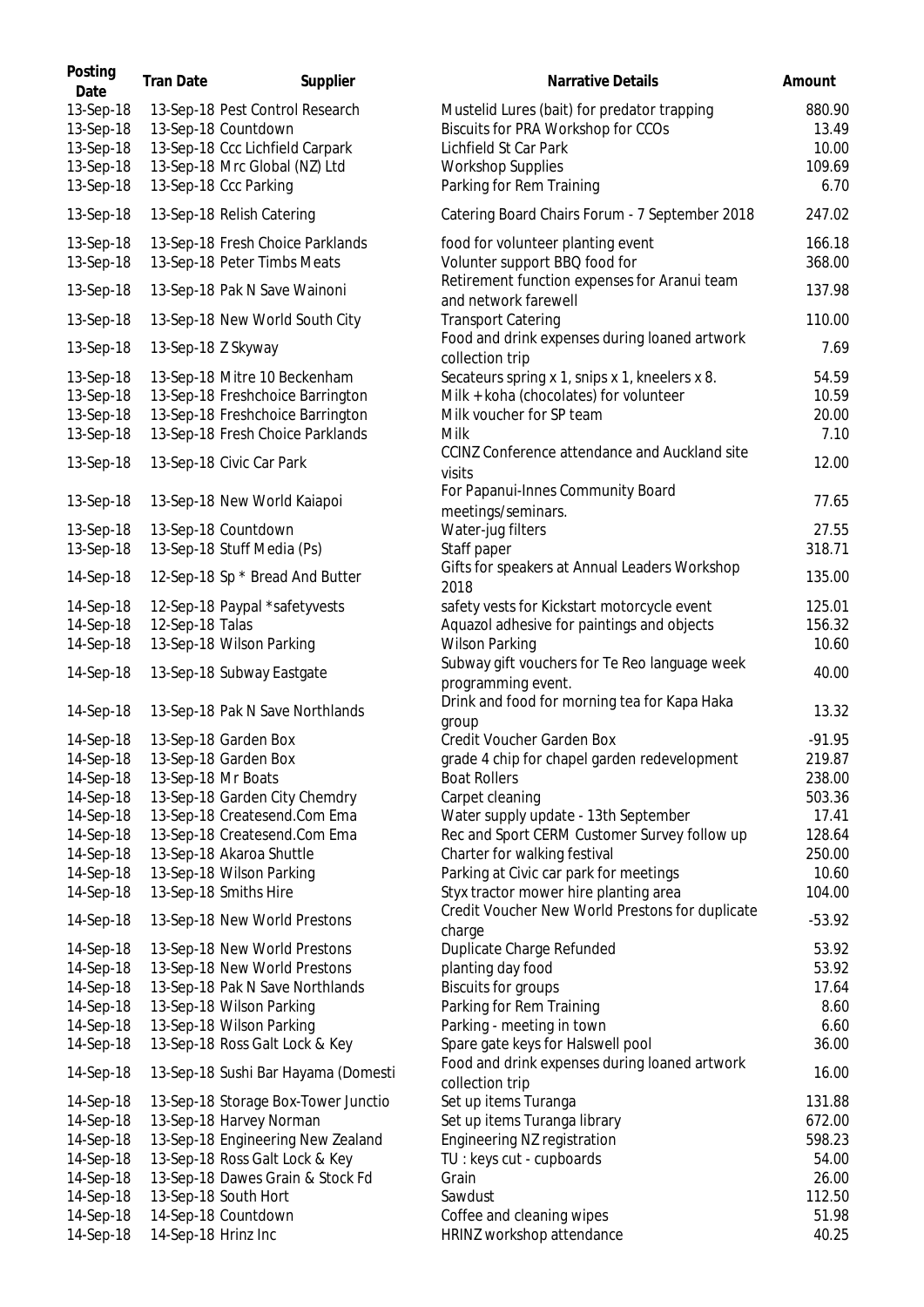| Posting<br>Date | <b>Tran Date</b>     | Supplier                                    | Narrative Details                                                                       | Amount |
|-----------------|----------------------|---------------------------------------------|-----------------------------------------------------------------------------------------|--------|
| 14-Sep-18       |                      | 14-Sep-18 Mitre 10 Beckenham                | Hedge trimmers for volunteer events                                                     | 349.87 |
| 14-Sep-18       |                      | 14-Sep-18 Norgren Ltd                       | Digester Flame Trap Valve                                                               | 323.04 |
| 14-Sep-18       |                      | 14-Sep-18 Nz Red Cross                      | Replacement pads for AED machine                                                        | 345.00 |
| 14-Sep-18       |                      | 14-Sep-18 Kenneally Timber Produc           | Sign backing boards                                                                     | 142.00 |
| 14-Sep-18       |                      | 14-Sep-18 Countdown                         | Supplies of Dishwasher, cloth and wipes for the<br>New brighton Boardroom               | 13.39  |
| 14-Sep-18       |                      | 14-Sep-18 Thode Knife & Saw Ltd             | Knife sharpen                                                                           | 53.53  |
| 14-Sep-18       |                      | 14-Sep-18 Fresh Choice Parklands            | Hand Santizer, cloths                                                                   | 24.96  |
| 14-Sep-18       |                      | 14-Sep-18 Relish Catering                   | Catering for Chairs Forum                                                               | 209.18 |
|                 |                      |                                             | Catering for volunteer planting activity at                                             |        |
| 14-Sep-18       |                      | 14-Sep-18 New World South City              | Grampain Reserve                                                                        | 67.47  |
| 14-Sep-18       |                      | 14-Sep-18 Noel Leeming 3                    | storage device                                                                          | 109.00 |
| 14-Sep-18       |                      | 14-Sep-18 New World Northwood               | Milk for Redwood Staffroom & cupcake cases for<br>spring makerspace activity (reusable) | 55.51  |
| 14-Sep-18       |                      | 14-Sep-18 Spotlight Stores NZ Ltd           | Black cloth for promotional plant display at recent<br>NZ Alpine garden Show.           | 67.96  |
| 14-Sep-18       |                      | 14-Sep-18 Masterpet Corp Ltd                | Dog food for the dog shelter                                                            | 949.06 |
| 14-Sep-18       | 14-Sep-18 Hills Hats |                                             | Brim sun hats for officers                                                              | 298.43 |
| 14-Sep-18       |                      | 14-Sep-18 Pakn Save Rangiora                | Grocery items for resale in the shop                                                    | 63.40  |
| 17-Sep-18       |                      | 13-Sep-18 Innovation Carpark                | <b>Innovation Carpark</b>                                                               | 14.00  |
|                 |                      |                                             | Food and drink expenses during loaned artwork                                           |        |
| 17-Sep-18       | 13-Sep-18 Frasers    |                                             | collection trip                                                                         | 15.20  |
| 17-Sep-18       |                      | 13-Sep-18 Stamford Plaza                    | CCINZ Conference Meals expense (4 people)                                               | 240.00 |
| 17-Sep-18       | 13-Sep-18 liba       |                                             | International Institute of Business Analysts -<br>Annual Membership and exam fee        | 289.39 |
| 17-Sep-18       |                      | 14-Sep-18 Christchurch Airport              | Carparking - CHCH Airport. Arrowtown                                                    | 72.00  |
| 17-Sep-18       |                      | 14-Sep-18 The Chop Shop                     | Meal - Arrowtown fundraising function with CAG<br>Foundation                            | 76.50  |
| 17-Sep-18       |                      | 14-Sep-18 Ideal Electrical Chr              | Dragging Equipment Midge Control                                                        | 25.28  |
| 17-Sep-18       |                      | 14-Sep-18 Bridon New Zealand - Chch         | Dragging Equipment Midge Control                                                        | 376.05 |
| 17-Sep-18       |                      | 14-Sep-18 Marshire Investments (Nz          | <b>Butterfly Gate</b>                                                                   | 625.32 |
| 17-Sep-18       |                      | 14-Sep-18 Smiths Hire                       | Hedge trimmer                                                                           | 55.00  |
|                 |                      |                                             | KidsFest Parade 2018 - Event Equipment -                                                |        |
| 17-Sep-18       |                      | 14-Sep-18 Ross Galt Lock & Key              | Container locks                                                                         | 354.00 |
|                 |                      | 17-Sep-18 14-Sep-18 Engineering New Zealand | Engineering NZ chartered status annual fee<br>Clay for holiday, school and afterschool  | 546.48 |
| 17-Sep-18       |                      | 14-Sep-18 Eeny Meeny                        | programming                                                                             | 130.05 |
|                 |                      |                                             | Hornby Library, Customer Services and Recreation                                        |        |
| 17-Sep-18       |                      | 14-Sep-18 Createsend.Com Ema                | and Sport Centre - 14 September update                                                  | 12.46  |
| 17-Sep-18       |                      | 14-Sep-18 Createsend.Com Ema                | Newsline 14/09/2018                                                                     | 19.42  |
| 17-Sep-18       |                      | 14-Sep-18 Createsend.Com Ema                | Newsline 14/09/2018                                                                     | 48.24  |
| 17-Sep-18       |                      | 14-Sep-18 Engineering New Zealand           | Registration for Engineering New Zealand                                                | 598.92 |
| 17-Sep-18       |                      | 14-Sep-18 New World Prestons                | staff, milk, sugar                                                                      | 24.73  |
| 17-Sep-18       |                      | 14-Sep-18 Mulford Plastics (Nz              | Prop for Botanic Gardens discovery trail                                                | 27.60  |
| 17-Sep-18       |                      | 14-Sep-18 Avon Engineering Suply            | sanding belts for large sander in workshop                                              | 160.00 |
| 17-Sep-18       |                      | 14-Sep-18 Engineering New Zealand           | Engineering NZ Annual Registration                                                      | 546.94 |
| 17-Sep-18       |                      | 14-Sep-18 Wholly Bagels & Pizza             | LFHW marketing                                                                          | 83.94  |
| 17-Sep-18       |                      | 14-Sep-18 Nz Safety Blackwoods              | Motorbike Boots                                                                         | 149.38 |
| 17-Sep-18       | 14-Sep-18 Casbolts   |                                             | Motorbike helmet and gloves                                                             | 258.00 |
| 17-Sep-18       |                      | 14-Sep-18 Abebooks.Com                      | Library book                                                                            | 108.86 |
| 17-Sep-18       |                      | 14-Sep-18 Abebooks.Co Fo9im4                | Library book                                                                            | 117.32 |
| 17-Sep-18       |                      | 14-Sep-18 Abebooks.Com                      | Library book                                                                            | 151.66 |
| 17-Sep-18       |                      | 15-Sep-18 New World St Martins              | Eco Dishwasher powder                                                                   | 13.99  |
| 17-Sep-18       |                      | 15-Sep-18 Parsley And Sage                  | Catering for Community Board Meeting                                                    | 259.33 |
| 17-Sep-18       |                      | 15-Sep-18 Countdown                         | opening of St Albans Pavilion for sauces and<br>servettes                               | 13.90  |
| 17-Sep-18       |                      | 15-Sep-18 Nz Safety Blackwoods              | Safety equipment                                                                        | 224.25 |
| 17-Sep-18       |                      | 15-Sep-18 Ferrymead Mitre 10 Mega           | Gloves for hot objects                                                                  | 25.47  |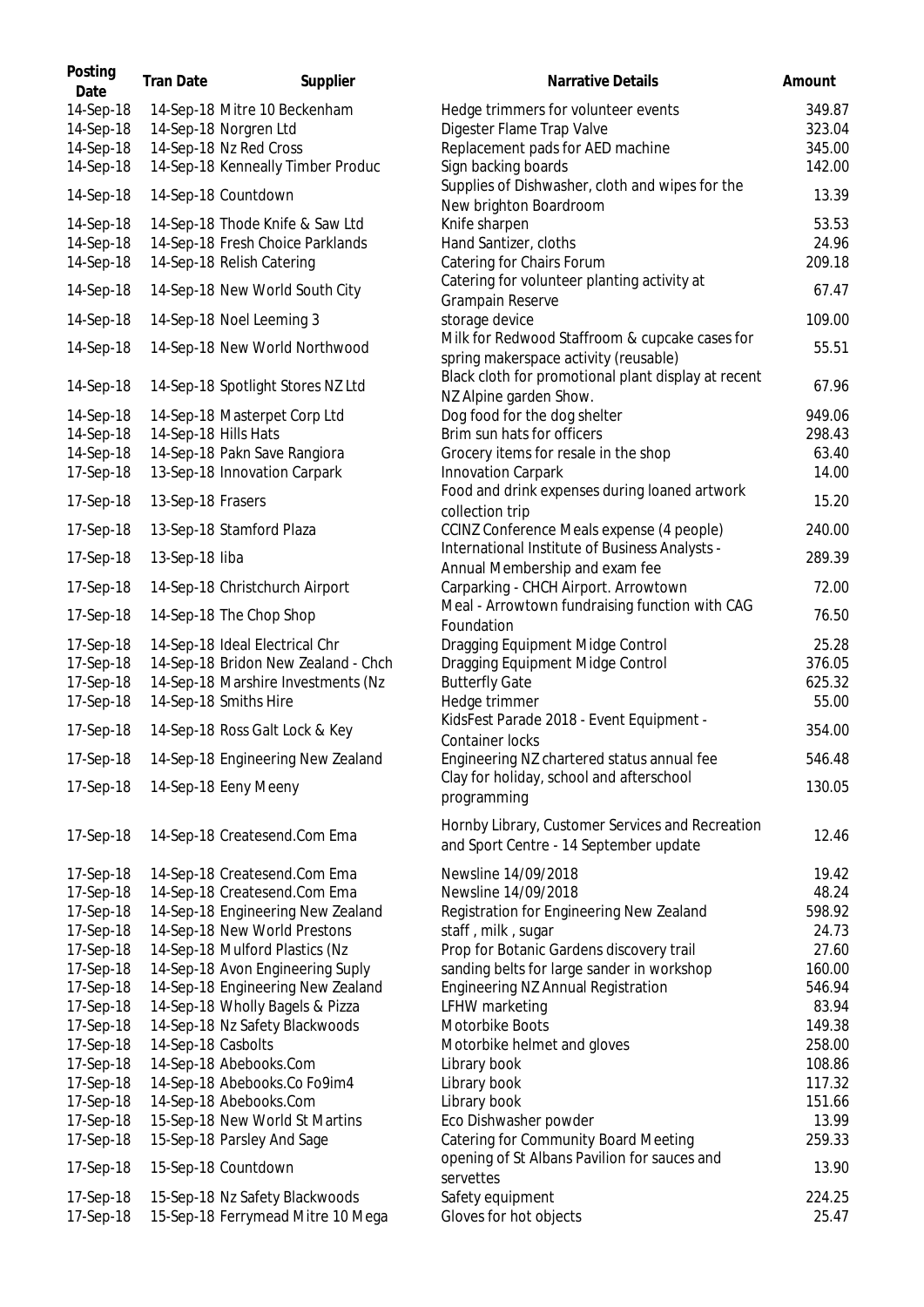| Posting<br>Date | <b>Tran Date</b>    | Supplier                            | <b>Narrative Details</b>                                                       | Amount   |
|-----------------|---------------------|-------------------------------------|--------------------------------------------------------------------------------|----------|
| 17-Sep-18       |                     | 15-Sep-18 Oyster & Chop             | CCINZ conference attendance and Auckland site<br>visit                         | 24.00    |
| 17-Sep-18       |                     | 16-Sep-18 Dyers Rd Landscape        | Mulch for Reserve                                                              | 40.50    |
| 17-Sep-18       |                     | 16-Sep-18 Twl 220 Riccarton         | Water for Kickstart motorcycle event                                           | 37.00    |
| 17-Sep-18       |                     | 16-Sep-18 Ecodrop Metro             | Rubbish Dump fees                                                              | 20.27    |
| 17-Sep-18       |                     | 16-Sep-18 Pearsons 2018 Limited     | Credit Voucher Pearsons 2018 Limited - Refund<br>for overcharging on pine chip | $-7.00$  |
| 17-Sep-18       |                     | 16-Sep-18 Pearsons 2018 Limited     | Pine Chip for volunteer planting day at<br>McCormacks Bay                      | 68.00    |
| 17-Sep-18       |                     | 16-Sep-18 Pearsons 2018 Limited     | Bark Chip for volunteer planting and work day at<br>McCormacks Bay             | 75.00    |
| 17-Sep-18       |                     | 16-Sep-18 On The Spot Cashmere      | Morning tea biscuits for track volunteers                                      | 11.10    |
| 17-Sep-18       |                     | 16-Sep-18 Auckland Co Op Taxis      | CCINZ conference attendance and Auckland site<br>visits                        | 88.90    |
| 17-Sep-18       |                     | 16-Sep-18 Lincraft NZ Limited       | embroidery hoop and fabric paint for hanging<br>rainbow lesson term 4.         | 38.06    |
| 17-Sep-18       |                     | 17-Sep-18 Fit4 Hornby               | <b>Work Shoes</b>                                                              | 144.00   |
| 17-Sep-18       |                     | 17-Sep-18 Mitre 10 Beckenham        | Materials for building Mobile Platform in Wall 2<br>Wall exhibition            | 26.97    |
| 17-Sep-18       |                     | 17-Sep-18 Countdown                 | Board seminar                                                                  | 18.18    |
| 17-Sep-18       |                     | 17-Sep-18 Parsley And Sage          | Board catering for seminar                                                     | 106.95   |
| 17-Sep-18       |                     | 17-Sep-18 Countdown                 | boardroom meeting supplies                                                     | 17.37    |
| 17-Sep-18       |                     | 17-Sep-18 Countdown                 | Coffee and suger.                                                              | 30.48    |
| 17-Sep-18       |                     | 17-Sep-18 New World Northwood       | Groynes milk x 4 long life 1lt                                                 | 7.56     |
| 17-Sep-18       |                     | 17-Sep-18 Global Survey Ltd         | Reflective Stick-on Targets                                                    | 90.85    |
| 17-Sep-18       |                     | 17-Sep-18 New World Prestons        | Milk for BLFP                                                                  | 6.98     |
|                 |                     |                                     |                                                                                |          |
| 17-Sep-18       |                     | 17-Sep-18 Fab Plastics Limited      | Fab-Plastics - 75" screen cover                                                | 308.20   |
| 18-Sep-18       |                     | 11-Sep-18 Matrix Publishing Ltd     | Library book                                                                   | 15.00    |
| 18-Sep-18       | 15-Sep-18 Le Turtle |                                     | Dinner / meeting x3 People - New York                                          | 515.89   |
| 18-Sep-18       |                     | 16-Sep-18 Dyers Rd Landscape        | Mulch for Reserve                                                              | 32.80    |
| 18-Sep-18       | 16-Sep-18 Dhgate    |                                     | Snapbands and tape                                                             | 44.28    |
| 18-Sep-18       |                     | 16-Sep-18 Eb Preparing Cities F     | Workshop Preparing Cities for a Transportation<br><b>Revolution Chch</b>       | 172.50   |
| 18-Sep-18       |                     | 16-Sep-18 Axure Software            | ITDC Axure monthly sub 2 lics 2018-09                                          | 153.29   |
| 18-Sep-18       |                     | 16-Sep-18 Amzn Mktp Uk              | Library book                                                                   | 99.90    |
| 18-Sep-18       |                     | 16-Sep-18 Skr*abebooks Fobpp6       | Library book                                                                   | 144.60   |
| 18-Sep-18       |                     | 17-Sep-18 Wilson Parking            | <b>Wilson Parking</b>                                                          | 10.60    |
| 18-Sep-18       |                     | 17-Sep-18 Wilson Parking            | <b>Wilson Parking</b>                                                          | 12.60    |
| 18-Sep-18       |                     | 17-Sep-18 Supershuttle/custom       | Shuttle for speaker on gallery panel to and from<br>airports.                  | 66.56    |
| 18-Sep-18       |                     | 17-Sep-18 Nz Safety Blackwoods      | <b>Safety Glasses</b>                                                          | 41.28    |
| 18-Sep-18       |                     | 17-Sep-18 Nz Safety Blackwoods      | sunhats and sun block                                                          | 135.79   |
| 18-Sep-18       |                     | 17-Sep-18 Active Safety NZ Lim      | safety vests for students assisting at Police                                  | 540.33   |
| 18-Sep-18       |                     | 17-Sep-18 Hirepool Ltd Hb           | activities<br>Credit Voucher Hirepool Ltd Hb                                   | $-75.40$ |
| 18-Sep-18       |                     | 17-Sep-18 Hirepool Ltd Hb           | hire rotary hoe for Nurses Chapel redevelopment                                | 155.00   |
| 18-Sep-18       |                     | 17-Sep-18 Mainland Fasteners Ltd    | Step Screen Service                                                            | 21.39    |
| 18-Sep-18       |                     | 17-Sep-18 Southshore Marine Limited | Manufacture Drag Device Midges                                                 | 28.50    |
| 18-Sep-18       |                     | 17-Sep-18 Southshore Marine Limited | Manufacture Drag Device Midges                                                 | 68.19    |
| 18-Sep-18       |                     | 17-Sep-18 Bp 2go Linwood            | <b>Fuel For Vehicle</b>                                                        | 89.44    |
| 18-Sep-18       |                     | 17-Sep-18 Edgeware Mower & Chain    | Chain saw                                                                      | 329.00   |
| 18-Sep-18       |                     | 17-Sep-18 Createsend.Com Ema        | Halswell Skate                                                                 | 11.14    |
| 18-Sep-18       |                     | 17-Sep-18 Look Sharp Store          | Plasters                                                                       | 2.00     |
| 18-Sep-18       |                     | 17-Sep-18 Wilson Parking            | Parking at Civic car park for meetings                                         | 22.60    |
| 18-Sep-18       |                     | 17-Sep-18 Bunnings - 9476           | display supports for gallery shop                                              | 224.00   |
| 18-Sep-18       |                     | 17-Sep-18 Engineering New Zealand   | Annual Engineering NZ membership Fee                                           | 438.84   |
| 18-Sep-18       |                     | 17-Sep-18 Cycle Sport New Zealand   | Helmet for CSP staff                                                           | 51.49    |
| 18-Sep-18       |                     | 17-Sep-18 Workplace Safety Sup      | Safety boots                                                                   | 149.50   |
| 18-Sep-18       |                     | 17-Sep-18 Fulton Hogan Sign Shop    | Replacement Car Park Sign and Pole                                             | 76.84    |
|                 |                     |                                     |                                                                                |          |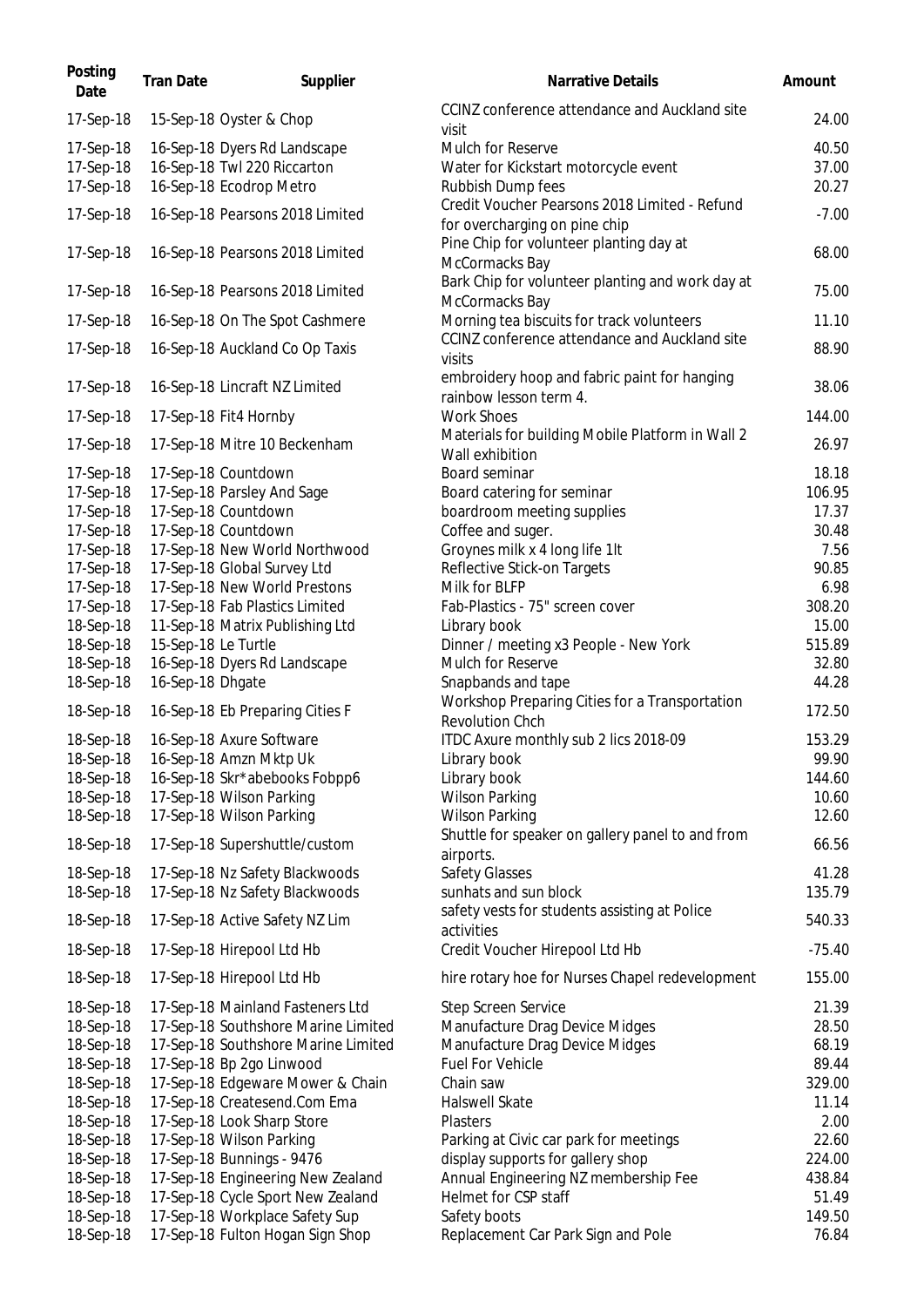| Posting<br>Date | <b>Tran Date</b> | Supplier                            | <b>Narrative Details</b>                                                                        | Amount  |
|-----------------|------------------|-------------------------------------|-------------------------------------------------------------------------------------------------|---------|
| 18-Sep-18       |                  | 18-Sep-18 Twl 123 Eastgate          | Replacement fan for returns area.                                                               | 49.00   |
| 18-Sep-18       |                  | 18-Sep-18 Countdown                 | Lemons for bar for Mix: Suffrage City event.                                                    | 4.50    |
| 18-Sep-18       |                  | 18-Sep-18 Ccc Parking               | Car parking civic                                                                               | 6.70    |
| 18-Sep-18       |                  | 18-Sep-18 Twl 178 Barrington        | Storage Bins for Swimsmart equipment                                                            | 86.00   |
| 18-Sep-18       |                  | 18-Sep-18 Hampton & Co Ltd          | Train hinges and hinge mounts and insert nuts                                                   | 43.98   |
| 18-Sep-18       |                  | 18-Sep-18 Ccc Art Gallery Car Prk   | Parking for meeting at Civic                                                                    | 7.00    |
| 18-Sep-18       |                  | 18-Sep-18 Wsl Papanui               | Beanbag for Reading to Dogs                                                                     | 35.00   |
| 18-Sep-18       |                  |                                     |                                                                                                 |         |
|                 |                  | 18-Sep-18 Heart Saver NZ Limited    | AED wall cabinet for CAG foyer                                                                  | 500.19  |
| 18-Sep-18       |                  | 18-Sep-18 Mitre 10 Mega Papanui     | materials for display supports for new central<br>library                                       | 79.45   |
| 18-Sep-18       |                  | 18-Sep-18 Ccc Art Gallery Car Prk   | Parking for meetings at Civic                                                                   | 5.00    |
| 18-Sep-18       |                  | 18-Sep-18 Mitre 10 Beckenham        | Cream cleaner for halswell pool                                                                 | 44.92   |
| 18-Sep-18       |                  | 18-Sep-18 Hire King Limited         | Water blaster hire for Templeton Pool clean pre<br>season                                       | 434.70  |
| 18-Sep-18       |                  | 18-Sep-18 Chch City Council Civic   | Parking coupons                                                                                 | 46.50   |
| 18-Sep-18       |                  | 18-Sep-18 Spotlight Stores NZ Ltd   | Felt and Glue for banking table                                                                 | 29.17   |
| 19-Sep-18       |                  | 17-Sep-18 Delight Decor Pty Ltd     | Stock for resale                                                                                | 1406.75 |
| 19-Sep-18       |                  | 18-Sep-18 Kmart - Shirley           | decorations for Mix:Suffrage City event                                                         | 13.00   |
|                 |                  |                                     |                                                                                                 |         |
| 19-Sep-18       |                  | 18-Sep-18 Kevin Daly Mowers Ltd     | small plant maintenance - mower 1729                                                            | 117.00  |
| 19-Sep-18       |                  | 18-Sep-18 Fosters Outdoor Power     | small plant maintenance - mower 1729                                                            | 189.47  |
| 19-Sep-18       |                  | 18-Sep-18 Wilson Parking            | <b>Wilson Parking</b>                                                                           | 12.60   |
| 19-Sep-18       |                  | 18-Sep-18 Marshire Investments (Nz  | Digester Relief Valve                                                                           | 20.00   |
| 19-Sep-18       |                  | 18-Sep-18 Para Rubber Christchur    | Foam for spreydon returns box                                                                   | 34.96   |
|                 |                  |                                     | bags for specimen tree potting, plants labels, soil                                             |         |
| 19-Sep-18       |                  | 18-Sep-18 Egmont Commercial Lt M/O  | thermometers for monitoring heated prop<br>benches                                              | 359.38  |
| 19-Sep-18       |                  | 18-Sep-18 Pb Technologies Christchu | USB Cable and Flash drive for Digital Display at<br>SBHP office                                 | 15.35   |
|                 |                  |                                     |                                                                                                 | 314.22  |
| 19-Sep-18       |                  | 18-Sep-18 Ecodrop Styx              | Refuse disposal                                                                                 |         |
| 19-Sep-18       |                  | 18-Sep-18 The National Business     | Monthly Subscription to NBR                                                                     | 35.00   |
| 19-Sep-18       |                  | 18-Sep-18 Ecodrop Parkhouse         | Removal of broken furniture and other general<br>rubbish from, Templeton CC, Fendalton CC & Hei | 25.34   |
|                 |                  |                                     | Hei CC                                                                                          |         |
| 19-Sep-18       |                  | 18-Sep-18 Wilson Parking            | Parking at Civic car park for meetings                                                          | 8.60    |
| 19-Sep-18       |                  | 18-Sep-18 Storage Box - Papanui     | Plastic boxes to separate non-fiction DVDs on                                                   | 38.92   |
|                 |                  |                                     | shelves and plastic bags for jigsaws                                                            |         |
| 19-Sep-18       |                  | 18-Sep-18 D G & E A Alderton        | Airport shuttle Hamilton - Water NZ Conference                                                  | 35.00   |
| 19-Sep-18       |                  | 18-Sep-18 Wilson Parking            | Parking for meeting                                                                             | 12.60   |
| 19-Sep-18       |                  | 18-Sep-18 Wilson Parking            | Parking charge for meeting                                                                      | 10.60   |
| 19-Sep-18       |                  | 18-Sep-18 Nz Safety Blackwoods      | Safety Boots                                                                                    | 183.88  |
| 19-Sep-18       |                  | 18-Sep-18 Q Store - Palms           | Material for school holiday programme                                                           | 25.60   |
| 19-Sep-18       |                  | 18-Sep-18 Dept Internal Affairs     | digital image for exhibition - No Voice, No Choice                                              | 30.00   |
|                 |                  |                                     |                                                                                                 |         |
| 19-Sep-18       |                  | 18-Sep-18 Parasol & Swing           | Meals while at Women in Construction Leadership<br>Summit - Auckland                            | 44.00   |
| 19-Sep-18       | 18-Sep-18 Skybus |                                     | Women in Construction Leadership Summit -<br>Auckland                                           | 68.00   |
| 19-Sep-18       |                  | 18-Sep-18 Fitnessgear4u             | Bands for the Pioneer fitness centre                                                            | 57.00   |
| 19-Sep-18       |                  | 18-Sep-18 Fitnessgear4u             | Power bands for the Fitness centres at Pioneer.                                                 | 107.00  |
| 19-Sep-18       |                  | 18-Sep-18 Engineering New Zealand   | Engineering NZ Annual Registration                                                              | 91.08   |
| 19-Sep-18       |                  | 18-Sep-18 Engineering New Zealand   | Engineering NZ Annual Registration                                                              | 185.25  |
|                 |                  |                                     |                                                                                                 |         |
| 19-Sep-18       |                  | 18-Sep-18 Engineering New Zealand   | Engineering NZ Annual Registration                                                              | 479.09  |
| 19-Sep-18       |                  | 18-Sep-18 Engineering New Zealand   | Engineering NZ Annual Registration                                                              | 529.92  |
| 19-Sep-18       |                  | 18-Sep-18 Engineering New Zealand   | Engineering NZ Annual Registration                                                              | 787.06  |
| 19-Sep-18       |                  | 18-Sep-18 Rosiez Collision Rep      | Initial assessment of Rangers for Animal<br>management repairs                                  | 400.00  |
| 19-Sep-18       |                  | 18-Sep-18 Blacks Fasteners Lt       | TU: Nuts and bolts and threaded rod to secure<br>kiosks to desks at TU                          | 37.50   |
| 19-Sep-18       |                  | 18-Sep-18 Bunnings - 9476           | 2 watering cans, screws bolts for sign                                                          | 54.32   |
| 19-Sep-18       |                  | 18-Sep-18 Paknsave Moorhouse        | 3 tins of nugget for officers shoes                                                             | 13.47   |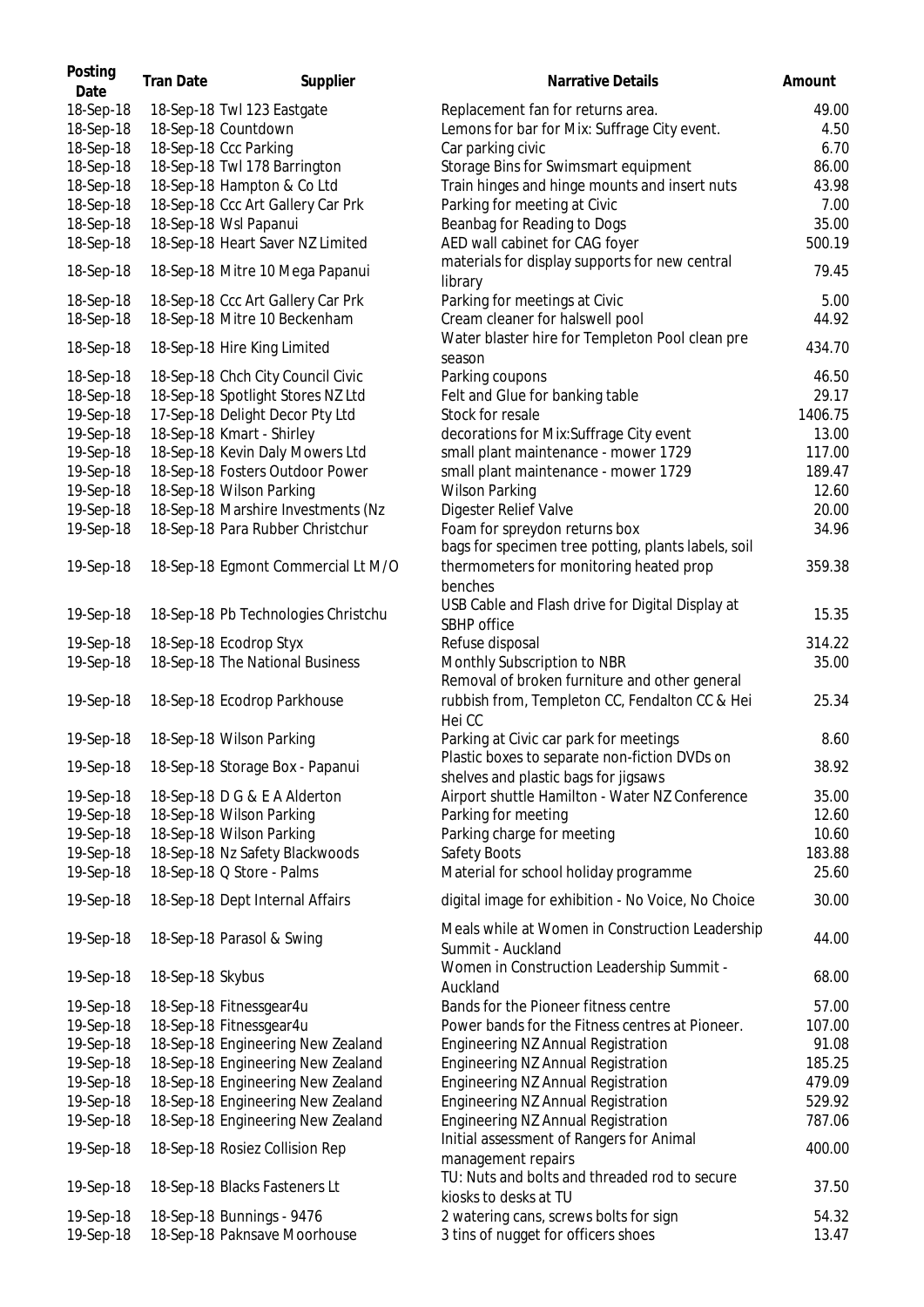| Posting<br>Date        | <b>Tran Date</b>   | Supplier                                                           | Narrative Details                                                                            | Amount           |
|------------------------|--------------------|--------------------------------------------------------------------|----------------------------------------------------------------------------------------------|------------------|
| 19-Sep-18<br>19-Sep-18 |                    | 18-Sep-18 Ross Galt Lock & Key<br>18-Sep-18 Conference Innovators  | Replacement of shop door lock to master<br>National Digital Forum registration               | 218.00<br>650.00 |
| 19-Sep-18              |                    | 18-Sep-18 Bunnings - 9482                                          | Plywood for worm farms                                                                       | 85.90            |
| 19-Sep-18              |                    | 18-Sep-18 Freshchoice Barrington                                   | Catering for Spreydon-Cashmere Community<br>Board Seminar 18 September 2018                  | 43.41            |
| 19-Sep-18              |                    | 19-Sep-18 Wsl South City                                           | <b>Stationary Purchase</b>                                                                   | 94.82            |
| 19-Sep-18              |                    | 19-Sep-18 Rebel Christchurch                                       | Sunhats for helpers at motorcycle road safety<br>event, Kickstart                            | 38.00            |
| 19-Sep-18              |                    | 19-Sep-18 Spotlight Stores NZ Ltd                                  | Drop sheets for Horizons/after school<br>programmes.                                         | 12.58            |
| 19-Sep-18              |                    | 19-Sep-18 Ferrymead Mitre 10 Mega                                  | <b>Workshop Consumables</b>                                                                  | 74.46            |
| 19-Sep-18              |                    | 19-Sep-18 Smiths City 3207                                         | Kettle for Halswell Quarry Park kitchen                                                      | 59.00            |
| 19-Sep-18              |                    | 19-Sep-18 Smiths City 3207                                         | Fridge for Halswell Quarry Park kitchen                                                      | 974.00           |
| 19-Sep-18              |                    | 19-Sep-18 Bennetto Nat Foods                                       | Heritage Week 2018 - Performer MISC - Bennetto<br>Foods                                      | 350.00           |
| 19-Sep-18              | 19-Sep-18 Gun City |                                                                    | Possum Trap for Gaiety Caretaker                                                             | 69.99            |
| 19-Sep-18              |                    | 19-Sep-18 Wsl Riccarton                                            | Clear file folders for Hall Manuals                                                          | 76.89            |
| 19-Sep-18              |                    | 19-Sep-18 The Warehouse Online                                     | 10x USB flash drives                                                                         | 85.00            |
| 19-Sep-18              |                    | 19-Sep-18 New World South City                                     | Catering for Turanga Library blessing                                                        | 328.71           |
| 19-Sep-18              |                    | 19-Sep-18 Sanco Tooling Ltd                                        | new festool sawblade and sanding disks for<br>workshop                                       | 187.45           |
| 19-Sep-18              |                    | 19-Sep-18 Mitre 10 Beckenham                                       | Tools for volunteers working on the Black Point<br>Coastal Track                             | 318.54           |
| 19-Sep-18              |                    | 19-Sep-18 Relish Catering                                          | Board meeting 10 Sept 2018                                                                   | 236.56           |
| 19-Sep-18              |                    | 19-Sep-18 Victoria Florists                                        | Flowers (From the Community Support                                                          | 65.00            |
| 19-Sep-18              |                    | 19-Sep-18 Battery Masta Ltd                                        | Governance and Partnerships Unit)<br>Industrial grade batteries                              | 608.58           |
| 19-Sep-18              |                    | 19-Sep-18 Chch City Council Civic                                  | Parking fine - misunderstanding over timings and<br>parking spaces. Revoked parking for CCC. | 12.00            |
| 19-Sep-18              |                    | 19-Sep-18 Mitre 10 Mega Papanui                                    | Misc items for GC                                                                            | 42.56            |
| 19-Sep-18              |                    | 19-Sep-18 Twl 175 South City                                       | The Warehouse South City - Capacity Building -<br>Lean Mean Queen Programme Costs            | 80.00            |
| 19-Sep-18              |                    | 19-Sep-18 Sydenham Bakery                                          | Sydenham Bakery - Catering for Hoon Hay<br>network meeting 19 September 2018.                | 90.80            |
| 19-Sep-18              |                    | 19-Sep-18 Four Square Akaroa                                       | 4 x Milk for morning tea                                                                     | 10.76            |
| 20-Sep-18              |                    | 17-Sep-18 Singaporeai 2425012947                                   | Taxes on sponsored Singapore Airlines flight                                                 | 235.20           |
| 20-Sep-18              |                    | 17-Sep-18 Singaporeai 2425012984                                   | Taxes on sponsored Singapore Airlines flight                                                 | 364.58           |
| 20-Sep-18              |                    | 17-Sep-18 Fastspring                                               | ITCS LimitState Ring 3 month lease                                                           | 2482.73          |
| 20-Sep-18              |                    | 18-Sep-18 Reinhausen Australia P                                   | Wittig 60 Tem Gauge                                                                          | 1729.44          |
| 20-Sep-18              |                    | 18-Sep-18 Justins Active Managem                                   | New Zealand Fitness Industry Leaders Roundtable                                              | 207.68           |
| 20-Sep-18              |                    | 18-Sep-18 Amzn Mktp Us*mt5qu7z30                                   | Replacement cable for Olympus Dictaphone held<br>by CS Business Support Team                 | 31.55            |
| 20-Sep-18              |                    | 18-Sep-18 Paypal *cozyroc Llc                                      | ITBR CozyROC SISS+Ultimate second set of license                                             | 759.00           |
| 20-Sep-18<br>20-Sep-18 |                    | 19-Sep-18 Egmont Commercial Lt M/O<br>19-Sep-18 New World Prestons | planter bags for specimen trees, 45L<br>Kettle for Halswell Quarry Kitchen                   | 273.41<br>6.28   |
| 20-Sep-18              |                    | 19-Sep-18 St Martins Garage                                        | Gas for BBQ, volunteer planting day, 22nd Sept '18                                           | 37.50            |
| 20-Sep-18              |                    | 19-Sep-18 Spotify P077e93b8c                                       | 5-3-08-4401 - Monthly Spotify account for Vbase<br>touch - music in Arena Concourse          | 14.99            |
| 20-Sep-18              |                    | 19-Sep-18 Createsend.Com Ema                                       | Swimsmart Member Survey - further feedback                                                   | 50.64            |
| 20-Sep-18              |                    | 19-Sep-18 Gooses Screen Design 2007                                | Screen printing of iPad satchels                                                             | 198.38           |
| 20-Sep-18              |                    | 19-Sep-18 Ross Galt Lock & Key                                     | Styx parks master locks with chain x 5                                                       | 262.60           |
| 20-Sep-18              |                    | 19-Sep-18 Paknsave Moorhouse                                       | Catering for Turanga Library blessing (Gluten                                                | 19.58            |
| 20-Sep-18              |                    | 19-Sep-18 Pb Technologies Christchu                                | free/vegan options)<br>I phone adapter                                                       | 97.37            |
| 20-Sep-18              |                    | 19-Sep-18 Skycity - Spice Alley                                    | Meals x5 - Summit - Auckland                                                                 | 140.00           |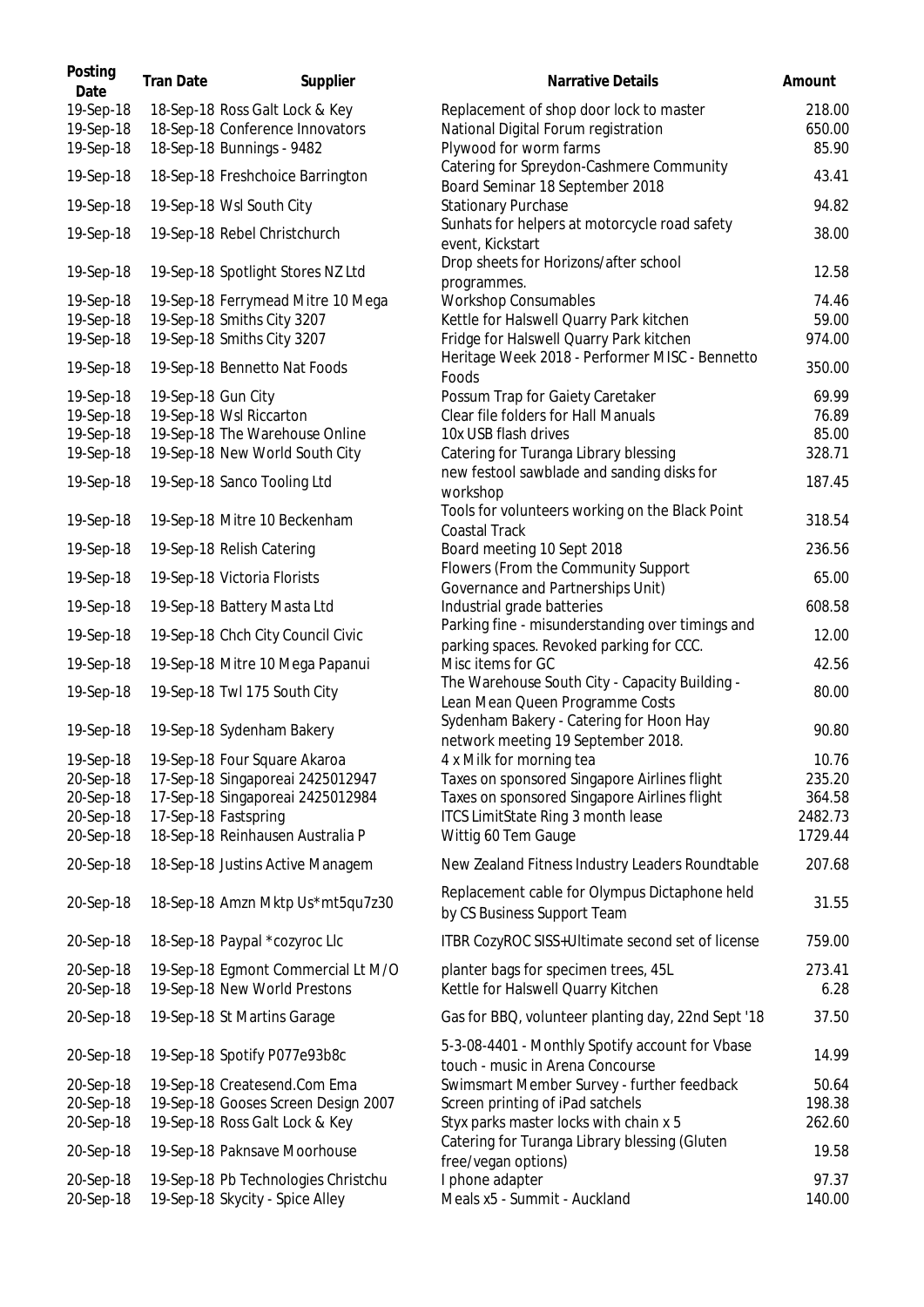| Posting<br>Date        | <b>Tran Date</b>  | Supplier                                                | Narrative Details                                                                   | Amount        |
|------------------------|-------------------|---------------------------------------------------------|-------------------------------------------------------------------------------------|---------------|
| 20-Sep-18              |                   | 19-Sep-18 Ministry Of Justice                           | Speeding fine 3038 - GPJ937 unidentifiable driver.                                  | 60.00         |
| 20-Sep-18              |                   | 19-Sep-18 Ministry Of Justice                           | Speeding fine 818- EYD150. Unidentifiable driver.                                   | 60.00         |
| 20-Sep-18              |                   | 19-Sep-18 Ministry Of Justice                           | Speeding fine for 869 - HMD411. Driver<br>unidentifiable.                           | 60.00         |
| 20-Sep-18<br>20-Sep-18 |                   | 19-Sep-18 Bunnings - 9482<br>19-Sep-18 Caltex Hornby    | Measure wheel for road line marking at QEII<br>Milk for tearoom                     | 20.00<br>8.20 |
| 20-Sep-18              |                   | 19-Sep-18 Bunnings - 9482                               | Rust killer, hinges, screws and paint brushes                                       | 73.34         |
| 20-Sep-18              |                   | 20-Sep-18 Leedsafe Limited                              | <b>PPE</b>                                                                          | 372.46        |
| 20-Sep-18              |                   | 20-Sep-18 Wsl Belfast                                   | packaging tape for holding root trainer packs                                       | 26.99         |
| 20-Sep-18              |                   | 20-Sep-18 Countdown                                     | Supplies for BBQ for volunteers 22nd Sept at<br>Halswell Quarry Park                | 204.91        |
| 20-Sep-18              |                   | 20-Sep-18 Wsl South City                                | <b>Painted Stories Exhibition</b>                                                   | 9.00          |
| 20-Sep-18              |                   | 20-Sep-18 Gordon Harris Chch                            | <b>Painted Stories Exhibition</b>                                                   | 48.21         |
| 20-Sep-18              |                   | 20-Sep-18 Ccc Lichfield Carpark                         | parking for all day civil defence training                                          | 10.00         |
| 20-Sep-18              |                   | 20-Sep-18 Briscoes Chch Salisbury                       | Resources for rescue Challenge                                                      | 72.70         |
| 20-Sep-18              |                   | 20-Sep-18 New World South City                          | Meeting with representatives from Ngai Tahu on<br>the Akaroa wastewater project     | 58.50         |
| 20-Sep-18              |                   | 20-Sep-18 Modica Group Limited                          | Pre-invoice texting.                                                                | 138.31        |
| 20-Sep-18              |                   | 20-Sep-18 Peninsula Trading Post                        | Materials for hanging pictures                                                      | 20.48         |
| 20-Sep-18              |                   | 20-Sep-18 Hampton & Co Ltd                              | plywood for shop display furniture                                                  | 175.04        |
| 20-Sep-18              |                   | 20-Sep-18 Conferences & Events 17                       | Attendance at ISCRAM Asia Pacific Conference                                        | 1150.00       |
| 20-Sep-18              |                   | 20-Sep-18 Wsl South City                                | Set up items Turanga                                                                | 99.98         |
| 20-Sep-18              |                   | 20-Sep-18 Freshchoice City Mkt<br>20-Sep-18 Countdown   | Star awards for IT service desk                                                     | 47.65<br>7.50 |
| 20-Sep-18              |                   |                                                         | Milk for Carlyle St.<br>TU: Saddle clamps to complete cable-tidying for             |               |
| 20-Sep-18              |                   | 20-Sep-18 Mitre 10 Beckenham                            | Desk Net desk at TU                                                                 | 12.80         |
| 20-Sep-18              |                   | 20-Sep-18 Ccc Parking<br>20-Sep-18 Sopers Macindoe Chch | CCC parking<br>Handle for window                                                    | 5.15<br>22.31 |
| 20-Sep-18<br>20-Sep-18 |                   | 20-Sep-18 Photo & Video Interntnl                       | Botanic Gardens archives/library                                                    | 82.95         |
| 20-Sep-18              |                   | 20-Sep-18 New World Prestons                            | Grocery items for re sale in the shop                                               | 47.44         |
| 20-Sep-18              |                   | 20-Sep-18 Ferrymead Mitre 10 Mega                       | Padlocks for external electrical switches - Turanga                                 | 39.76         |
| 21-Sep-18              |                   | 19-Sep-18 Direct Automation Pt                          | In House Maintenance                                                                | 60.76         |
| 21-Sep-18              |                   | 19-Sep-18 Prime Car Rental                              | Taxi fare - Singapore                                                               | 55.42         |
| 21-Sep-18              |                   | 19-Sep-18 Charge.Prezi.Com                              | Prezi presentation tool annual subscription                                         | 91.80         |
| 21-Sep-18              | 19-Sep-18 Myfonts |                                                         | Typeface for Gordon Walters exhibition                                              | 32.99         |
| 21-Sep-18              |                   | 19-Sep-18 Raz*razorpay Software P                       | Typeface for Eileen Mayo exhibition and<br>catalogue                                | 374.33        |
| 21-Sep-18              |                   | 20-Sep-18 Wilson Parking                                | <b>Wilson Parking</b>                                                               | 10.60         |
| 21-Sep-18              |                   | 20-Sep-18 Advance Landscape                             | Plant protectors for volunteer plantings                                            | 308.20        |
| 21-Sep-18              |                   | 20-Sep-18 Advance Landscape                             | Plant guards for volunteer plantings                                                | 430.10        |
| 21-Sep-18              |                   | 20-Sep-18 Nz Safety Blackwoods                          | Sign holders for 'Spraying in progress' signs for<br>Delta; First Aid Kit for truck | 473.39        |
| 21-Sep-18              |                   | 20-Sep-18 Mobil Sydenham                                | Vouchers for a koha for the Kaumatua who<br>blessed the Tūranga Library artworks    | 300.00        |
| 21-Sep-18              |                   | 20-Sep-18 Voyager Internet Ltd                          | <b>Bulletin messaging</b>                                                           | 16.68         |
| 21-Sep-18              |                   | 20-Sep-18 Engineering New Zealand                       | Interest Group Member Admin Fee &<br>Transportation Group (Member                   | 115.00        |
| 21-Sep-18              |                   | 20-Sep-18 Paknsave Moorhouse                            | Milk for Central Manchester staff room                                              | 5.38          |
| 21-Sep-18              |                   | 20-Sep-18 Anderson & Hill                               | MMP trampoline springs                                                              | 230.40        |
| 21-Sep-18              |                   | 20-Sep-18 Blacks Fasteners Lt                           | Screws for blinds on aluminium windows                                              | 4.30          |
| 21-Sep-18              |                   | 20-Sep-18 The Service Company Ltd C                     | <b>Stainless Steel Cleaner</b>                                                      | 59.20         |
| 21-Sep-18              |                   | 20-Sep-18 Lft Group                                     | Fee to check over pool radio                                                        | 94.66         |
| 21-Sep-18              |                   | 20-Sep-18 Kmart - Shirley                               | Table cloths for lodge                                                              | 81.00         |
| 21-Sep-18              |                   | 21-Sep-18 Relish Catering                               | Resources and supplies for Taiora: QEII Customer<br>Excellence workshop 17/9/18     | 221.95        |
| 21-Sep-18              |                   | 21-Sep-18 The Chain Man Ltd                             | Shackles and turnbuckles                                                            | 141.74        |
| 21-Sep-18              |                   | 21-Sep-18 James Bull & Co                               | Master building key cut x 2                                                         | 39.10         |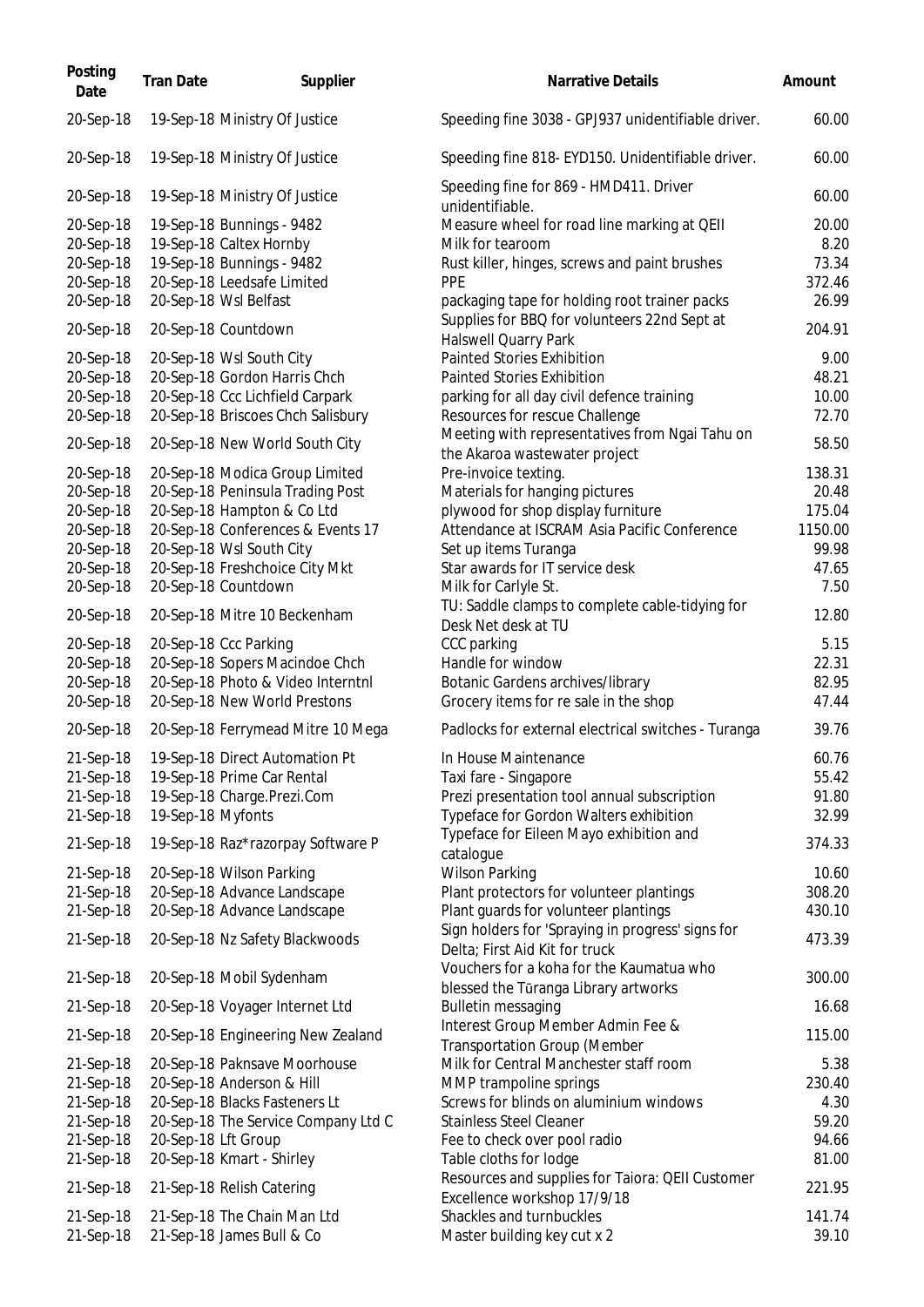| Posting<br>Date        | <b>Tran Date</b> | Supplier                                                          | Narrative Details                                                                                 |
|------------------------|------------------|-------------------------------------------------------------------|---------------------------------------------------------------------------------------------------|
| 21-Sep-18<br>21-Sep-18 |                  | 21-Sep-18 Irrigation Warehouse<br>21-Sep-18 Fendalton Service Ctr | replacement Valve box - sect G<br>Parking coupons for FWH staff                                   |
| 21-Sep-18              |                  | 21-Sep-18 Halswell Butchery                                       | Sausages for BBQ for volunteers on 22nd Sept<br>Planting Day Halswell Quarry                      |
| 21-Sep-18<br>21-Sep-18 |                  | 21-Sep-18 Wsl Eastgate<br>21-Sep-18 New World Halswell            | <b>Painted Stories Exhibition</b><br><b>Community Planting Day BBQ</b>                            |
| 21-Sep-18              |                  | 21-Sep-18 Pak N Save Northlands                                   | Dishwashing Liquid Container for Taiora QEII Staff<br>Room and First Aid Room                     |
| 21-Sep-18              |                  | 21-Sep-18 The Drawing Room Limite                                 | Conservation equipment - roller                                                                   |
| 21-Sep-18              |                  | 21-Sep-18 Four Square Akaroa                                      | Catering Akaroa Service Centre                                                                    |
| 21-Sep-18              |                  | 21-Sep-18 Ascent Technology Ltd                                   | Wallmount adaptors for Polycom phones                                                             |
| 21-Sep-18              |                  | 21-Sep-18 Airbus Express Limited                                  | Travel from Auckland Airport to City                                                              |
| 21-Sep-18              |                  | 21-Sep-18 Countdown                                               | <b>Baby Wipes</b>                                                                                 |
| 21-Sep-18              |                  | 21-Sep-18 Aarque Group Limited                                    | HP 761 400ml yellow ink cartridge for HP 7100<br>large format printer                             |
| 21-Sep-18              |                  | 21-Sep-18 Eat My Lunch                                            | Lunch for IANZ auditors                                                                           |
| 21-Sep-18              |                  | 21-Sep-18 Eat My Lunch                                            | Lunch for 2 IANZ auditors                                                                         |
| 21-Sep-18              |                  | 21-Sep-18 Eat My Lunch                                            | Lunch for 3 IANZ auditors                                                                         |
| 21-Sep-18              |                  | 21-Sep-18 Mitre 10 Mega Papanui                                   | Hinge for female wet change room door                                                             |
| 21-Sep-18              |                  | 21-Sep-18 Photo & Video Interntnl                                 | Ilford GALERIE Smooth Pearl A3                                                                    |
| 21-Sep-18              |                  | 21-Sep-18 Photo & Video Interntnl                                 | <b>Ilford GALERIE Smooth Pearl A3</b>                                                             |
| 21-Sep-18              |                  | 21-Sep-18 Fresh Choice Parklands                                  | Milk                                                                                              |
| 21-Sep-18              |                  | 21-Sep-18 Countdown                                               | TU: 3 x PlayStation subs to allow multi-player<br>gaming at TU                                    |
| 21-Sep-18              |                  | 21-Sep-18 Mitre 10 Beckenham                                      | <b>Ant Pesticide</b>                                                                              |
| 21-Sep-18              |                  | 21-Sep-18 Pakn Save Rangiora                                      | Grocery items for re sale in the shop                                                             |
| 21-Sep-18              |                  | 21-Sep-18 Twl 175 South City                                      | Supplies for Wall to Wall exhibition.                                                             |
| 24-Sep-18              |                  | 19-Sep-18 Jotform Inc.                                            | Jotform subscription                                                                              |
| 24-Sep-18              |                  | 20-Sep-18 Comfort/citycab Taxi                                    | Taxi fare - UK                                                                                    |
| 24-Sep-18              |                  | 20-Sep-18 Heathrow Taxi Services Li                               | Taxi fare - UK                                                                                    |
| 24-Sep-18              |                  | 20-Sep-18 Amzn Mktp Us                                            | Stylus pens                                                                                       |
| 24-Sep-18              |                  | 20-Sep-18 Comfort/citycab Taxi                                    | taxi from Changi airport Singapore to hotel,<br>research trip                                     |
| 24-Sep-18              |                  | 20-Sep-18 Uscustoms Esta Appl Pmt                                 | ESTA Application for to travel to USA for the<br>WEFTEC 2018 conference                           |
| 24-Sep-18              |                  | 20-Sep-18 Nz Transport Agency                                     | RUC charges for ECE746 - 804                                                                      |
| 24-Sep-18              |                  | 20-Sep-18 Sp * Museumsetc Ltd                                     | Library books                                                                                     |
| 24-Sep-18              |                  | 21-Sep-18 Wilson Parking                                          | <b>Wilson Parking</b>                                                                             |
| 24-Sep-18              |                  | 21-Sep-18 Anderson & Hill                                         | New volleyball net for Centennial Park                                                            |
| 24-Sep-18              | 21-Sep-18 Algim  |                                                                   | ALGIM Webinar on new Privacy legislation                                                          |
| 24-Sep-18              |                  | 21-Sep-18 Super Cheap Auto                                        | Midge Control                                                                                     |
| 24-Sep-18              |                  | 21-Sep-18 Nz Safety Blackwoods                                    | Custom Signage H&S                                                                                |
| 24-Sep-18              |                  | 21-Sep-18 Mainland Fasteners Ltd                                  | Harrow- In House Maintenance                                                                      |
| 24-Sep-18              |                  | 21-Sep-18 Zumba Fitness                                           | Subscription for training                                                                         |
| 24-Sep-18              |                  | 21-Sep-18 Wilson Parking                                          | Parking for meetings in Civic<br>Rechargeable batteries for class set of robots - for             |
| 24-Sep-18              |                  | 21-Sep-18 Pb Tech Online 09 5269200                               | school, afterschool, holiday and community<br>programmes                                          |
| 24-Sep-18              |                  | 21-Sep-18 Createsend.Com Ema                                      | Art Gallery email                                                                                 |
| 24-Sep-18              |                  | 21-Sep-18 Createsend.Com Ema                                      | Newsline 21/9/2018                                                                                |
|                        |                  |                                                                   | Catering for Collaborative education workshop                                                     |
| 24-Sep-18              |                  | 21-Sep-18 New World St Martins                                    | with external groups                                                                              |
| 24-Sep-18<br>24-Sep-18 |                  | 21-Sep-18 Bunnings - 9476<br>21-Sep-18 Hirepool Ltd Ma            | No Smoking signs<br>floor scrubber and pad for cleaning Halswell pool                             |
|                        |                  |                                                                   | floor                                                                                             |
| 24-Sep-18<br>24-Sep-18 |                  | 21-Sep-18 Bunnings - 9476<br>21-Sep-18 George Henry & Co Ltd      | Tap timers x 2, pots for alpine collection.<br>Car starter / charger for GC                       |
|                        |                  |                                                                   |                                                                                                   |
| 24-Sep-18              |                  | 21-Sep-18 Bunnings - 9476                                         | Children's gardening tools to use as "batons" for<br>hand-converting TU collection with RFID pad. |

| .<br>Date              | Tran Date       | Supplier                                                     | Narrative Details                                    | Amount |
|------------------------|-----------------|--------------------------------------------------------------|------------------------------------------------------|--------|
| 21-Sep-18              |                 | 21-Sep-18 Irrigation Warehouse                               | replacement Valve box - sect G                       | 66.75  |
| 21-Sep-18              |                 | 21-Sep-18 Fendalton Service Ctr                              | Parking coupons for FWH staff                        | 155.00 |
|                        |                 |                                                              | Sausages for BBQ for volunteers on 22nd Sept         |        |
| 21-Sep-18              |                 | 21-Sep-18 Halswell Butchery                                  | Planting Day Halswell Quarry                         | 90.00  |
| 21-Sep-18              |                 | 21-Sep-18 Wsl Eastgate                                       | <b>Painted Stories Exhibition</b>                    | 49.99  |
| 21-Sep-18              |                 | 21-Sep-18 New World Halswell                                 | Community Planting Day BBQ                           | 74.34  |
|                        |                 |                                                              | Dishwashing Liquid Container for Taiora QEII Staff   |        |
| 21-Sep-18              |                 | 21-Sep-18 Pak N Save Northlands                              | Room and First Aid Room                              | 3.98   |
| 21-Sep-18              |                 | 21-Sep-18 The Drawing Room Limite                            | Conservation equipment - roller                      | 34.50  |
| 21-Sep-18              |                 | 21-Sep-18 Four Square Akaroa                                 | Catering Akaroa Service Centre                       | 76.42  |
| 21-Sep-18              |                 | 21-Sep-18 Ascent Technology Ltd                              | Wallmount adaptors for Polycom phones                | 76.43  |
| 21-Sep-18              |                 | 21-Sep-18 Airbus Express Limited                             | Travel from Auckland Airport to City                 | 18.00  |
| 21-Sep-18              |                 | 21-Sep-18 Countdown                                          | <b>Baby Wipes</b>                                    | 9.00   |
|                        |                 |                                                              | HP 761 400ml yellow ink cartridge for HP 7100        |        |
| 21-Sep-18              |                 | 21-Sep-18 Aarque Group Limited                               | large format printer                                 | 336.72 |
| 21-Sep-18              |                 | 21-Sep-18 Eat My Lunch                                       | Lunch for IANZ auditors                              | 12.95  |
| 21-Sep-18              |                 | 21-Sep-18 Eat My Lunch                                       | Lunch for 2 IANZ auditors                            | 25.90  |
| 21-Sep-18              |                 | 21-Sep-18 Eat My Lunch                                       | Lunch for 3 IANZ auditors                            | 38.85  |
| 21-Sep-18              |                 | 21-Sep-18 Mitre 10 Mega Papanui                              | Hinge for female wet change room door                | 3.09   |
| 21-Sep-18              |                 | 21-Sep-18 Photo & Video Interntnl                            | Ilford GALERIE Smooth Pearl A3                       | 80.00  |
| 21-Sep-18              |                 | 21-Sep-18 Photo & Video Interntnl                            | Ilford GALERIE Smooth Pearl A3                       | 80.00  |
| 21-Sep-18              |                 | 21-Sep-18 Fresh Choice Parklands                             | Milk                                                 | 3.55   |
|                        |                 |                                                              | TU: 3 x PlayStation subs to allow multi-player       |        |
| 21-Sep-18              |                 | 21-Sep-18 Countdown                                          | gaming at TU                                         | 269.85 |
| 21-Sep-18              |                 | 21-Sep-18 Mitre 10 Beckenham                                 | Ant Pesticide                                        | 41.95  |
| 21-Sep-18              |                 | 21-Sep-18 Pakn Save Rangiora                                 | Grocery items for re sale in the shop                | 40.73  |
| 21-Sep-18              |                 | 21-Sep-18 Twl 175 South City                                 | Supplies for Wall to Wall exhibition.                | 26.00  |
| 24-Sep-18              |                 | 19-Sep-18 Jotform Inc.                                       | Jotform subscription                                 | 29.44  |
| 24-Sep-18              |                 | 20-Sep-18 Comfort/citycab Taxi                               | Taxi fare - UK                                       | 24.97  |
| 24-Sep-18              |                 | 20-Sep-18 Heathrow Taxi Services Li                          | Taxi fare - UK                                       | 203.71 |
| 24-Sep-18              |                 | 20-Sep-18 Amzn Mktp Us                                       | Stylus pens                                          | 75.95  |
|                        |                 |                                                              | taxi from Changi airport Singapore to hotel,         |        |
| 24-Sep-18              |                 | 20-Sep-18 Comfort/citycab Taxi                               | research trip                                        | 29.94  |
|                        |                 |                                                              | ESTA Application for to travel to USA for the        |        |
| 24-Sep-18              |                 | 20-Sep-18 Uscustoms Esta Appl Pmt                            | WEFTEC 2018 conference                               | 21.69  |
| 24-Sep-18              |                 | 20-Sep-18 Nz Transport Agency                                |                                                      | 155.11 |
| 24-Sep-18              |                 | 20-Sep-18 Sp * Museumsetc Ltd                                | RUC charges for ECE746 - 804<br>Library books        | 309.08 |
| 24-Sep-18              |                 | 21-Sep-18 Wilson Parking                                     | <b>Wilson Parking</b>                                | 16.60  |
| 24-Sep-18              |                 | 21-Sep-18 Anderson & Hill                                    | New volleyball net for Centennial Park               | 184.00 |
| 24-Sep-18              | 21-Sep-18 Algim |                                                              |                                                      | 115.00 |
|                        |                 |                                                              | ALGIM Webinar on new Privacy legislation             | 83.77  |
| 24-Sep-18<br>24-Sep-18 |                 | 21-Sep-18 Super Cheap Auto<br>21-Sep-18 Nz Safety Blackwoods | Midge Control                                        | 84.52  |
| 24-Sep-18              |                 |                                                              | Custom Signage H&S<br>Harrow- In House Maintenance   | 206.31 |
|                        |                 | 21-Sep-18 Mainland Fasteners Ltd<br>21-Sep-18 Zumba Fitness  |                                                      | 13.80  |
| 24-Sep-18              |                 |                                                              | Subscription for training                            |        |
| 24-Sep-18              |                 | 21-Sep-18 Wilson Parking                                     | Parking for meetings in Civic                        | 24.60  |
|                        |                 |                                                              | Rechargeable batteries for class set of robots - for |        |
| 24-Sep-18              |                 | 21-Sep-18 Pb Tech Online 09 5269200                          | school, afterschool, holiday and community           | 243.76 |
|                        |                 |                                                              | programmes                                           |        |
| 24-Sep-18              |                 | 21-Sep-18 Createsend.Com Ema                                 | Art Gallery email                                    | 19.70  |
| 24-Sep-18              |                 | 21-Sep-18 Createsend.Com Ema                                 | Newsline 21/9/2018                                   | 48.39  |
| 24-Sep-18              |                 | 21-Sep-18 New World St Martins                               | Catering for Collaborative education workshop        | 39.79  |
|                        |                 |                                                              | with external groups                                 |        |
| 24-Sep-18              |                 | 21-Sep-18 Bunnings - 9476                                    | No Smoking signs                                     | 17.00  |
| 24-Sep-18              |                 | 21-Sep-18 Hirepool Ltd Ma                                    | floor scrubber and pad for cleaning Halswell pool    | 228.63 |
|                        |                 |                                                              | floor                                                |        |
| 24-Sep-18              |                 | 21-Sep-18 Bunnings - 9476                                    | Tap timers x 2, pots for alpine collection.          | 138.48 |
| 24-Sep-18              |                 | 21-Sep-18 George Henry & Co Ltd                              | Car starter / charger for GC                         | 264.99 |
|                        |                 |                                                              | Children's gardening tools to use as "batons" for    |        |
| 24-Sep-18              |                 | 21-Sep-18 Bunnings - 9476                                    | hand-converting TU collection with RFID pad.         | 32.94  |
|                        |                 |                                                              |                                                      |        |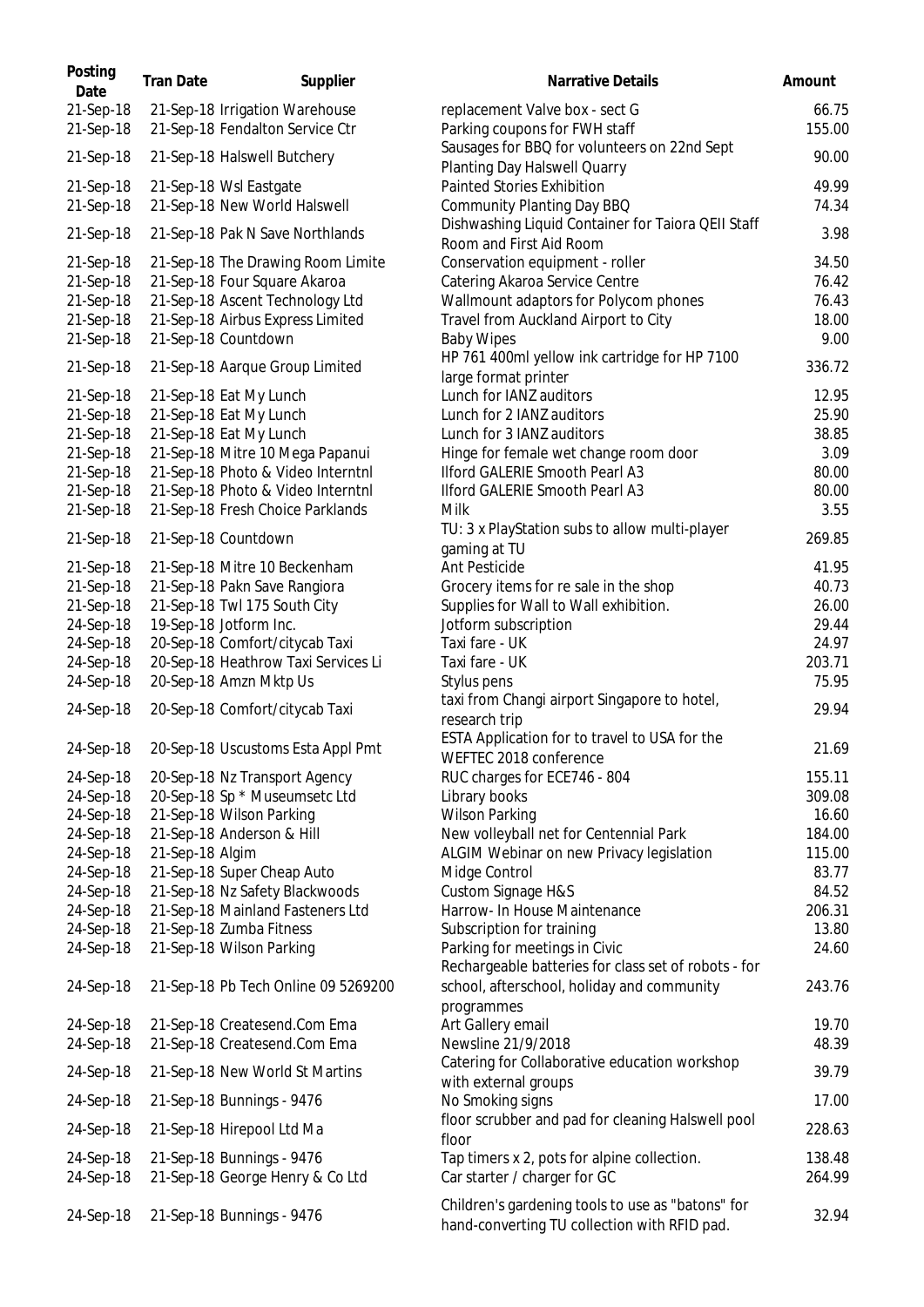| Posting<br>Date        | <b>Tran Date</b>    | Supplier                                                             | Narrative Details                                                                               | Amount          |
|------------------------|---------------------|----------------------------------------------------------------------|-------------------------------------------------------------------------------------------------|-----------------|
| 24-Sep-18<br>24-Sep-18 |                     | 21-Sep-18 Amzn Mktp Us*mt5fc00h0<br>21-Sep-18 Amzn Mktp Us*mt76r1t40 | books for CHCH Botanic Gardens library<br>Library book                                          | 113.55<br>33.19 |
| 24-Sep-18              |                     | 21-Sep-18 Bianca Lorenne Ltd                                         | Giftware for resale in the B G V C Giftshop<br>Materials for building mobile platform in Wall 2 | 801.75          |
| 24-Sep-18              |                     | 22-Sep-18 Mitre 10 Beckenham                                         | Wall exhibition                                                                                 | 41.45           |
| 24-Sep-18              |                     | 22-Sep-18 Mitre 10 Mega Papanui<br>22-Sep-18 Twenty Eight Cafe       | Returned - Credited 24/09/18<br>Meal in Singapore, on research trip.                            | 27.96           |
| 24-Sep-18<br>24-Sep-18 |                     | 22-Sep-18 Countdown                                                  | 4 packets of biscuits for Sister City meetings                                                  | 43.62<br>10.38  |
| 24-Sep-18              |                     | 22-Sep-18 Hands Ashford New Zealand                                  | embroidery hoop and fabric paint for hanging<br>rainbow lesson.                                 | 42.60           |
| 24-Sep-18              |                     | 22-Sep-18 Amzn Mktp Uk                                               | Library book                                                                                    | 12.45           |
| 24-Sep-18              |                     | 23-Sep-18 Ecodrop Metro                                              | Rubbish Dump fees                                                                               | 20.27           |
| 24-Sep-18              |                     | 23-Sep-18 Ferrymead Mitre 10 Mega                                    | Miscellaneous items purchased for shelter<br>(weedkiller, gloves)                               | 103.60          |
| 24-Sep-18              |                     | 23-Sep-18 Bunnings - 9482                                            | Tarp, torch, cable ties and tie downs for GC                                                    | 57.24           |
| 24-Sep-18              |                     | 24-Sep-18 Noel Leeming 10                                            | Sim Card for Vic Park Gate<br>Credit Voucher Mitre 10 Mega Papanui - Charged                    | 5.0C            |
| 24-Sep-18              |                     | 24-Sep-18 Mitre 10 Mega Papanui                                      | 22/09/18                                                                                        | $-27.96$        |
| 24-Sep-18<br>24-Sep-18 |                     | 24-Sep-18 Beckenham Service Ctr<br>24-Sep-18 Northland Animal        | <b>CCC Paring Coupons</b><br>Neutered dog fee for dog from Norwich St                           | 31.00<br>264.00 |
|                        |                     |                                                                      | material for Collaborative community education                                                  |                 |
| 24-Sep-18              |                     | 24-Sep-18 Wsl South City                                             | model                                                                                           | 49.49           |
| 24-Sep-18              |                     | 24-Sep-18 Sushi Express Beckenham                                    | Catering for meeting with external parties about<br>the Collaborative Education model           | 50.00           |
| 24-Sep-18              |                     | 24-Sep-18 Supervalue Sumner                                          | <b>Biscuits for Eastender Group volunteers</b>                                                  | 5.69            |
| 24-Sep-18              |                     | 24-Sep-18 Caltex Redwood                                             | Milk for Redwood Staffroom                                                                      | 7.98            |
| 25-Sep-18              |                     | 23-Sep-18 Www.Heathrowexpress.Co                                     | Heathrow express train to Paddington Station                                                    | 44.82           |
| 25-Sep-18              |                     | 23-Sep-18 Sumup *london Black Taxi                                   | Taxi from Paddington Station to London hotel                                                    | 53.78           |
| 25-Sep-18              | 24-Sep-18 N Z I O B |                                                                      | On going training and Education                                                                 | 25.00           |
| 25-Sep-18<br>25-Sep-18 |                     | 24-Sep-18 Global Pc Riccarton                                        | Camera Wall Client Failure<br><b>Fuel For Vehicle</b>                                           | 199.00          |
|                        |                     | 24-Sep-18 Bp 2go Linwood                                             | 2 x Tickets to Future Trends Conference:                                                        | 79.63           |
| 25-Sep-18              |                     | 24-Sep-18 Winsborough Limited                                        | Christchurch                                                                                    | 345.00          |
| 25-Sep-18              |                     | 24-Sep-18 Createsend.Com Ema                                         | Bays Area Skate Project                                                                         | 8.61            |
| 25-Sep-18              |                     | 24-Sep-18 Createsend.Com Ema                                         | Türanga update: September 2018                                                                  | 23.86           |
| 25-Sep-18              |                     | 24-Sep-18 Woodend Nurseries                                          | 1 x Tree (native section)                                                                       | 39.99           |
| 25-Sep-18              |                     | 24-Sep-18 Q Store - Palms                                            | Stationary and other items for the Gruffalo<br><b>Walking Festival Event</b>                    | 23.85           |
| 25-Sep-18              |                     | 24-Sep-18 Burnsco Marine                                             | Train test door hold back and rope                                                              | 9.97            |
| 25-Sep-18              |                     | 24-Sep-18 George Henry & Co Ltd                                      | <b>Workshop Consumables</b>                                                                     | 158.03          |
| 25-Sep-18              | 24-Sep-18 Repco     |                                                                      | Battery charger for vehicles                                                                    | 213.00          |
| 25-Sep-18              |                     | 24-Sep-18 Engineering New Zealand                                    | Engineering New Zealand Membership                                                              | 438.84          |
| 25-Sep-18              |                     | 24-Sep-18 Engineering New Zealand                                    | <b>Engineering New Zealand Membership</b>                                                       | 502.09          |
| 25-Sep-18              |                     | 24-Sep-18 Omc Power Equipment                                        | Nylon cutting cord and lawn mower oil                                                           | 218.71          |
| 25-Sep-18              |                     | 24-Sep-18 Engineering New Zealand                                    | Engineering NZ Subscription - Corporate<br>Membership                                           | 276.00          |
| 25-Sep-18              |                     | 24-Sep-18 Old Mill Road                                              | Giftware for resale in the B G V C Giftshop                                                     | 218.50          |
| 25-Sep-18              |                     | 24-Sep-18 Old Mill Road                                              | Giftware for resale in the B G V C Giftshop                                                     | 552.55          |
| 25-Sep-18              |                     | 25-Sep-18 Mitre 10 Mega Papanui                                      | Misc items for poolside.                                                                        | 238.05          |
| 25-Sep-18              |                     | 25-Sep-18 Lyttelton Supervalue                                       | Milk                                                                                            | 2.65            |
| 25-Sep-18              |                     | 25-Sep-18 Alice Cinematheque                                         | dvd hire of A Roman Holiday for screening at<br>gallery                                         | 6.00            |
| 25-Sep-18              |                     | 25-Sep-18 Ccc Lichfield Carpark                                      | Lichfield Street Parking                                                                        | 10.00           |
| 25-Sep-18              |                     | 25-Sep-18 Trowel Trades Chch                                         | Gaffer Tape for Covering Floor in Wall 2 Wall<br>exhibition                                     | 89.77           |
| 25-Sep-18              |                     | 25-Sep-18 Parsley And Sage                                           | <b>Catering for Community Board Meeting</b>                                                     | 175.38          |
| 25-Sep-18              |                     | 25-Sep-18 Freshchoice City Mkt                                       | Emergency coffee for Turanga staffroom                                                          | 15.98           |
| 25-Sep-18              |                     | 25-Sep-18 Fendalton Supervalue                                       | Water Container for field work                                                                  | 6.99            |
| 25-Sep-18              |                     | 25-Sep-18 Ccc Parking                                                | Parking staff for meeting                                                                       | 5.15            |